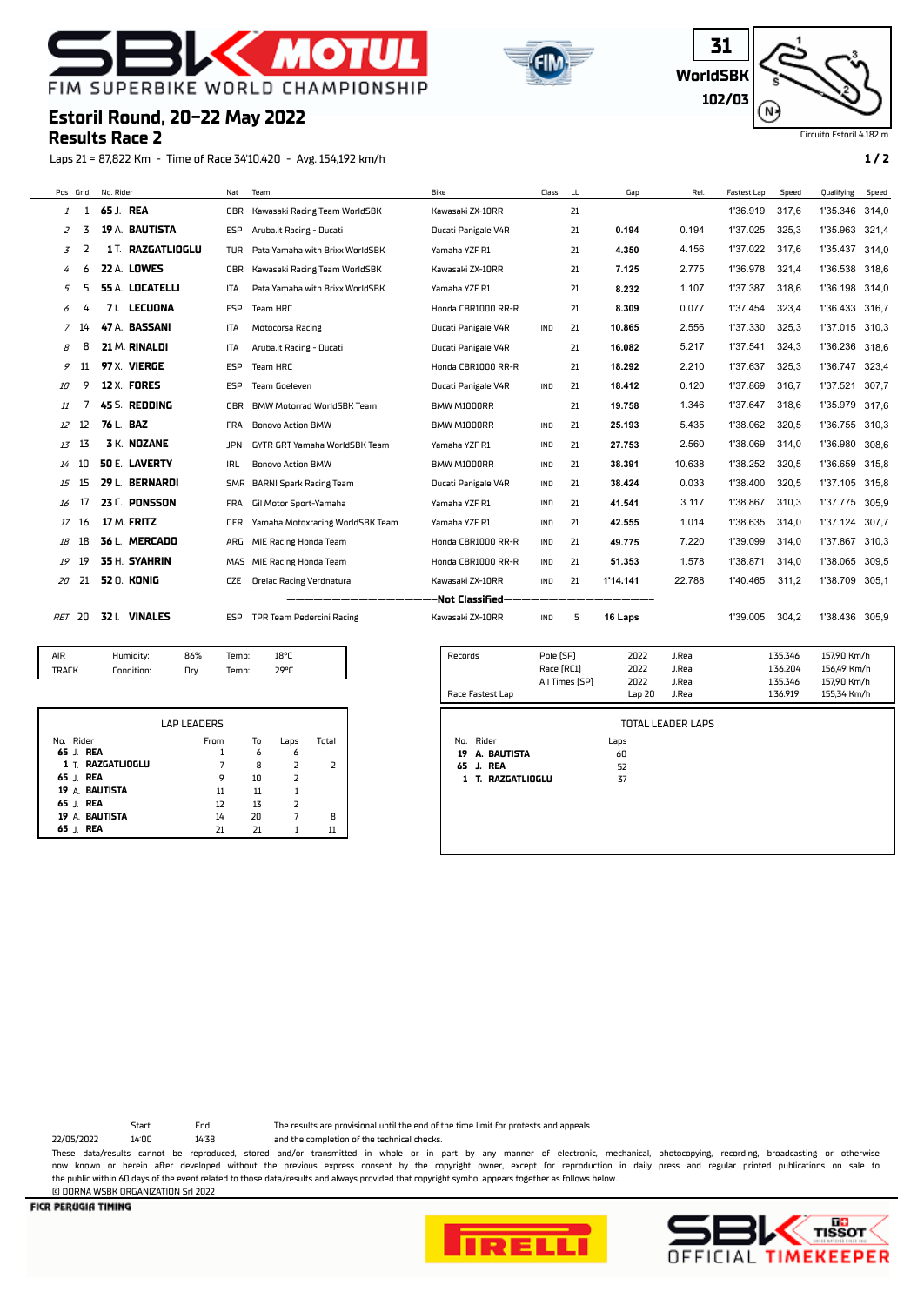

**Estoril Round, 20-22 May 2022**

**Results Race 2**





Circuito Estoril 4.182 m

**2 / 2**

|          |                         |                                | Race Highlights |
|----------|-------------------------|--------------------------------|-----------------|
| Time     | No. Rider               | Description                    |                 |
| 13.57.53 |                         | Warm-up Lap Start              |                 |
| 14.00.21 |                         | Start                          |                 |
| 14.00.50 |                         | <b>WHITE FLAG</b>              |                 |
| 14.02.48 |                         | No Jump Start                  |                 |
| 14.09.10 | 32   VINALES            | Crashed - Turn 2               |                 |
| 14.10.24 | <b>VINALES</b><br>32 I. | <b>Not Actively Competing</b>  |                 |
| 14.23.13 |                         | 2/3 of Race Distance Completed |                 |
| 14.35.14 |                         | Podium Confirmed               |                 |
| 14.38.01 |                         | Results confirmed              |                 |
| 14.38.06 |                         | End Of Session                 |                 |

22/05/2022 14:00 14:38 and the completion of the technical checks.

© DORNA WSBK ORGANIZATION Srl 2022

Start End The results are provisional until the end of the time limit for protests and appeals

These data/results cannot be reproduced, stored and/or transmitted in whole or in part by any manner of electronic, mechanical, photocopying, recording, broadcasting or otherwise now known or herein afer developed without the previous express consent by the copyright owner, except for reproduction in daily press and regular printed publications on sale to the public within 60 days of the event related to those data/results and always provided that copyright symbol appears together as follows below.



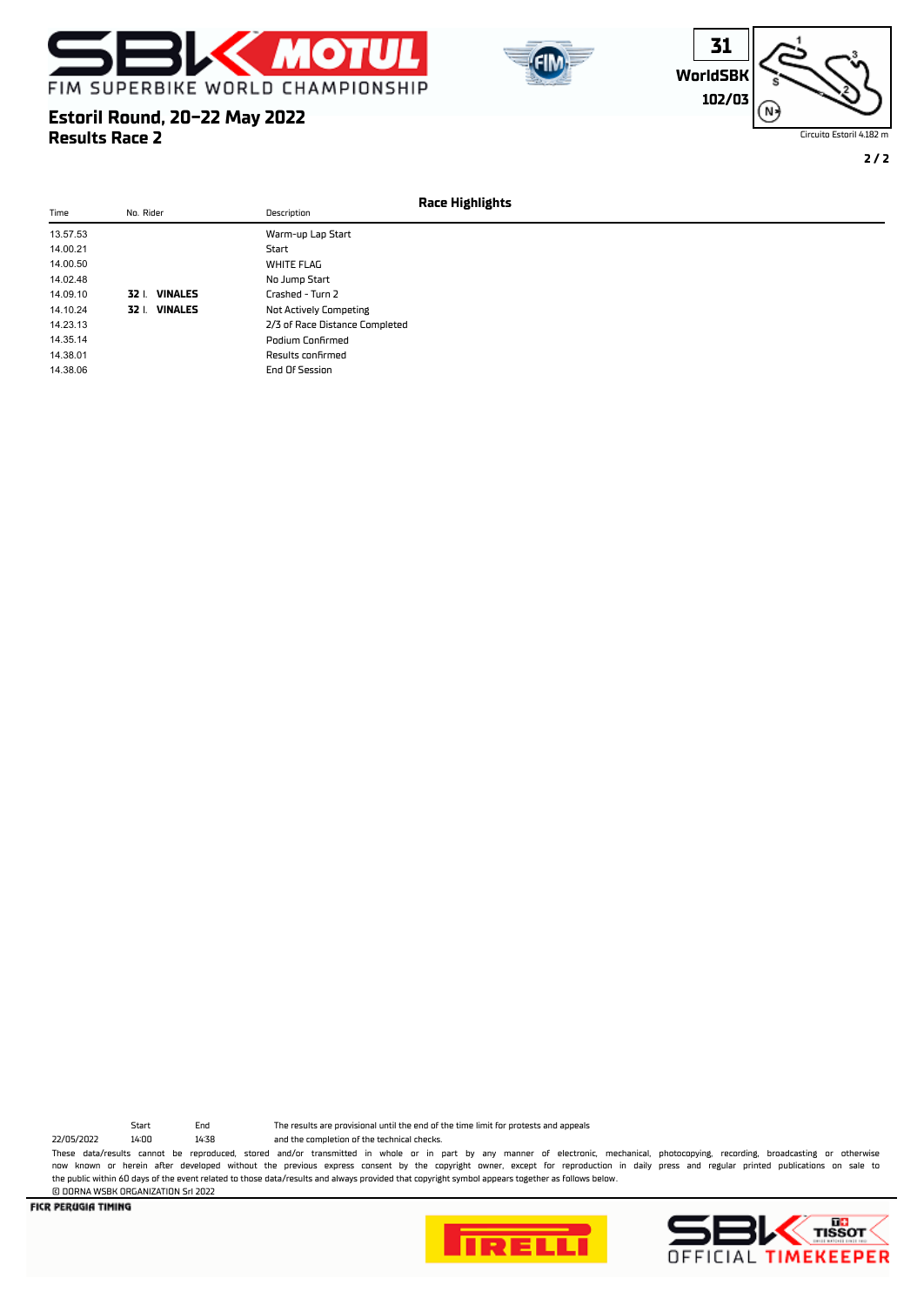

**Championship Standings**

**Estoril Round, 20-22 May 2022**





Circuito Estoril 4.182 m

#### **1 / 2**

|                                    | Points | Points From First | Points From Previous    | April<br><b>ARAGON</b>                              | ASSEN<br>April               | ESTORIL<br>Vay               | June<br>MISANO | July<br>DONINGTON | <b>TADA<br/>NOST</b> | MAGNY-COURS<br>September | BARCELONA<br>September | October<br>PORTIMAO | <b>VILLICUM</b><br>October | MANDALIKA<br>November | November<br><b>PHILLIP ISLAND</b> |  |  |
|------------------------------------|--------|-------------------|-------------------------|-----------------------------------------------------|------------------------------|------------------------------|----------------|-------------------|----------------------|--------------------------|------------------------|---------------------|----------------------------|-----------------------|-----------------------------------|--|--|
| <b>I BAUTISTA</b>                  | 161    |                   |                         | 20 25                                               | 20 25                        | 25 20                        |                |                   |                      |                          |                        |                     |                            |                       |                                   |  |  |
| Alvaro [ESP]                       |        |                   |                         | 12                                                  | $\overline{\phantom{a}}$     | $\overline{\mathbf{z}}$      |                |                   |                      |                          |                        |                     |                            |                       |                                   |  |  |
| 2 REA<br>Jonathan (GBR)            | 144    | 17                |                         | 25 20<br>9                                          | 25<br>12                     | 16 25<br>12                  |                |                   |                      |                          |                        |                     |                            |                       |                                   |  |  |
| 3 RAZGATLIOGLU<br>Toprak (TUR)     | 109    | 52                | 35                      | $16 \quad 16$<br>$\overline{\mathbf{z}}$            | 16<br>9                      | 20 16<br>9                   |                |                   |                      |                          |                        |                     |                            |                       |                                   |  |  |
| 4 LOCATELLI<br>Andrea [ITA]        | 84     | 77                | 25                      | 11<br>5                                             | $13 \quad 20$<br>6           | $13 \qquad 11$<br>5          |                |                   |                      |                          |                        |                     |                            |                       |                                   |  |  |
| 5 LECUONA<br>Iker [ESP]            | 76     | 85                | 8                       | 10<br>6<br>2                                        | $11 \quad 16$<br>5           | 10<br>10<br>6                |                |                   |                      |                          |                        |                     |                            |                       |                                   |  |  |
| $6$ RINALDI<br>Michael Ruben [ITA] | 60     | 101               | 16                      | 13 13<br>6                                          | 9<br>2                       | 7 <sub>8</sub><br>2          |                |                   |                      |                          |                        |                     |                            |                       |                                   |  |  |
| <b>7 LOWES</b><br>Alex (GBR)       |        | 54 107            | 6                       | 11<br>4                                             | 13                           | 9 13<br>4                    |                |                   |                      |                          |                        |                     |                            |                       |                                   |  |  |
| $\beta$ VIERGE<br>Xavi [ESP]       | 48     | 113               | 6                       | 9<br>8<br>1                                         | 5<br>$\overline{\mathbf{z}}$ | 11<br>$\overline{7}$         |                |                   |                      |                          |                        |                     |                            |                       |                                   |  |  |
| 9 BASSANI<br>Axel [ITA]            | 43     | 118               | 5                       | 10<br>3                                             | 6 <sub>10</sub><br>1         | 9<br>4                       |                |                   |                      |                          |                        |                     |                            |                       |                                   |  |  |
| 10 BAZ<br>Loris [FRA]              | 38     | 123               | $\sf 5$                 | 9<br>5                                              | 10<br>4                      | 6<br>4                       |                |                   |                      |                          |                        |                     |                            |                       |                                   |  |  |
| 11 REDDING<br>Scott (GBR)          |        | 35 126            | $\overline{\mathsf{3}}$ | 1                                                   | 711                          | 8<br>5<br>3                  |                |                   |                      |                          |                        |                     |                            |                       |                                   |  |  |
| 12 GERLOFF<br>Garrett (USA)        |        | 25 136            | $10\,$                  | $\overline{\phantom{a}}$<br>$\overline{\mathbf{z}}$ | 8<br>3                       |                              |                |                   |                      |                          |                        |                     |                            |                       |                                   |  |  |
| 13 OETTL<br>Philipp (GER)          |        | 15 146            | $10\,$                  | 3<br>3                                              | 9                            |                              |                |                   |                      |                          |                        |                     |                            |                       |                                   |  |  |
| 14 MAHIAS<br>Lucas [FRA]           | 14     | 147               | $\mathbf{1}$            | $\overline{2}$<br>5                                 | 1<br>6                       |                              |                |                   |                      |                          |                        |                     |                            |                       |                                   |  |  |
| 15 LAVERTY<br>Eugene [IRL]         |        | 13 148            | $\mathbf{1}$            | 6<br>4                                              |                              | 1<br>$\overline{\mathbf{z}}$ |                |                   |                      |                          |                        |                     |                            |                       |                                   |  |  |
| <b>16 FORES</b><br>Xavi [ESP]      |        | 12 149            | $\mathbf{1}$            |                                                     |                              | 5 <sub>6</sub><br>1          |                |                   |                      |                          |                        |                     |                            |                       |                                   |  |  |
| 17 VAN DER MARK<br>Michael [NED]   |        | 11 150            | $\mathbf{1}$            |                                                     | 3<br>8                       |                              |                |                   |                      |                          |                        |                     |                            |                       |                                   |  |  |
| <b>18 BERNARDI</b><br>Luca [SMR]   | 10     | 151               | $\mathbf{1}$            | 4                                                   | 2                            | 3<br>$\mathbf{1}$            |                |                   |                      |                          |                        |                     |                            |                       |                                   |  |  |
| 19 MYKHALCHYK<br>Illia (UKR)       | 9      | 152               | $\mathbf{1}$            | 8<br>$\mathbf{1}$                                   |                              |                              |                |                   |                      |                          |                        |                     |                            |                       |                                   |  |  |
| 20 TAMBURINI<br>Roberto [ITA]      |        | 9 152             | $\mathsf D$             | 2                                                   | 2 <sub>5</sub>               |                              |                |                   |                      |                          |                        |                     |                            |                       |                                   |  |  |
| 21 PONSSON<br>Christophe [FRA]     |        | 8 153             | $\mathbf{1}$            |                                                     | 4<br>4                       |                              |                |                   |                      |                          |                        |                     |                            |                       |                                   |  |  |
| 22 NOZANE<br>Kohta [JPN]           |        | 5 156             | 3                       |                                                     |                              | $2 \quad 3$                  |                |                   |                      |                          |                        |                     |                            |                       |                                   |  |  |
| 23 HASLAM<br>Leon (GBR)            |        | 3 158             | $\overline{\mathbf{2}}$ |                                                     | 3                            |                              |                |                   |                      |                          |                        |                     |                            |                       |                                   |  |  |
| 24 MERCADO<br>Leandro [ARG]        |        | 1 160             | $\mathsf{2}$            |                                                     | 1                            |                              |                |                   |                      |                          |                        |                     |                            |                       |                                   |  |  |

22/05/2022

These data/results cannot be reproduced, stored and/or transmitted in whole or in part by any manner of electronic, mechanical, photocopying, recording, broadcasting or otherwise now known or herein afer developed without the previous express consent by the copyright owner, except for reproduction in daily press and regular printed publications on sale to the public within 60 days of the event related to those data/results and always provided that copyright symbol appears together as follows below. © DORNA WSBK ORGANIZATION Srl 2022



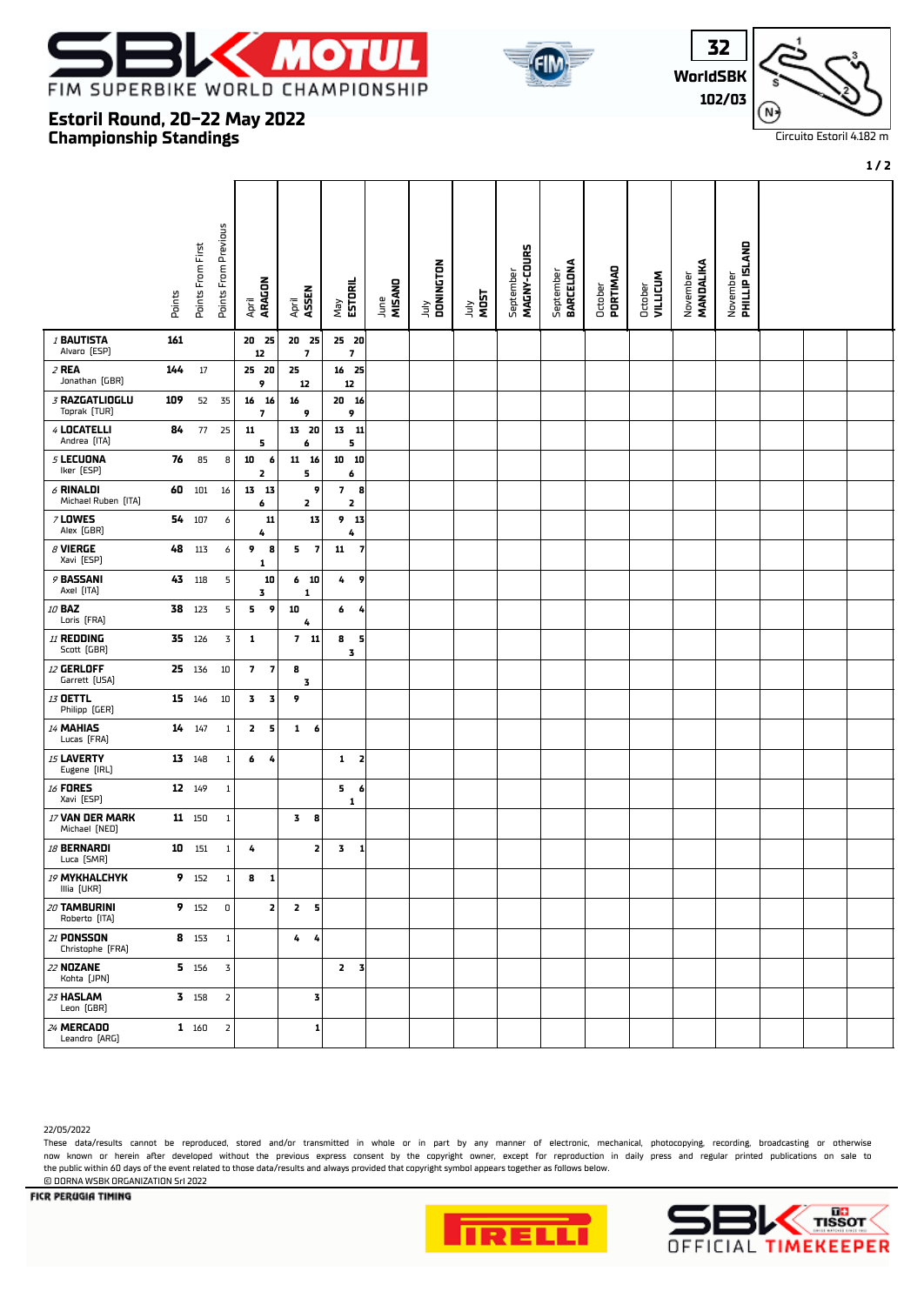





**2 / 2**

### **Championship Standings Estoril Round, 20-22 May 2022**

|                                 | Points                  | Points From First | <b>Points From Previous</b> | April<br><b>ARAGON</b>  |                | ASSEN<br>April          |   | ESTORIL<br>Vay |                | MISAND<br>June | DONINGTON<br>$\frac{1}{2}$ | <b>MOST</b><br>July | MAGNY-COURS<br>September | BARCELONA<br>September | PORTIMAD<br>October | October<br>VILLICUM | MANDALIKA<br>November | November<br><b>PHILLIP ISLAND</b> |  |  |
|---------------------------------|-------------------------|-------------------|-----------------------------|-------------------------|----------------|-------------------------|---|----------------|----------------|----------------|----------------------------|---------------------|--------------------------|------------------------|---------------------|---------------------|-----------------------|-----------------------------------|--|--|
|                                 |                         |                   |                             |                         |                |                         |   |                |                |                |                            | Independent Riders  |                          |                        |                     |                     |                       |                                   |  |  |
| 1 BASSANI<br>Axel [ITA]         | 43                      |                   |                             |                         | 10<br>3        | 6 <sub>10</sub><br>1    |   | 4              | 9              |                |                            |                     |                          |                        |                     |                     |                       |                                   |  |  |
| $2$ BAZ<br>Loris [FRA]          | 38                      | 5                 |                             | 5                       | - 9            | 10<br>4                 |   | 6              | $\overline{4}$ |                |                            |                     |                          |                        |                     |                     |                       |                                   |  |  |
| $3$ GERLOFF<br>Garrett [USA]    | 25                      | $18\,$            | 13                          |                         | 7 <sub>7</sub> | 8<br>3                  |   |                |                |                |                            |                     |                          |                        |                     |                     |                       |                                   |  |  |
| 4 DETTL<br>Philipp (GER)        | 15                      | 28                | $10\,$                      | $\overline{\mathbf{3}}$ | 3              | 9                       |   |                |                |                |                            |                     |                          |                        |                     |                     |                       |                                   |  |  |
| 5 MAHIAS<br>Lucas [FRA]         | 14                      | 29                | $\mathbf{1}$                | $\mathbf{z}$            | 5              | $1 \t6$                 |   |                |                |                |                            |                     |                          |                        |                     |                     |                       |                                   |  |  |
| $6$ LAVERTY<br>Eugene [IRL]     | 13                      | 30                | $\mathbf{1}$                |                         | 6 <sub>4</sub> |                         |   | $1\quad 2$     |                |                |                            |                     |                          |                        |                     |                     |                       |                                   |  |  |
| $7$ FORES<br>Xavi [ESP]         | 12                      | 31                | $\mathbf{1}$                |                         |                |                         |   | 5<br>1         | 6              |                |                            |                     |                          |                        |                     |                     |                       |                                   |  |  |
| $\beta$ BERNARDI<br>Luca [SMR]  | 10                      | 33                | $\overline{2}$              | 4                       |                |                         | 2 | 3              | -1             |                |                            |                     |                          |                        |                     |                     |                       |                                   |  |  |
| 9 TAMBURINI<br>Roberto [ITA]    | 9                       | 34                | $\mathbf{1}$                |                         | $\mathbf{z}$   | $\overline{\mathbf{2}}$ | 5 |                |                |                |                            |                     |                          |                        |                     |                     |                       |                                   |  |  |
| 10 PONSSON<br>Christophe [FRA]  | 8                       | 35                | $\mathbf{1}$                |                         |                | 4                       | 4 |                |                |                |                            |                     |                          |                        |                     |                     |                       |                                   |  |  |
| 11 <b>NOZANE</b><br>Kohta [JPN] | 5.                      | 38                | 3                           |                         |                |                         |   | 2 <sub>3</sub> |                |                |                            |                     |                          |                        |                     |                     |                       |                                   |  |  |
| 12 HASLAM<br>Leon (GBR)         | $\overline{\mathbf{3}}$ | 40                | $\overline{\mathbf{2}}$     |                         |                |                         | 3 |                |                |                |                            |                     |                          |                        |                     |                     |                       |                                   |  |  |
| 13 MERCADO<br>Leandro [ARG]     | $\mathbf{1}$            | 42                | $\overline{\mathbf{2}}$     |                         |                |                         | 1 |                |                |                |                            |                     |                          |                        |                     |                     |                       |                                   |  |  |

22/05/2022

These data/results cannot be reproduced, stored and/or transmitted in whole or in part by any manner of electronic, mechanical, photocopying, recording, broadcasting or otherwise now known or herein afer developed without the previous express consent by the copyright owner, except for reproduction in daily press and regular printed publications on sale to the public within 60 days of the event related to those data/results and always provided that copyright symbol appears together as follows below. © DORNA WSBK ORGANIZATION Srl 2022





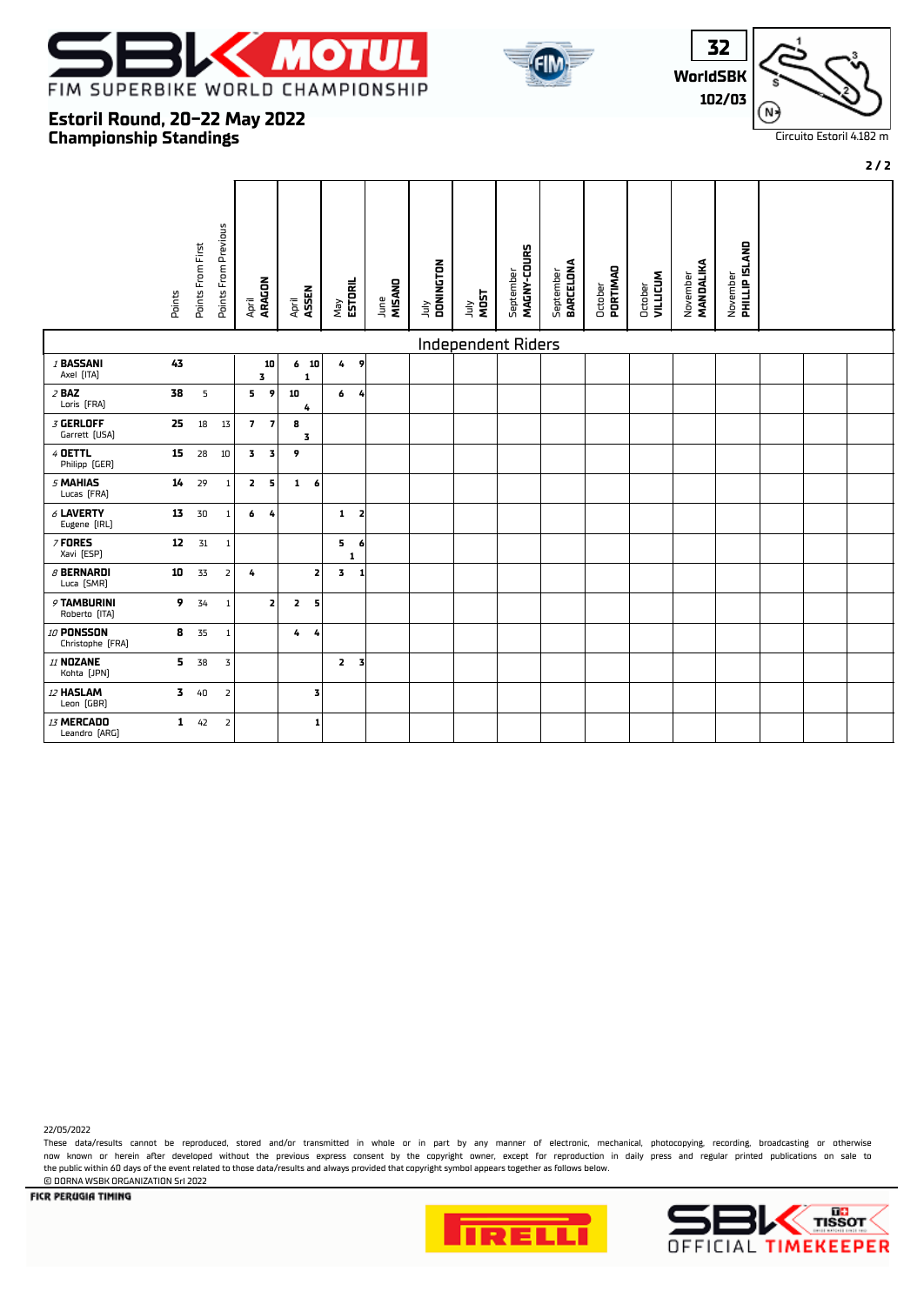



**WorldSBK 33.1 102/03**

 $\blacksquare$ 

N.

Circuito Estoril 4.182 m

**1 / 4**

### **Lap Chart Race 2 Estoril Round, 20-22 May 2022**

|                 |                |                |    |    |    |    |    |    |    |    | Lap |    |    |    |    |    |    |    |    |    |    |
|-----------------|----------------|----------------|----|----|----|----|----|----|----|----|-----|----|----|----|----|----|----|----|----|----|----|
|                 | 1              | $\overline{z}$ | 3  | 4  | 5  | 6  | 7  | 8  | 9  | 10 | 11  | 12 | 13 | 14 | 15 | 16 | 17 | 18 | 19 | 20 | 21 |
| $\mathbf{1}$    | 65             | 65             | 65 | 65 | 65 | 65 | 1  | 1  | 65 | 65 | 19  | 65 | 65 | 19 | 19 | 19 | 19 | 19 | 19 | 19 | 65 |
| $\overline{2}$  | 1              | 1              | 1  | 1  | 1  | 1  | 65 | 65 | 1  | 19 | 65  | 19 | 19 | 65 | 65 | 65 | 65 | 65 | 65 | 65 | 19 |
|                 | 19             | 19             | 22 | 22 | 22 | 22 | 22 | 22 | 22 | 1  |     |    | 1  |    |    | 1  |    |    | 1  |    |    |
| 4               | $\overline{7}$ | 22             | 19 | 19 | 19 | 19 | 19 | 19 | 19 | 22 | 22  | 22 | 22 | 22 | 22 | 22 | 22 | 22 | 22 | 22 | 22 |
| 5               | 55             | 7              | 7  | 7  | 55 | 55 | 55 | 55 | 55 | 55 | 55  | 55 | 55 | 55 | 55 | 55 | 55 | 55 | 55 | 55 | 55 |
| 6               | 22             | 55             | 55 | 55 | 7  | 7  | 7  | 7  | 7  | 7  | 7   | 7  | 7  | 7  | 7  | 7  | 7  | 7  | 7  | 7  |    |
| $\overline{7}$  | 45             | 21             | 21 | 21 | 21 | 21 | 21 | 47 | 47 | 47 | 47  | 47 | 47 | 47 | 47 | 47 | 47 | 47 | 47 | 47 | 47 |
| 8               | 21             | 97             | 97 | 97 | 97 | 47 | 47 | 21 | 21 | 21 | 21  | 21 | 21 | 21 | 21 | 21 | 21 | 21 | 21 | 21 | 21 |
| 9               | 97             | 47             | 47 | 47 | 47 | 45 | 45 | 45 | 45 | 45 | 45  | 97 | 97 | 97 | 97 | 97 | 97 | 97 | 97 | 97 | 97 |
| 10              | 47             | 45             | 45 | 45 | 45 | 97 | 97 | 97 | 97 | 97 | 97  | 45 | 45 | 45 | 45 | 45 | 45 | 45 | 12 | 12 | 12 |
| $11\,$          | 76             | 76             | 76 | 76 | 12 | 12 | 12 | 12 | 12 | 12 | 12  | 12 | 12 | 12 | 12 | 12 | 12 | 12 | 45 | 45 | 45 |
| $\overline{12}$ | 3              | 12             | 12 | 12 | 76 | 76 | 76 | 76 | 76 | 76 | 76  | 76 | 76 | 76 | 76 | 76 | 76 | 76 | 76 | 76 | 76 |
| 13              | 12             | 3              | 3  | 3  | 3  | 3  | 3  | 3  | 3  | 3  | 3   | 3  | 3  | 3  | 3  | 3  | 3  | 3  | 3  | 3  | 3  |
| 14              | 50             | 50             | 50 | 50 | 50 | 50 | 50 | 50 | 50 | 50 | 50  | 50 | 50 | 50 | 50 | 50 | 50 | 50 | 50 | 50 | 50 |
| 15              | 17             | 17             | 17 | 17 | 17 | 17 | 17 | 17 | 17 | 17 | 23  | 23 | 23 | 29 | 29 | 29 | 29 | 29 | 29 | 29 | 29 |
| 16              | 35             | 23             | 23 | 23 | 23 | 23 | 23 | 23 | 23 | 23 | 17  | 29 | 29 | 23 | 23 | 23 | 23 | 23 | 23 | 23 | 23 |
| 17              | 23             | 35             | 35 | 35 | 35 | 35 | 35 | 35 | 35 | 35 | 35  | 35 | 35 | 17 | 17 | 17 | 17 | 17 | 17 | 17 | 17 |
| 18              | 36             | 36             | 36 | 36 | 36 | 36 | 36 | 36 | 36 | 36 | 29  | 17 | 17 | 36 | 36 | 36 | 36 | 36 | 36 | 36 | 36 |
| 19              | 32             | 32             | 32 | 32 | 32 | 29 | 29 | 29 | 29 | 29 | 36  | 36 | 36 | 35 | 35 | 35 | 35 | 35 | 35 | 35 | 35 |
| 20              | 29             | 29             | 29 | 29 | 29 | 52 | 52 | 52 | 52 | 52 | 52  | 52 | 52 | 52 | 52 | 52 | 52 | 52 | 52 | 52 | 52 |
| 21              | 52             | 52             | 52 | 52 | 52 |    |    |    |    |    |     |    |    |    |    |    |    |    |    |    |    |

| <b>Final Result</b>                        |          |
|--------------------------------------------|----------|
| <i>1</i> 65 ⊥ REA                          | Laps 21  |
| $2$ 19 a bautista                          | 0.194    |
| <b>1 T. RAZGATLIOGLU</b><br>$\overline{5}$ | 4.350    |
| 4 22 A LOWES                               | 7.125    |
| $5\,$ 55 a LOCATELLI                       | 8.232    |
| $6$ 7 LECUONA                              | 8.309    |
| 7 47 A BASSANI                             | 10.865   |
| $8$ 21 $M$ , RINALDI                       | 16.082   |
| $9$ 97 x vierge                            | 18.292   |
| 10 12 x FDRES                              | 18.412   |
| $\mu$ 45 s. Redding                        | 19.758   |
| $12$ 76 $\pm$ BAZ                          | 25.193   |
| $13 \times N0ZANE$                         | 27.753   |
| 14 50 F. LAVERTY                           | 38.391   |
| 15 29 L. BERNARDI                          | 38.424   |
| 16 23 C. PONSSON                           | 41.541   |
| 17 17 M. FRITZ                             | 42.555   |
| 18 36 L. MERCADO                           | 49.775   |
| 19 35 H. SYAHRIN                           | 51.353   |
| <i>20</i> 52 n. KONIG                      | 1'14.141 |
| $RET$ 32 I. VINALES                        | 16 Laps  |

22/05/2022

These data/results cannot be reproduced, stored and/or transmitted in whole or in part by any manner of electronic, mechanical, photocopying, recording, broadcasting or otherwise now known or herein afer developed without the previous express consent by the copyright owner, except for reproduction in daily press and regular printed publications on sale to the public within 60 days of the event related to those data/results and always provided that copyright symbol appears together as follows below. © DORNA WSBK ORGANIZATION Srl 2022



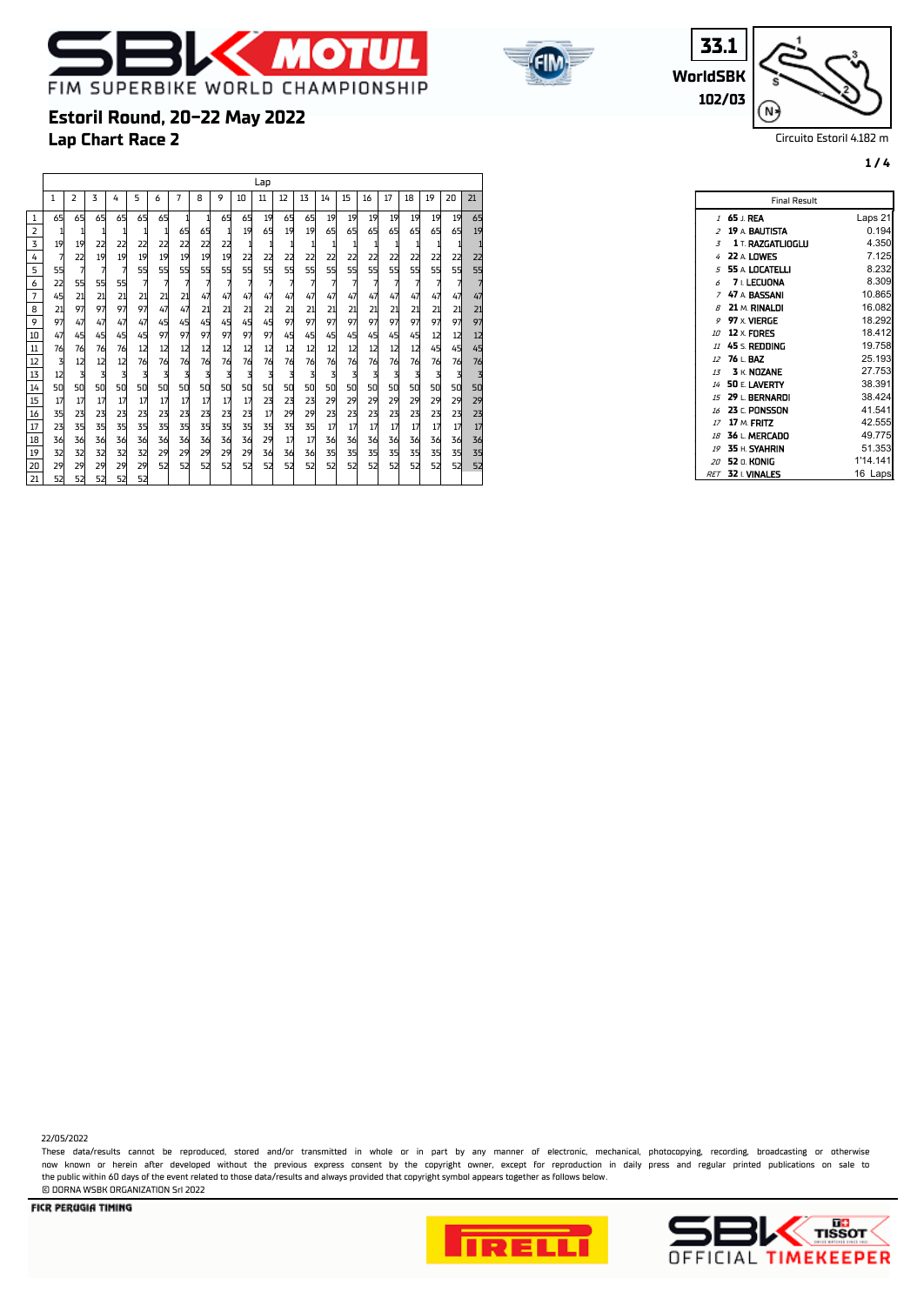





**2 / 4**

 **65** J.Rea 21'12.233 0.015 0.411  $0.648$  **55** A.Locatelli 3.247  $3.957$  **47** A.Bassani 4.413 **21** M.Rinaldi 7.380  $9.995$ 11.347 12.321 **76** L.Baz 13.027 **3** K.Nozane 13.937 18.062 **23** C.Ponsson 25.298 25 674 **35** H.Syahrin 26.885  $26.939$  **36** L.Mercado 27.232 **52** O.Konig 45.972

### **Lap Chart Race 2 Estoril Round, 20-22 May 2022**

|                |    | Lap 1            |          | 3                   |    | 22 A.Lowes                  |
|----------------|----|------------------|----------|---------------------|----|-----------------------------|
| $\it 1$        |    | <b>65</b> J.Rea  | 1'41.954 | 4                   |    | 19 A.Bautista               |
| $\overline{z}$ |    | 1 T.Razgatlioglu | 0.030    | 5                   | 7  | I.Lecuona                   |
| 3              | 19 | A.Bautista       | 0.244    | 6                   | 55 | A.Locatelli                 |
| 4              | 7  |                  | 0.546    | $\overline{z}$      |    | 21 M.Rinaldi                |
|                |    | I.Lecuona        |          | 8                   | 97 | X.Vierge                    |
| 5              | 55 | A.Locatelli      | 1.046    | 9                   | 47 | A.Bassani                   |
| 6              | 22 | A.Lowes          | 1.123    | 10                  | 45 | <b>S.Redding</b>            |
| 7              | 45 | <b>S.Redding</b> | 1.417    | 11                  | 76 | L.Baz                       |
| 8              | 21 | M.Rinaldi        | 1.469    | 12                  |    | 12 X.Fores                  |
| 9              | 97 | X.Vierge         | 1.629    | 13                  | 3  | K.Nozane                    |
| 10             | 47 | A.Bassani        | 2.425    | 14                  | 50 | E.Laverty                   |
| 11             | 76 | L.Baz            | 2.816    | 15                  |    | 17 M.Fritz                  |
| 12             | 3  | K.Nozane         | 2.917    | 16                  |    | 23 C.Ponsson                |
| 13             | 12 | X.Fores          | 3.150    | 17                  |    | 35 H.Syahrin                |
| 14             | 50 | E.Laverty        | 3.404    | 18                  |    | 36 L.Mercado                |
| 15             | 17 | M.Fritz          | 3.708    | 19                  |    | 32 I.Vinales                |
| 16             | 35 | H.Syahrin        | 3.940    | 20                  |    | 29 L.Bernardi               |
| 17             |    | 23 C.Ponsson     | 4.322    | 21                  |    | 52 O.Konig                  |
| 18             | 36 | L.Mercado        | 4.622    |                     |    |                             |
| 19             | 32 | <b>I.Vinales</b> | 5.188    |                     |    |                             |
| 20             | 29 | L.Bernardi       | 5.205    |                     |    |                             |
| 21             |    | 52 O.Konig       | 5.633    | 1                   |    | <b>65</b> J.Rea             |
|                |    |                  |          | 2                   |    | 1 T.Razgatlic               |
|                |    |                  |          | 3                   |    | 22 A.Lowes                  |
|                |    | Lap 2            |          | 4                   |    | 19 A.Bautista               |
| 1              | 65 | J.Rea            | 3'19.580 | 5                   | 55 | A.Locatelli                 |
| 2              |    | 1 T.Razgatlioglu | 0.126    | 6                   |    | 7 I.Lecuona                 |
| 3              |    | 19 A.Bautista    | 0.561    | 7                   | 21 | M.Rinaldi                   |
| 4              | 22 | A.Lowes          | 0.719    | 8                   |    | 97 X.Vierge                 |
| 5              | 7  | I.Lecuona        | 0.866    | 9                   | 47 | A.Bassani                   |
| 6              | 55 | A.Locatelli      | 1.308    |                     |    |                             |
| $\overline{z}$ | 21 | M.Rinaldi        | 1.672    | 10                  |    | 45 S.Redding                |
| 8              | 97 | X.Vierge         | 2.293    | 11                  |    | 12 X.Fores                  |
| 9              | 47 | A.Bassani        | 2.491    | 12                  |    | 76 L.Baz                    |
| 10             | 45 | <b>S.Redding</b> | 2.808    | 13                  |    | 3 K.Nozane                  |
| 11             | 76 | L.Baz            | 3.479    | 14                  |    | 50 E.Laverty                |
| 12             |    | 12 X.Fores       | 3.969    | 15                  |    | 17 M.Fritz                  |
|                | 3  |                  |          | 16                  |    | 23 C.Ponsson                |
| 13             |    | K.Nozane         | 3.982    | 17                  |    | 35 H.Syahrin                |
| 14             | 50 | E.Laverty        | 4.502    | 18                  |    | 36 L.Mercado                |
| 15             | 17 | M.Fritz          | 5.612    | 19                  |    | 32 I.Vinales                |
| 16             | 23 | C.Ponsson        | 6.203    | 20                  |    | 29 L.Bernardi               |
| 17             | 35 | H.Syahrin        | 6.602    | 21                  |    | 52 O.Konig                  |
| 18             | 36 | L.Mercado        | 6.669    |                     |    |                             |
| 19             |    | 32 I.Vinales     | 7.327    |                     |    |                             |
| 20             | 29 | L.Bernardi       | 8.433    |                     |    |                             |
| 21             |    | 52 O.Konig       | 8.472    | 1                   |    | <b>65</b> J.Rea             |
|                |    |                  |          | 2                   |    | 1 T.Razgatlic               |
|                |    | Lap 3            |          | 3                   |    | 22 A.Lowes                  |
| 1              | 65 | J.Rea            | 4'57.056 | 4                   |    | 19 A.Bautista               |
|                |    |                  |          | 5                   |    | 55 A.Locatelli              |
| 2              |    | 1 T.Razgatlioglu | 0.097    | 6                   |    | 7 I.Lecuona                 |
| 3              | 22 | A.Lowes          | 0.282    | 7                   |    | 21 M.Rinaldi                |
| 4              | 19 | A.Bautista       | 0.602    | 8                   |    | 47 A.Bassani                |
| 5              | 7  | I.Lecuona        | 0.844    | 9                   |    | 45 S.Redding                |
| 6              | 55 | A.Locatelli      | 1.463    | 10                  |    | 97 X.Vierge                 |
| 7              |    | 21 M.Rinaldi     | 1.923    | $\it 11$            |    | 12 X.Fores                  |
| 8              |    | 97 X.Vierge      | 2.653    | 12                  |    | <b>76</b> L.Baz             |
| 9              |    |                  |          |                     |    | 3 K.Nozane                  |
| 10             |    | 47 A.Bassani     | 2.932    | 13                  |    |                             |
|                |    | 45 S.Redding     | 3.569    |                     |    |                             |
| $\it 11$       |    | 76 L.Baz         | 4.065    | $14\,$              |    | 50 E.Laverty                |
| 12             |    | 12 X.Fores       | 4.472    | 15                  |    | 17 M.Fritz                  |
| 13             |    |                  | 5.102    | 16                  |    | 23 C.Ponsson                |
| 14             |    | 3 K.Nozane       | 5.844    | $17\,$              |    | 35 H.Syahrin                |
| 15             |    | 50 E.Laverty     | 7.412    | 18                  |    | 36 L.Mercado                |
|                |    | 17 M.Fritz       |          | 19                  |    | 29 L.Bernardi               |
| 16             |    | 23 C.Ponsson     | 7.738    | 20                  |    | 52 O.Konig                  |
| $17\,$         |    | 35 H.Syahrin     | 8.209    |                     |    |                             |
| 18             |    | 36 L.Mercado     | 8.542    |                     |    |                             |
| 19             |    | 32 I.Vinales     | 9.351    | $\cal{I}$           |    |                             |
| 20             |    | 29 L.Bernardi    | 10.358   |                     |    | 1 T.Razgatlic               |
| 21             |    | 52 O.Konig       | 11.547   | 2<br>3              |    | <b>65</b> J.Rea             |
|                |    |                  |          |                     |    | 22 A.Lowes                  |
|                |    | Lap 4            |          | 4                   |    | 19 A.Bautista               |
| 1              |    | <b>65</b> J.Rea  | 6'34.401 | 5                   |    | 55 A.Locatelli              |
| 2              |    | 1 T.Razgatlioglu | 0.054    | 6<br>$\overline{z}$ |    | 7 I.Lecuona<br>21 M.Rinaldi |

| 3                        | 22      | A.Lowes               |       | 0.196             |  |
|--------------------------|---------|-----------------------|-------|-------------------|--|
| 4                        | 19      | A.Bautista            |       | 0.769             |  |
| 5                        | 7       | I.Lecuona             |       | 1.303             |  |
| 6                        | 55      | A.Locatelli           |       | 1.505             |  |
| 7                        | 21      | M.Rinaldi             |       | 2.257             |  |
| 8                        | 97      | X.Vierge              |       | 3.153             |  |
| 9                        | 47      | A.Bassani             |       | 3.255             |  |
| 10                       | 45      | S.Redding             |       | 3.871             |  |
| 11                       | 76      | L.Baz                 |       | 5.286             |  |
| 12                       | 12      | X.Fores               |       | 5.346             |  |
| 13                       | 3       | K.Nozane              |       | 5.826             |  |
| 14                       | 50      | E.Laverty             |       | 6.783             |  |
| 15                       | 17      | M.Fritz               |       | 9.248             |  |
| 16                       | 23      | C.Ponsson             |       | 9.407             |  |
| 17                       | 35      | H.Syahrin             |       | 9.735             |  |
| 18                       | 36      | L.Mercado             |       | 10.296            |  |
| 19                       | 32      | <b>I.Vinales</b>      |       | 11.060            |  |
| 20                       | 29      | L.Bernardi            |       | 12.122            |  |
| 21                       | 52      | 0.Konig               |       | 14.725            |  |
|                          |         |                       |       |                   |  |
|                          |         |                       | Lap 5 |                   |  |
| 1                        | 65      | J.Rea                 |       | 8'11.883          |  |
| $\overline{\mathcal{L}}$ | 1       | T.Razgatlioglu        |       | 0.109             |  |
| 3                        | 22      | A.Lowes               |       | 0.277             |  |
| 4                        | 19      | A.Bautista            |       | 0.643             |  |
| 5                        | 55<br>7 | A.Locatelli           |       | 1.586<br>1.912    |  |
| 6<br>$\boldsymbol{7}$    | 21      | I.Lecuona             |       | 2.316             |  |
| 8                        | 97      | M.Rinaldi<br>X.Vierge |       | 3.630             |  |
| 9                        | 47      | A.Bassani             |       | 3.811             |  |
| 10                       | 45      | <b>S.Redding</b>      |       | 4.479             |  |
| 11                       | 12      | X.Fores               |       | 6.585             |  |
| 12                       | 76      | L.Baz                 |       | 6.785             |  |
| 13                       | 3       | K.Nozane              |       | 7.136             |  |
| 14                       | 50      | E.Laverty             |       | 7.553             |  |
| 15                       | 17      | M.Fritz               |       | 10.904            |  |
| 16                       | 23      | <b>C.Ponsson</b>      |       | 11.178            |  |
| 17                       | 35      | H.Syahrin             |       | 11.475            |  |
| 18                       | 36      | L.Mercado             |       | 12.237            |  |
| 19                       | 32      | <b>I.Vinales</b>      |       | 12.583            |  |
| 20                       | 29      | L.Bernardi            |       | 13.841            |  |
| 21                       | 52      | 0.Konig               |       | 17.968            |  |
|                          |         |                       |       |                   |  |
|                          |         |                       | Lap 6 |                   |  |
| 1                        | 65      | J.Rea                 |       | 9'49.531<br>0.116 |  |
| $\overline{z}$<br>3      | 1<br>22 | T.Razgatlioglu        |       | 0.219             |  |
| 4                        | 19      | A.Lowes<br>A.Bautista |       | 0.291             |  |
| 5                        | 55      | A.Locatelli           |       | 1.651             |  |
| 6                        | 7       | I.Lecuona             |       | 1.798             |  |
| 7                        | 21      | M.Rinaldi             |       | 2.864             |  |
| 8                        | 47      | A.Bassani             |       | 3.670             |  |
| 9                        | 45      | S.Redding             |       | 5.484             |  |
| 10                       | 97      | X.Vierge              |       | 6.611             |  |
| $\it 11$                 |         | 12 X.Fores            |       | 7.446             |  |
| 12                       | 76      | L.Baz                 |       | 7.719             |  |
| 13                       | 3       | K.Nozane              |       | 8.263             |  |
| 14                       | 50      | E.Laverty             |       | 8.803             |  |
| 15                       | 17      | M.Fritz               |       | 12.601            |  |
| 16                       | 23      | C.Ponsson             |       | 12.995            |  |
| $17\,$                   | 35      | H.Syahrin             |       | 13.448            |  |
| 18                       | 36      | L.Mercado             |       | 13.848            |  |
| 19                       | 29      | L.Bernardi            |       | 15.598            |  |
| 20                       | 52      | 0.Konig               |       | 21.188            |  |
|                          |         |                       | Lap 7 |                   |  |
| 1                        | 1       | T.Razgatlioglu        |       | 11'26.669         |  |
| 2                        | 65      | J.Rea                 |       | 0.065             |  |
| 3                        | 22      | A.Lowes               |       | 0.541             |  |
| 4                        | 19      | A.Bautista            |       | 0.898             |  |
| 5                        | 55      | A Locatelli           |       | 2.169             |  |

|                            |                               |                    |                |                             | 2/4              |
|----------------------------|-------------------------------|--------------------|----------------|-----------------------------|------------------|
| 8                          |                               | 4.049              | 15             |                             | 20.431           |
| 9                          | 47 A.Bassani<br>45 S.Redding  | 6.753              | 16             | 17 M.Fritz<br>23 C.Ponsson  | 20.589           |
| 10                         | 97 X.Vierge                   | 7.705              | 17             | 35 H.Syahrin                | 20.799           |
| 11                         | 12 X.Fores                    | 8.760              | 18             | 36 L.Mercado                | 21.282           |
| 12                         | <b>76</b> L.Baz               | 9.218              | 19             | 29 L.Bernardi               | 21.398           |
| 13                         | 3 K.Nozane                    | 9.437              | 20             | 52 O.Konig                  | 36.296           |
| 14                         | 50 E.Laverty                  | 10.118             |                |                             |                  |
| 15                         | 17 M.Fritz                    | 14.724             |                |                             |                  |
| 16                         | 23 C.Ponsson                  | 14.916             |                | Lap 11                      |                  |
| 17                         | 35 H.Syahrin                  | 15.691             | 1              | 19 A.Bautista               | 17'56.650        |
| 18                         | 36 L.Mercado                  | 15.925             | $\overline{z}$ | <b>65</b> J.Rea             | 0.161            |
| 19                         | 29 L.Bernardi                 | 17.557             | 3              | 1 T.Razgatlioglu            | 0.380            |
| 20                         | 52 O.Konig                    | 25.034             | 4              | 22 A.Lowes                  | 0.484            |
|                            |                               |                    | 5              | 55 A.Locatelli              | 3.048            |
|                            | Lap 8                         |                    | 6              | 7 I.Lecuona                 | 4.077            |
|                            |                               |                    | 7              | 47 A.Bassani                | 4.453            |
| $\cal I$<br>$\overline{z}$ | 1 T.Razgatlioglu              | 13'03.903<br>0.037 | 8<br>9         | 21 M.Rinaldi                | 6.960<br>9.461   |
| 3                          | <b>65</b> J.Rea<br>22 A.Lowes | 0.285              | 10             | 45 S.Redding<br>97 X.Vierge | 9.651            |
| 4                          | 19 A.Bautista                 | 0.689              | 11             | 12 X.Fores                  | 11.637           |
| 5                          | 55 A.Locatelli                | 2.390              | 12             | <b>76</b> L.Baz             | 12.156           |
| 6                          | 7 I.Lecuona                   | 3.646              | 13             | 3 K.Nozane                  | 12.467           |
| $\overline{z}$             | 47 A.Bassani                  | 4.315              | 14             | 50 E.Laverty                | 14.701           |
| 8                          | 21 M.Rinaldi                  | 5.540              | 15             | 23 C.Ponsson                | 22.238           |
| 9                          | 45 S.Redding                  | 7.734              | 16             | 17 M.Fritz                  | 22.377           |
| 10                         | 97 X.Vierge                   | 8.796              | 17             | 35 H.Syahrin                | 22.621           |
| 11                         | 12 X.Fores                    | 9.809              | 18             | 29 L.Bernardi               | 22.642           |
| 12                         | <b>76</b> L.Baz               | 10.095             | 19             | 36 L.Mercado                | 23.430           |
| 13                         | 3 K.Nozane                    | 10.504             | 20             | 52 O.Konig                  | 39.890           |
| 14                         | 50 E.Laverty                  | 11.385             |                |                             |                  |
| 15                         | 17 M.Fritz                    | 16.889             |                | Lap 12                      |                  |
| 16                         | 23 C.Ponsson                  | 17.072             | 1              | <b>65</b> J.Rea             | 19'34.562        |
| 17                         | 35 H.Syahrin                  | 17.785             | 2              | 19 A.Bautista               | 0.037            |
| 18                         | 36 L.Mercado                  | 17.968             | 3              | 1 T.Razgatlioglu            | 0.381            |
| 19                         | 29 L.Bernardi                 | 19.164             | 4              | 22 A.Lowes                  | 0.544            |
| 20                         | 52 O.Konig                    | 28.817             | 5              | 55 A.Locatelli              | 3.026            |
|                            |                               |                    | 6              | 7 I.Lecuona                 | 3.994            |
|                            | Lap 9                         |                    | 7              | 47 A.Bassani                | 4.227            |
| 1                          | <b>65</b> J.Rea               | 14'41.376          | 8              | 21 M.Rinaldi                | 7.045            |
| 2                          | 1 T.Razgatlioglu              | 0.119              | 9              | 97 X.Vierge                 | 9.796            |
| 3                          | 22 A.Lowes                    | 0.281              | 10             | 45 S.Redding                | 10.589           |
| 4                          | 19 A.Bautista                 | 0.386              | 11             | 12 X.Fores                  | 11.970           |
| 5                          | 55 A.Locatelli                | 2.337              | 12             | <b>76</b> L.Baz             | 12.595           |
| 6                          | 7 I.Lecuona                   | 3.830              | 13             | 3 K.Nozane                  | 13.021           |
| $\overline{z}$             | 47 A.Bassani                  | 4.172              | 14             | 50 E.Laverty                | 16.110           |
| 8                          | 21 M.Rinaldi                  | 6.077              | 15             | 23 C.Ponsson                | 23.552           |
| 9                          | 45 S.Redding                  | 8.508              | 16             | 29 L.Bernardi               | 24.794           |
| 10                         | 97 X.Vierge                   | 8.960              | $17\,$         | 35 H.Syahrin                | 24.858           |
| 11                         | 12 X.Fores                    | 10.508             | 18             | 17 M.Fritz                  | 24.985           |
| 12                         | <b>76</b> L.Baz               | 10.791             | 19             | 36 L.Mercado                | 25.301           |
| 13                         | 3 K.Nozane                    | 11.237             | 20             | 52 O.Konig                  | 42.895           |
| 14                         | 50 E.Laverty                  | 12.448             |                |                             |                  |
| 15                         | 17 M.Fritz                    | 18.617             |                | Lap 13                      |                  |
| 16                         | 23 C.Ponsson                  | 18.742<br>19.391   |                | 1 <b>65</b> J.Rea           | 21'12.233        |
| 17<br>18                   | 35 H.Syahrin<br>36 L.Mercado  | 19.595             | 2              | 19 A.Bautista               | 0.015            |
| 19                         | 29 L.Bernardi                 | 20.329             | 3              | 1 T.Razgatlioglu            | 0.411            |
| 20                         | 52 O.Konig                    | 32.506             | 4              | 22 A.Lowes                  | 0.648            |
|                            |                               |                    | 5              | 55 A.Locatelli              | 3.247            |
|                            |                               |                    | 6              | 7 I.Lecuona                 | 3.957            |
|                            | Lap 10                        |                    |                | 7 47 A.Bassani              | 4.413            |
| 1                          | <b>65</b> J.Rea               | 16'18.923          | 8              | 21 M.Rinaldi                | 7.380            |
| $\overline{z}$             | 19 A.Bautista                 | 0.148              | 9              | 97 X.Vierge                 | 9.995            |
| 3                          | 1 T.Razgatlioglu              | 0.155              | 10             | 45 S.Redding                | 11.347           |
| 4                          | 22 A.Lowes                    | 0.380<br>2.715     | 11             | 12 X.Fores                  | 12.321           |
| 5<br>6                     |                               |                    | 12             | <b>76</b> L.Baz             | 13.027           |
| 7                          | 55 A.Locatelli                |                    |                |                             |                  |
|                            | 7 I.Lecuona                   | 3.979              | 13             | 3 K.Nozane                  | 13.937           |
|                            | 47 A.Bassani                  | 4.467              | 14             | 50 E.Laverty                | 18.062           |
| 8                          | 21 M.Rinaldi                  | 6.593              | 15             | 23 C.Ponsson                | 25.298           |
| 9                          | 45 S.Redding                  | 9.154              | 16             | 29 L.Bernardi               | 25.674           |
| 10                         | 97 X.Vierge                   | 9.445              | 17             | 35 H.Syahrin                | 26.885           |
| 11                         | 12 X.Fores                    | 11.213             | 18             | 17 M.Fritz                  | 26.939           |
| 12<br>13                   | <b>76</b> L.Baz<br>3 K.Nozane | 11.690<br>11.987   | 19<br>20       | 36 L.Mercado                | 27.232<br>45.972 |
| 14                         | 50 E.Laverty                  | 13.554             |                | 52 O.Konig                  |                  |

#### 22/05/2022

These data/results cannot be reproduced, stored and/or transmitted in whole or in part by any manner of electronic, mechanical, photocopying, recording, broadcasting or otherwise now known or herein afer developed without the previous express consent by the copyright owner, except for reproduction in daily press and regular printed publications on sale to the public within 60 days of the event related to those data/results and always provided that copyright symbol appears together as follows below. © DORNA WSBK ORGANIZATION Srl 2022

 $2.719$ **21** M.Rinaldi 4.031



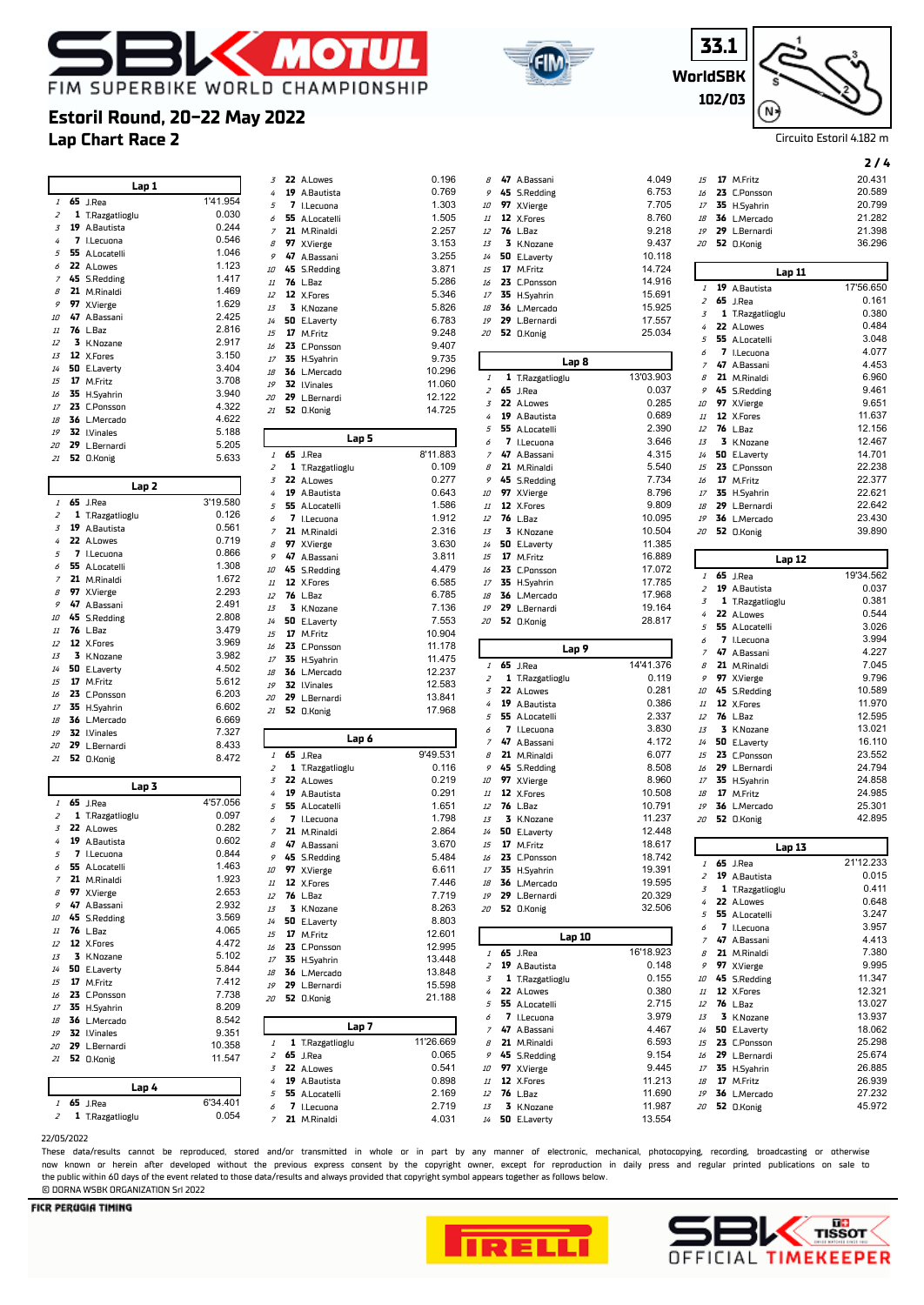



**WorldS 33.1 102/03**

| ВK  |  |
|-----|--|
| 703 |  |

Circuito Estoril 4.182 m

#### **Lap Chart Race 2 Estoril Round, 20-22 May 2022 Lap 14 19** A.Bautista 22'49.487 **65** J.Rea 0.144<br>3 **1** T.Razgatlioglu 0.392 **1** T.Razgatlioglu 0.392 **22** A.Lowes 0.865 **55** A.Locatelli 3.824 **7** I.Lecuona 4.196 **47** A.Bassani 5.042 **21** M.Rinaldi 7.775 **97** X.Vierge 10.606<br>**45** S.Pedding 12.321 10 **45** S.Redding 12.321<br>
11 **12** X.Fores 13.064 11 **12** X.Fores 13.064<br>12 **76** L.Baz 14.148 L.Baz 13 **3** K.Nozane 15.260<br>14 **50** Eleventy 20.267 14 **50** E.Laverty 20.267<br>15 **29** I Bernardi 27 813 15 **29** L.Bernardi 27.813<br>16 **23** C.Ponsson 27.850 16 **23** C.Ponsson 27.850<br>17 **17** M Fritz 28.320 17 **17** M.Fritz 28.320<br>18 **36** L.Mercado 29.872 **36** L.Mercado 29.872 19 **35** H.Syahrin 30.177<br>20 **52** O.Konig 49.596 **52** O.Konig **Lap 15 19** A.Bautista 24'26.837 **65** J.Rea 0.198 **1** T.Razgatlioglu 0.583 **22** A.Lowes **55** A.Locatelli 4.121 **7** I.Lecuona 4.611 **47** A.Bassani 5.500 8 **21** M.Rinaldi 8.367<br>**9 97** X.Vierge 11.260 **97** X.Vierge 11.260<br>**45** S.Redding 13.098 10 **45** S.Redding 13.098<br>11 **12** X.Fores 13.659 11 **12** X.Fores 13.659<br>12 **76** L.Baz 15.176 12 **76** L.Baz 15.176<br>13 **3** K.Nozane 16.689 K.Nozane **50** E.Laverty 22.585 **29** L.Bernardi 30.021 **23** C.Ponsson 30.910 **17** M.Fritz 31.141 **36** L.Mercado 32.090 **35** H.Syahrin 32.947 **52** O.Konig 53.147 **Lap 16 19** A.Bautista 26'04.156 **65** J.Rea 0.132 **1** T.Razgatlioglu 0.469 4 **22** A.Lowes 2.689<br>5 **55** A.Locatelli 4.555 **55** A.Locatelli (1.555)<br>**7** I.Lecuona (1.862) **7** I.Lecuona 4.862 **47** A.Bassani 6.040 8 **21** M.Rinaldi 8.942<br> **8.942**<br> **8.997** X.Vierge 11.997 9 **97** X.Vierge 11.997<br>10 **45** S.Redding 13.843 10 **45** S.Redding 13.843<br>
11 **12** X.Fores 14.304 11 **12** X.Fores 14.304<br>12 **76** L.Baz 16.167 12 **76** L.Baz 16.167<br>13 **3** K.Nozane 18.213 **3** K.Nozane 18.213<br>**50** E.Laverty 25.071 **50** E.Laverty 25.071 **29** L.Bernardi 31.102 16 **23** C.Ponsson 32.458<br>17 **17** M.Fritz 32.648 **17** M.Fritz 32.648<br>**36** L.Mercado 34.468 18 36 L.Mercado **35** H.Syahrin 35.783 **52** O.Konig **Lap 17 19** A.Bautista 27'41.215 **65** J.Rea **1** T.Razgatlioglu 0.634 4 **22** A.Lowes 3.534<br>5 **55** A.Locatelli 5.269

| 6                | 7  | I.Lecuona                    | 5.501            |
|------------------|----|------------------------------|------------------|
| $\overline{z}$   | 47 | A.Bassani                    | 6.804            |
| 8                | 21 | M.Rinaldi                    | 9.701            |
| 9                | 97 |                              | 13.112           |
|                  |    | X.Vierge                     |                  |
| 10               | 45 | <b>S.Redding</b>             | 14.709           |
| 11               | 12 | X.Fores                      | 15.114           |
| 12               | 76 | L.Baz                        | 17.832           |
| 13               | 3  |                              | 19.989           |
|                  |    | K.Nozane                     |                  |
| 14               | 50 | E.Laverty                    | 27.941           |
| 15               | 29 | L.Bernardi                   | 32.801           |
| 16               | 23 | C.Ponsson                    | 34.351           |
| 17               | 17 | M.Fritz                      | 34.688           |
|                  |    |                              |                  |
| 18               | 36 | L.Mercado                    | 37.324           |
| 19               | 35 | H.Syahrin                    | 38.674           |
| 20               | 52 | <b>O.Konig</b>               | 1'00.367         |
|                  |    |                              |                  |
|                  |    | Lap 18                       |                  |
|                  |    |                              |                  |
| 1                | 19 | A.Bautista                   | 29'18.427        |
| 2                | 65 | J.Rea                        | 0.226            |
| 3                | 1  | T.Razgatlioglu               | 0.780            |
| 4                | 22 | A.Lowes                      | 4.464            |
| 5                | 55 | A.Locatelli                  | 5.770            |
|                  |    |                              |                  |
| 6                | 7  | I.Lecuona                    | 6.160            |
| 7                | 47 | A.Bassani                    | 7.555            |
| 8                | 21 | M.Rinaldi                    | 10.735           |
| 9                | 97 | X.Vierge                     | 14.173           |
| 10               | 45 | <b>S.Redding</b>             | 16.136           |
|                  |    |                              |                  |
| 11               | 12 | X.Fores                      | 16.168           |
| 12               | 76 | L.Baz                        | 19.643           |
| 13               | 3  | K.Nozane                     | 21.796           |
| 14               | 50 | E.Laverty                    | 30.841           |
| 15               | 29 | L.Bernardi                   | 34.172           |
|                  |    |                              |                  |
| 16               | 23 | C.Ponsson                    | 36.032           |
| 17               | 17 | M.Fritz                      | 36.739           |
| 18               | 36 | L.Mercado                    | 40.183           |
| 19               | 35 | H.Syahrin                    | 41.897           |
| 20               | 52 | <b>O.Konig</b>               | 1'03.828         |
|                  |    |                              |                  |
|                  |    |                              |                  |
|                  |    |                              |                  |
|                  |    | Lap 19                       |                  |
| $\overline{1}$   | 19 | A.Bautista                   | 30'55.512        |
| $\overline{z}$   | 65 | J.Rea                        | 0.296            |
| 3                | 1  | T.Razgatlioglu               | 1.471            |
| 4                | 22 | A.Lowes                      | 5.301            |
|                  |    |                              |                  |
| 5                | 55 | A.Locatelli                  | 6.778            |
| 6                | 7  | I.Lecuona                    | 6.951            |
| 7                | 47 | A.Bassani                    | 8.657            |
| 8                | 21 | M.Rinaldi                    | 12.391           |
| 9                | 97 | X.Vierge                     | 15.513           |
| 10               | 12 |                              | 17.149           |
|                  |    | X.Fores                      |                  |
| 11               | 45 | <b>S.Redding</b>             | 17.803           |
| 12               | 76 | L.Baz                        | 21.553           |
| 13               | 3  | K.Nozane                     | 23.839           |
| 14               | 50 | E.Laverty                    | 33.620           |
| 15               |    | 29 L.Bernardi                | 35.651           |
|                  |    |                              |                  |
| 16               |    | 23 C.Ponsson                 | 37.864           |
| 17               | 17 | M.Fritz                      | 38.756           |
| 18               | 36 | L.Mercado                    | 43.322           |
| 19               | 35 | H.Syahrin                    | 45.251           |
| 20               | 52 | <b>O.Konig</b>               | 1'07.547         |
|                  |    |                              |                  |
|                  |    | Lap 20                       |                  |
| $\boldsymbol{1}$ | 19 | A.Bautista                   | 32'32.570        |
| $\overline{z}$   | 65 | J.Rea                        | 0.157            |
|                  |    |                              |                  |
| 3                | 1  | T.Razgatlioglu               | 2.783            |
| 4                | 22 | A.Lowes                      | 6.426            |
| 5                | 55 | A.Locatelli                  | 7.820            |
| 6                | 7  | I.Lecuona                    | 7.917            |
| $\boldsymbol{7}$ | 47 | A.Bassani                    | 10.014           |
| 8                | 21 | M.Rinaldi                    | 14.042           |
| 9                | 97 |                              |                  |
|                  |    | X.Vierge                     | 17.275           |
| 10               | 12 | X.Fores                      | 18.040           |
| 11<br>12         | 45 | <b>S.Redding</b><br>76 L.Baz | 19.059<br>23.534 |

| 13             | 3              | K.Nozane         | 25.980    |
|----------------|----------------|------------------|-----------|
| 14             | 50             | E.Laverty        | 36.451    |
| 15             | 29             | L.Bernardi       | 37.373    |
| 16             | 23             | C.Ponsson        | 39.941    |
| 17             |                | 17 M.Fritz       | 40.962    |
| 18             | 36             | L.Mercado        | 46.675    |
| 19             | 35             | H.Syahrin        | 48.782    |
| 20             | 52             | 0.Konig          | 1'11.270  |
|                |                |                  |           |
|                |                | Lap 21           |           |
| $\mathcal{I}$  | 65             | J.Rea            | 34'10.420 |
| $\overline{z}$ | 19             | A.Bautista       | 0.194     |
| 3              | 1              | T.Razgatlioglu   | 4.350     |
| 4              | 22             | A.Lowes          | 7.125     |
| 5              | 55.            | A.Locatelli      | 8.232     |
| 6              | $\overline{ }$ | I.Lecuona        | 8.309     |
| $\overline{z}$ | 47             | A.Bassani        | 10.865    |
| $\overline{B}$ | 21             | M.Rinaldi        | 16.082    |
| 9              |                | 97 X.Vierge      | 18.292    |
| 10             |                | 12 X.Fores       | 18.412    |
| 11             |                | 45 S.Redding     | 19.758    |
| 12             | 76             | L.Baz            | 25.193    |
| 13             | 3              | K.Nozane         | 27.753    |
| 14             | 50             | E.Laverty        | 38.391    |
| 15             | 29             | L.Bernardi       | 38.424    |
| 16             | 23             | <b>C.Ponsson</b> | 41.541    |
| 17             | 17             | M.Fritz          | 42.555    |
| 18             | 36             | L.Mercado        | 49.775    |
| 19             | 35             | H.Syahrin        | 51.353    |
| 20             | 52             | 0.Konig          | 1'14.141  |

#### 22/05/2022

**55** A.Locatelli

These data/results cannot be reproduced, stored and/or transmitted in whole or in part by any manner of electronic, mechanical, photocopying, recording, broadcasting or otherwise now known or herein afer developed without the previous express consent by the copyright owner, except for reproduction in daily press and regular printed publications on sale to the public within 60 days of the event related to those data/results and always provided that copyright symbol appears together as follows below. © DORNA WSBK ORGANIZATION Srl 2022



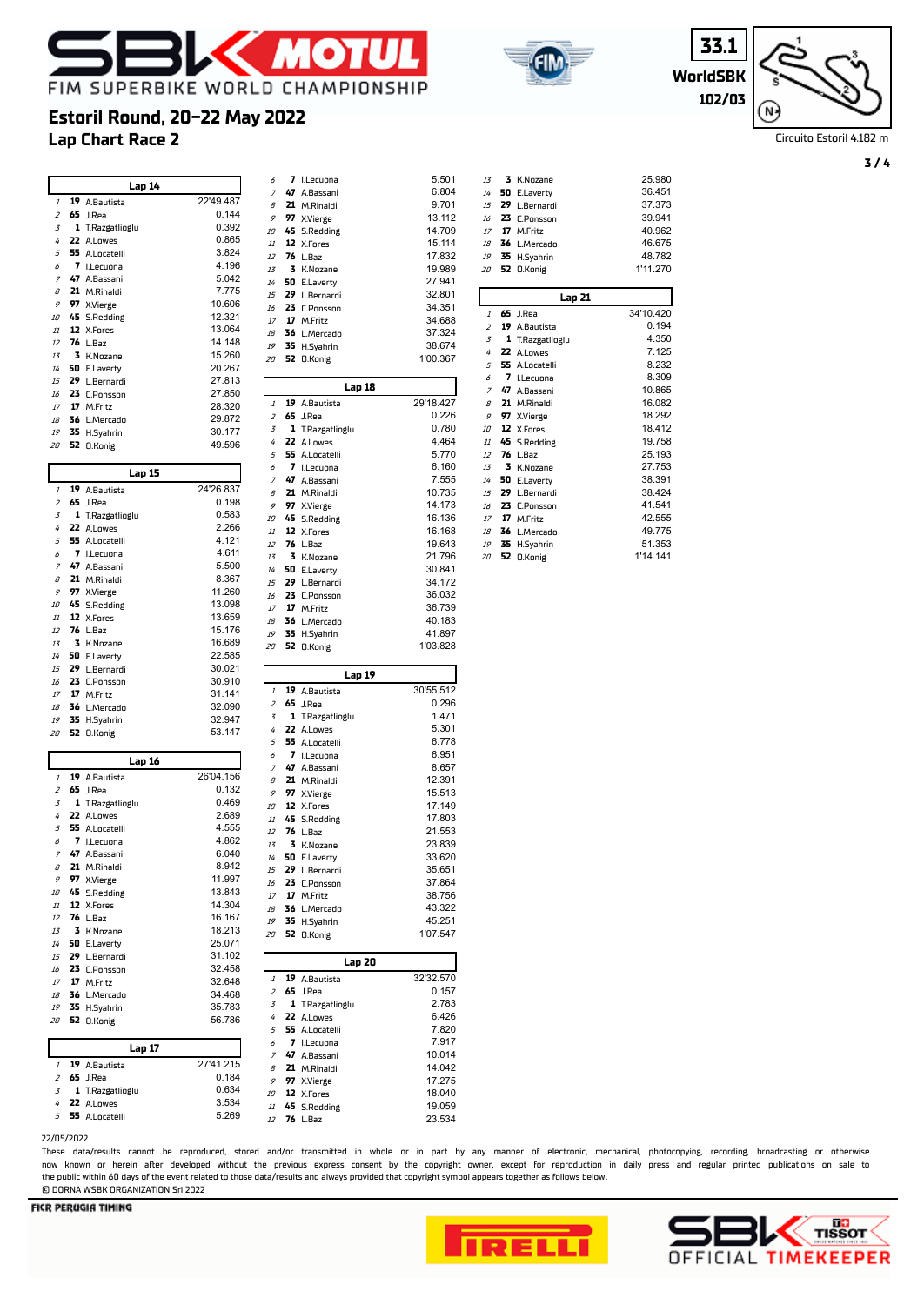



**33.1 WorldSBK 102/03** N

Circuito Estoril 4.182 m

**4 / 4**

### **Lap Chart Race 2 Estoril Round, 20-22 May 2022**

**Race Pace Comparison**

| $\mathbf{1}$   | 65 Rea<br>1'41.954 | 19 Bau<br>1'42.198 | 1 Raz<br>1'41.984  | 22 Low<br>1'43.077 | <b>55 Loc</b><br>1'43.000 | 7 Lec<br>1'42.500  | 47 Bas<br>1'44.379 | <b>21 Rin</b><br>1'43.423 | 97 Vie<br>1'43.583 | 12 For<br>1'45.104 | <b>45 Red</b><br>1'43.371 | 76 Baz<br>1'44.770 | 3 Noz<br>1'44.871 | 50 Lav<br>1'45.358 |
|----------------|--------------------|--------------------|--------------------|--------------------|---------------------------|--------------------|--------------------|---------------------------|--------------------|--------------------|---------------------------|--------------------|-------------------|--------------------|
| $\overline{2}$ | 1'37.626           | 1'37.943           | 1'37.722           | 1'37.222           | 1'37.888                  | 1'37.946           | 1'37.692           | 1'37.829                  | 1'38.290           | 1'38.445           | 1'39.017                  | 1'38.289           | 1'38.691          | 1'38.724           |
| 3              | 1'37.476           | 1'37.517           | 1'37.447           | 1'37.039           | 1'37.631                  | 1'37.454           | 1'37.917           | 1'37.727                  | 1'37.836           | 1'37.979           | 1'38.237                  | 1'38.062           | 1'38.596          | 1'38.818           |
| 4              | 1'37.345           | 1'37.512           | 1'37.302           | 1'37.259           | 1'37.387                  | 1'37.804           | 1'37.668           | 1'37.679                  | 1'37.845           | 1'38.219           | 1'37.647                  | 1'38.566           | 1'38.069          | 1'38.284           |
| 5              | 1'37.482           | 1'37.356           | 1'37.537           | 1'37.563           | 1'37.563                  | 1'38.091           | 1'38.038           | 1'37.541                  | 1'37.959           | 1'38.721           | 1'38.090                  | 1'38.981           | 1'38.792          | 1'38.252           |
| 6              | 1'37.648           | 1'37.296           | 1'37.655           | 1'37.590           | 1'37.713                  | 1'37.534           | 1'37.507           | 1'38.196                  | 1'40.629           | 1'38.509           | 1'38.653                  | 1'38.582           | 1'38.775          | 1'38.898           |
| $\overline{7}$ | 1'37.203           | 1'37.745           | 1'37.022           | 1'37.460           | 1'37.656                  | 1'38.059           | 1'37.517           | 1'38.305                  | 1'38.232           | 1'38.452           | 1'38.407                  | 1'38.637           | 1'38.312          | 1'38.453           |
| 8              | 1'37.206           | 1'37.025           | 1'37.234           | 1'36.978           | 1'37.455                  | 1'38.161           | 1'37.500           | 1'38.743                  | 1'38.325           | 1'38.283           | 1'38.215                  | 1'38.111           | 1'38.301          | 1'38.501           |
| 9              | 1'37.436           | 1'37.170           | 1'37.592           | 1'37.469           | 1'37.420                  | 1'37.657           | 1'37.330           | 1'38.010                  | 1'37.637           | 1'38.172           | 1'38.247                  | 1'38.169           | 1'38.206          | 1'38.536           |
| 10             | 1'37.547           | 1'37.309           | 1'37.583           | 1'37.646           | 1'37.925                  | 1'37.696           | 1'37.842           | 1'38.063                  | 1'38.032           | 1'38.252           | 1'38.193                  | 1'38.446           | 1'38.297          | 1'38.653           |
| 11             | 1'37.888           | 1'37.579           | 1'37.952           | 1'37.831           | 1'38.060                  | 1'37.825           | 1'37.713           | 1'38.094                  | 1'37.933           | 1'38.151           | 1'38.034                  | 1'38.193           | 1'38.207          | 1'38.874           |
| 12             | 1'37.751           | 1'37.949           | 1'37.913           | 1'37.972           | 1'37.890                  | 1'37.829           | 1'37.686           | 1'37.997                  | 1'38.057           | 1'38.245           | 1'39.040                  | 1'38.351           | 1'38.466          | 1'39.321           |
| 13             | 1'37.671           | 1'37.649           | 1'37.701           | 1'37.775           | 1'37.892                  | 1'37.634           | 1'37.857           | 1'38.006                  | 1'37.870           | 1'38.022           | 1'38.429                  | 1'38.103           | 1'38.587          | 1'39.623           |
| 14             | 1'37.398           | 1'37.239           | 1'37.235           | 1'37.471           | 1'37.831                  | 1'37.493           | 1'37.883           | 1'37.649                  | 1'37.865           | 1'37.997           | 1'38.228                  | 1'38.375           | 1'38.577          | 1'39.459           |
| 15             | 1'37.404           | 1'37.350           | 1'37.541           | 1'38.751           | 1'37.647                  | 1'37.765           | 1'37.808           | 1'37.942                  | 1'38.004           | 1'37.945           | 1'38.127                  | 1'38.378           | 1'38.779          | 1'39.668           |
| 16             | 1'37.253           | 1'37.319           | 1'37.205           | 1'37.742           | 1'37.753                  | 1'37.570           | 1'37.859           | 1'37.894                  | 1'38.056           | 1'37.964           | 1'38.064                  | 1'38.310           | 1'38.843          | 1'39.805           |
| $17\,$         | 1'37.111           | 1'37.059           | 1'37.224           | 1'37.904           | 1'37.773                  | 1'37.698           | 1'37.823           | 1'37.818                  | 1'38.174           | 1'37.869           | 1'37.925                  | 1'38.724           | 1'38.835          | 1'39.929           |
| 18             | 1'37.254           | 1'37.212           | 1'37.358           | 1'38.142           | 1'37.713                  | 1'37.871           | 1'37.963           | 1'38.246                  | 1'38.273           | 1'38.266           | 1'38.639                  | 1'39.023           | 1'39.019          | 1'40.112           |
| $19\,$         | 1'37.155           | 1'37.085           | 1'37.776           | 1'37.922           | 1'38.093                  | 1'37.876           | 1'38.187           | 1'38.741                  | 1'38.425           | 1'38.066           | 1'38.752                  | 1'38.995           | 1'39.128          | 1'39.864           |
| 20             | 1'36.919           | 1'37.058           | 1'38.370           | 1'38.183           | 1'38.100                  | 1'38.024           | 1'38.415           | 1'38.709                  | 1'38.820           | 1'37.949           | 1'38.314                  | 1'39.039           | 1'39.199          | 1'39.889           |
| 21             | 1'37.693           | 1'38.044           | 1'39.417           | 1'38.549           | 1'38.262                  | 1'38.242           | 1'38.701           | 1'39.890                  | 1'38.867           | 1'38.222           | 1'38.549                  | 1'39.509           | 1'39.623          | 1'39.790           |
|                |                    |                    |                    |                    |                           |                    |                    |                           |                    |                    |                           |                    |                   |                    |
| $\mathbf{1}$   | 29 Ber<br>1'47.159 | 23 Pon<br>1'46.276 | 17 Fri<br>1'45.662 | 36 Mer<br>1'46.576 | 35 Sya<br>1'45.894        | 52 Kon<br>1'47.587 | 32 Vin<br>1'47.142 |                           |                    |                    |                           |                    |                   |                    |
| $\overline{2}$ | 1'40.854           | 1'39.507           | 1'39.530           | 1'39.673           | 1'40.288                  | 1'40.465           | 1'39.765           |                           |                    |                    |                           |                    |                   |                    |
| 3              | 1'39.401           | 1'39.011           | 1'39.276           | 1'39.349           | 1'39.083                  | 1'40.551           | 1'39.500           |                           |                    |                    |                           |                    |                   |                    |
| 4              | 1'39.109           | 1'39.014           | 1'39.181           | 1'39.099           | 1'38.871                  | 1'40.523           | 1'39.054           |                           |                    |                    |                           |                    |                   |                    |
| 5              | 1'39.201           | 1'39.253           | 1'39.138           | 1'39.423           | 1'39.222                  | 1'40.725           | 1'39.005           |                           |                    |                    |                           |                    |                   |                    |
| 6              | 1'39.405           | 1'39.465           | 1'39.345           | 1'39.259           | 1'39.621                  | 1'40.868           |                    |                           |                    |                    |                           |                    |                   |                    |
| $\overline{7}$ | 1'39.097           | 1'39.059           | 1'39.261           | 1'39.215           | 1'39.381                  | 1'40.984           |                    |                           |                    |                    |                           |                    |                   |                    |
| 8              | 1'38.841           | 1'39.390           | 1'39.399           | 1'39.277           | 1'39.328                  | 1'41.017           |                    |                           |                    |                    |                           |                    |                   |                    |
| 9              | 1'38.638           | 1'39.143           | 1'39.201           | 1'39.100           | 1'39.079                  | 1'41.162           |                    |                           |                    |                    |                           |                    |                   |                    |
| 10             | 1'38.616           | 1'39.394           | 1'39.361           | 1'39.234           | 1'38.955                  | 1'41.337           |                    |                           |                    |                    |                           |                    |                   |                    |
| $11\,$         | 1'38.971           | 1'39.376           | 1'39.673           | 1'39.875           | 1'39.549                  | 1'41.321           |                    |                           |                    |                    |                           |                    |                   |                    |
| 12             | 1'40.064           | 1'39.226           | 1'40.520           | 1'39.783           | 1'40.149                  | 1'40.917           |                    |                           |                    |                    |                           |                    |                   |                    |
| 13             | 1'38.551           | 1'39.417           | 1'39.625           | 1'39.602           | 1'39.698                  | 1'40.748           |                    |                           |                    |                    |                           |                    |                   |                    |
| 14             | 1'39.393           | 1'39.806           | 1'38.635           | 1'39.894           | 1'40.546                  | 1'40.878           |                    |                           |                    |                    |                           |                    |                   |                    |
| 15             | 1'39.558           | 1'40.410           | 1'40.171           | 1'39.568           | 1'40.120                  | 1'40.901           |                    |                           |                    |                    |                           |                    |                   |                    |
| 16             | 1'38.400           | 1'38.867           | 1'38.826           | 1'39.697           | 1'40.155                  | 1'40.958           |                    |                           |                    |                    |                           |                    |                   |                    |
| 17             | 1'38.758           | 1'38.952           | 1'39.099           | 1'39.915           | 1'39.950                  | 1'40.640           |                    |                           |                    |                    |                           |                    |                   |                    |
| 18             | 1'38.583           | 1'38.893           | 1'39.263           | 1'40.071           | 1'40.435                  | 1'40.673           |                    |                           |                    |                    |                           |                    |                   |                    |
| 19             |                    |                    |                    |                    |                           |                    |                    |                           |                    |                    |                           |                    |                   |                    |
|                | 1'38.564           | 1'38.917           | 1'39.102           | 1'40.224           | 1'40.439                  | 1'40.804           |                    |                           |                    |                    |                           |                    |                   |                    |

These data/results cannot be reproduced, stored and/or transmitted in whole or in part by any manner of electronic, mechanical, photocopying, recording, broadcasting or otherwise now known or herein afer developed without the previous express consent by the copyright owner, except for reproduction in daily press and regular printed publications on sale to the public within 60 days of the event related to those data/results and always provided that copyright symbol appears together as follows below. © DORNA WSBK ORGANIZATION Srl 2022



1'38.901 1'39.450 1'39.443 1'40.950 1'40.421 1'40.721



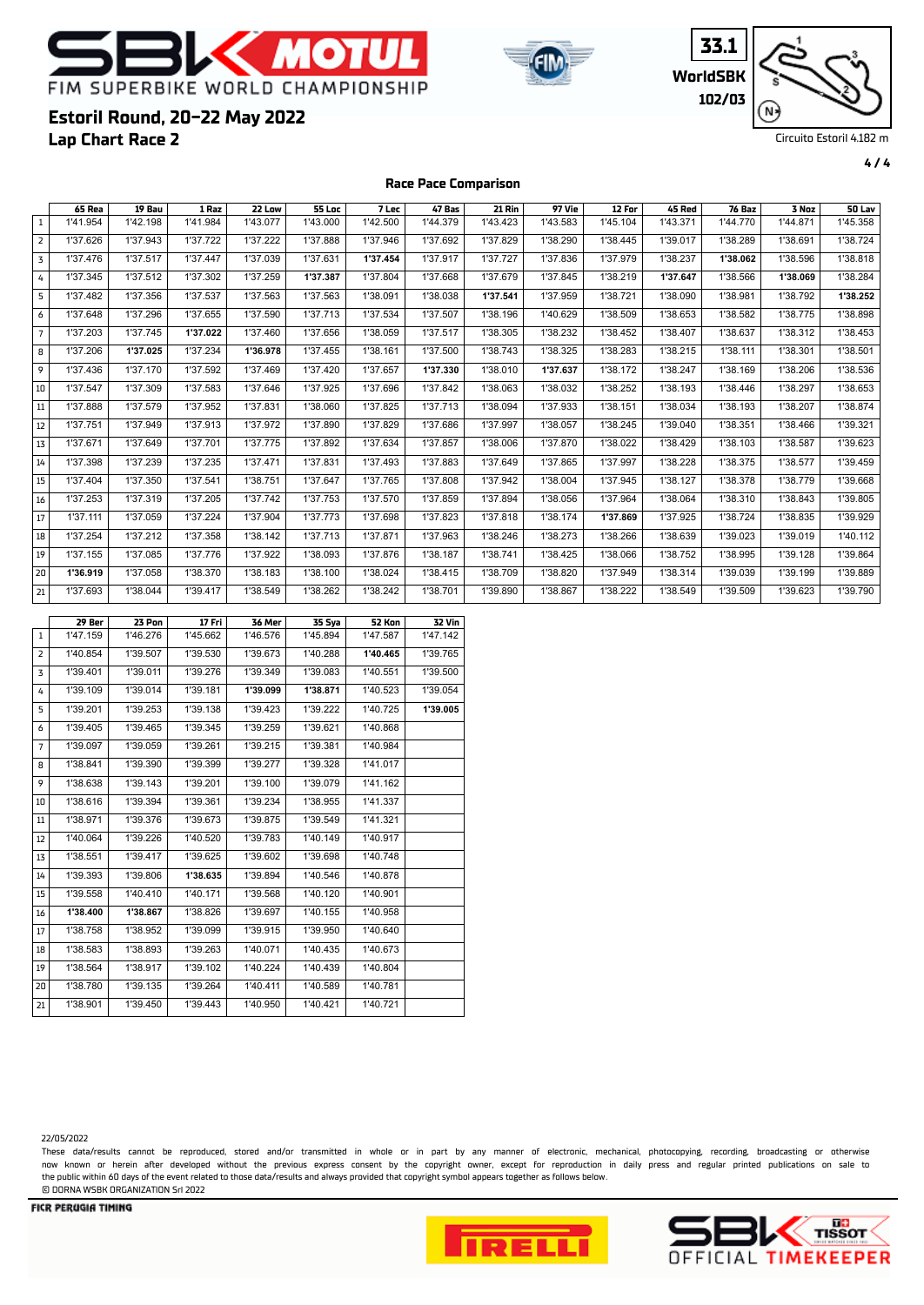



**33.2 WorldSBK 102/03** 'N ·

### **Best Sectors & Speed Race 2** Circuito Estoril 4.182 m **Estoril Round, 20-22 May 2022**

|                |                              | <b>RESULTS</b>                                               |                              |                                 |                  | <b>SPEED</b>                                                                                                                                            |                  |
|----------------|------------------------------|--------------------------------------------------------------|------------------------------|---------------------------------|------------------|---------------------------------------------------------------------------------------------------------------------------------------------------------|------------------|
| $\mathcal{I}$  | 65 J. REA                    | Kawasaki ZX-10RR                                             | Laps 21                      | 47 A BASSANI<br>$\mathbf{1}$    |                  | Ducati Panigale V4R                                                                                                                                     | 325,3            |
| $\overline{z}$ | 19 A BAUTISTA                | Ducati Panigale V4R                                          | 0.194                        | 19 A BAUTISTA<br>$\overline{z}$ |                  | Ducati Panigale V4R                                                                                                                                     | 325,3            |
| 3              | $1$ T. RAZGATLIOGLU          | Yamaha YZF R1                                                | 4.350                        | $\overline{3}$<br>97 x VIERGE   |                  | Honda CBR1000 RR-R                                                                                                                                      | 325,3            |
| 4              | 22 A LOWES                   | Kawasaki ZX-10RR                                             | 7.125                        | 21 M. RINALDI<br>4              |                  | Ducati Panigale V4R                                                                                                                                     | 324,3            |
| 5              | 55 A LOCATELLI               | Yamaha YZF R1                                                | 8.232                        | 5<br>7 L LECUONA                |                  | Honda CBR1000 RR-R                                                                                                                                      | 323,4            |
| 6              | 7 I. LECUONA                 | Honda CBR1000 RR-R                                           | 8.309                        | 22 A LOWES<br>6                 |                  | Kawasaki ZX-10RR                                                                                                                                        | 321,4            |
| $\overline{z}$ | 47 A BASSANI                 | Ducati Panigale V4R                                          | 10.865                       | $\overline{z}$<br>50 E. LAVERTY |                  | BMW M1000RR                                                                                                                                             | 320,5            |
| 8              | 21 M. RINALDI                | Ducati Panigale V4R                                          | 16.082                       | $\beta$<br>29 L. BERNARDI       |                  | Ducati Panigale V4R                                                                                                                                     | 320,5            |
| 9              | 97 x VIERGE                  | Honda CBR1000 RR-R                                           | 18.292                       | 76 L.BAZ<br>9                   |                  | BMW M1000RR                                                                                                                                             | 320,5            |
| 10             | 12<br><b>x. FORES</b>        | Ducati Panigale V4R                                          | 18.412                       | 45 s. <b>Redding</b><br>10      |                  | BMW M1000RR                                                                                                                                             | 318,6            |
| 11             | 45 s. <b>Redding</b>         | BMW M1000RR                                                  | 19.758                       | 55 A LOCATELLI<br>11            |                  | Yamaha YZF R1                                                                                                                                           | 318,6            |
| 12             | 76 L. BAZ                    | BMW M1000RR                                                  | 25.193                       | 12<br>1 T. RAZGATLIOGLU         |                  | Yamaha YZF R1                                                                                                                                           | 317,6            |
| 13             | $3 K$ NOZANE                 | Yamaha YZF R1                                                | 27.753                       | 65 J. REA<br>13                 |                  | Kawasaki ZX-10RR                                                                                                                                        | 317,6            |
| 14             | 50 E. LAVERTY                | BMW M1000RR                                                  | 38.391                       | 12 x FORES<br>14                |                  | Ducati Panigale V4R                                                                                                                                     | 316,7            |
| 15             | 29 L. BERNARDI               | Ducati Panigale V4R                                          | 38.424                       | 15<br>36 L. MERCADO             |                  | Honda CBR1000 RR-R                                                                                                                                      | 314,0            |
| 16             | 23 C. PONSSON                | Yamaha YZF R1                                                | 41.541                       | 3 K. NOZANE<br>16               |                  | Yamaha YZF R1                                                                                                                                           | 314,0            |
| 17             | 17 M. FRITZ                  | Yamaha YZF R1                                                | 42.555                       | 17<br>35 H. SYAHRIN             |                  | Honda CBR1000 RR-R                                                                                                                                      | 314,0            |
| 18             | 36 L. MERCADO                | Honda CBR1000 RR-R                                           | 49.775                       | 17 M. FRITZ<br>18               |                  | Yamaha YZF R1                                                                                                                                           | 314,0            |
| 19             | 35 H. SYAHRIN                | Honda CBR1000 RR-R                                           | 51.353                       | 52 O. KONIG<br>19               |                  | Kawasaki ZX-10RR                                                                                                                                        | 311,2            |
| 20             | 52 O. KONIG                  | Kawasaki ZX-10RR                                             | 1'14.141                     | 23 C. PONSSON<br>20             |                  | Yamaha YZF R1                                                                                                                                           | 310,3            |
| <b>RET</b>     | 32 I. VINALES                | Kawasaki ZX-10RR                                             | 16 Laps                      | 32 I. VINALES<br>21             |                  | Kawasaki ZX-10RR                                                                                                                                        | 304,2            |
|                |                              |                                                              |                              |                                 |                  |                                                                                                                                                         |                  |
|                |                              |                                                              |                              |                                 |                  |                                                                                                                                                         |                  |
|                | <b>SEG. 1</b>                | <b>SEG. 2</b>                                                |                              | <b>SEG. 3</b>                   |                  | <b>SEG. 4</b>                                                                                                                                           |                  |
| $\mathbf{1}$   | 19 A. BAUTISTA               | 18.928<br>19 A BAUTISTA                                      | 24.107<br>$\mathbf{1}$       | 22 A. LOWES                     | 22.799           | $\it 1$<br>22 A LOWES                                                                                                                                   | 30.691           |
| 2              | 1 T. RAZGATLIOGLU            | 18.953<br>65 J. REA<br>2                                     | 24.125<br>2                  | 65 J. REA                       | 22.836           | $\overline{z}$<br>65 J. REA                                                                                                                             | 30.805           |
| 3              | 65 J. REA                    | 18.989<br>$\overline{3}$<br>1 T. RAZGATLIOGLU                | 24.155<br>$\overline{3}$     | 19 A. BAUTISTA                  | 22.872           | $\overline{3}$<br>19 A BAUTISTA                                                                                                                         | 30.832           |
| 4              | 21 M. RINALDI                | 19.025<br>22 A LOWES<br>4<br>5                               | 24.197<br>4                  | 1 T. RAZGATLIOGLU               | 22.906           | 4<br>1 T. RAZGATLIOGLU                                                                                                                                  | 30.858           |
| 5              | 55 A. LOCATELLI              | 19.030<br>47 A BASSANI<br>6                                  | 24.214<br>$\overline{5}$     | 47 A. BASSANI                   | 22.940           | 5<br>7 I. LECUONA                                                                                                                                       | 30.867           |
| 6              | 22 A. LOWES                  | 19.107<br>55 A LOCATELLI                                     | 24.220<br>6                  | 55 A. LOCATELLI                 | 22.952           | 6<br>47 A BASSANI<br>$\overline{z}$                                                                                                                     | 30.881           |
| -7             | 76 L. BAZ                    | 19.125<br>45 S. REDDING                                      | 24.243<br>$\bar{z}$          | 7 I. LECUONA                    | 22.962           | 55 A LOCATELLI                                                                                                                                          | 30.883           |
| 8              | 7 I. LECUONA                 | 19.127<br>97 X. VIERGE<br>8<br>9                             | 24.251<br>$\mathcal S$       | 21 M. RINALDI                   | 22.986           | $\mathcal{B}% _{0}=\mathcal{A}_{\mathrm{CL}}^{\mathrm{op}}(\mathcal{A})\simeq\mathcal{A}_{\mathrm{CL}}^{\mathrm{op}}(\mathcal{A})$<br>97 X. VIERGE<br>9 | 30.895           |
| 9              | 50 E. LAVERTY                | 19.136<br>7 I. LECUONA                                       | 24.263<br>$\mathcal{G}$      | 45 S. REDDING                   | 23.045           | 21 M. RINALDI                                                                                                                                           | 30.932           |
| 10             | 47 A. BASSANI                | 19.139<br>12 X FORES<br>10                                   | 24.353<br>10                 | 12 X FORES                      | 23.059           | 10<br>12 X FORES                                                                                                                                        | 31.030           |
| $11\,$         | 97 X VIERGE                  | 19.140<br>11<br>29 L. BERNARDI                               | 24.379<br>$11\,$             | 3 K. NOZANE                     | 23.104           | 11<br>45 S. REDDING                                                                                                                                     | 31.047           |
| 12             | 45 S. <b>REDDING</b>         | 19.147<br>12<br>21 M. RINALDI                                | 24.387<br>$12$               | 97 X. VIERGE                    | 23.136           | 12<br>76 L. BAZ                                                                                                                                         | 31.141           |
| 13             | 12 X FORES                   | 19.169<br>13<br>76 L. BAZ                                    | 24.418<br>13                 | 76 L. BAZ                       | 23.141           | 13<br>50 E. LAVERTY                                                                                                                                     | 31.186           |
| 14             | 3 K. NOZANE                  | 19.205<br>14<br>3 K. NOZANE                                  | 24.436<br>14                 | 50 E. LAVERTY                   | 23.175           | 14<br>3 K. NOZANE                                                                                                                                       | 31.210           |
| 15             | 29 L BERNARDI                | 19.221<br>15<br>50 E. LAVERTY                                | 24.504<br>15                 | 29 L. BERNARDI                  | 23.247           | 15<br>29 L. BERNARDI                                                                                                                                    | 31.256           |
| 16             | 23 C. PONSSON                | 19.286<br>17 M. FRITZ<br>16                                  | 24.535<br>16                 | 23 C. PONSSON                   | 23.271           | 16<br>35 H. SYAHRIN                                                                                                                                     | 31.386           |
| $17$           | 17 M. FRITZ                  | 19.299<br>17<br>23 C. PONSSON                                | 24.605<br>$17\,$             | 17 M. FRITZ                     | 23.309           | $17$<br>36 L. MERCADO                                                                                                                                   | 31.421           |
| 18             | 35 H. SYAHRIN                | 19.362<br>18<br>32 I. VINALES                                | 24.660<br>18                 | 35 H. SYAHRIN                   | 23.312           | 18<br>32 I. VINALES                                                                                                                                     | 31.431           |
| 19             | 32   VINALES                 | 19.371<br>19<br>35 H. SYAHRIN                                | 24.662<br>$19\,$             | 32 I. VINALES                   | 23.374           | 19<br>17 M. FRITZ                                                                                                                                       | 31.443           |
| 20<br>21       | 36 L. MERCADO<br>52 O. KONIG | 19.389<br>20<br>36 L. MERCADO<br>19.648<br>21<br>52 0. KONIG | 24.675<br>20<br>24.978<br>21 | 36 L. MERCADO<br>52 O. KONIG    | 23.414<br>23.648 | 20<br>23 C. PONSSON<br>21<br>52 O. KONIG                                                                                                                | 31.446<br>31.951 |

22/05/2022

These data/results cannot be reproduced, stored and/or transmitted in whole or in part by any manner of electronic, mechanical, photocopying, recording, broadcasting or otherwise now known or herein afer developed without the previous express consent by the copyright owner, except for reproduction in daily press and regular printed publications on sale to the public within 60 days of the event related to those data/results and always provided that copyright symbol appears together as follows below. © DORNA WSBK ORGANIZATION Srl 2022



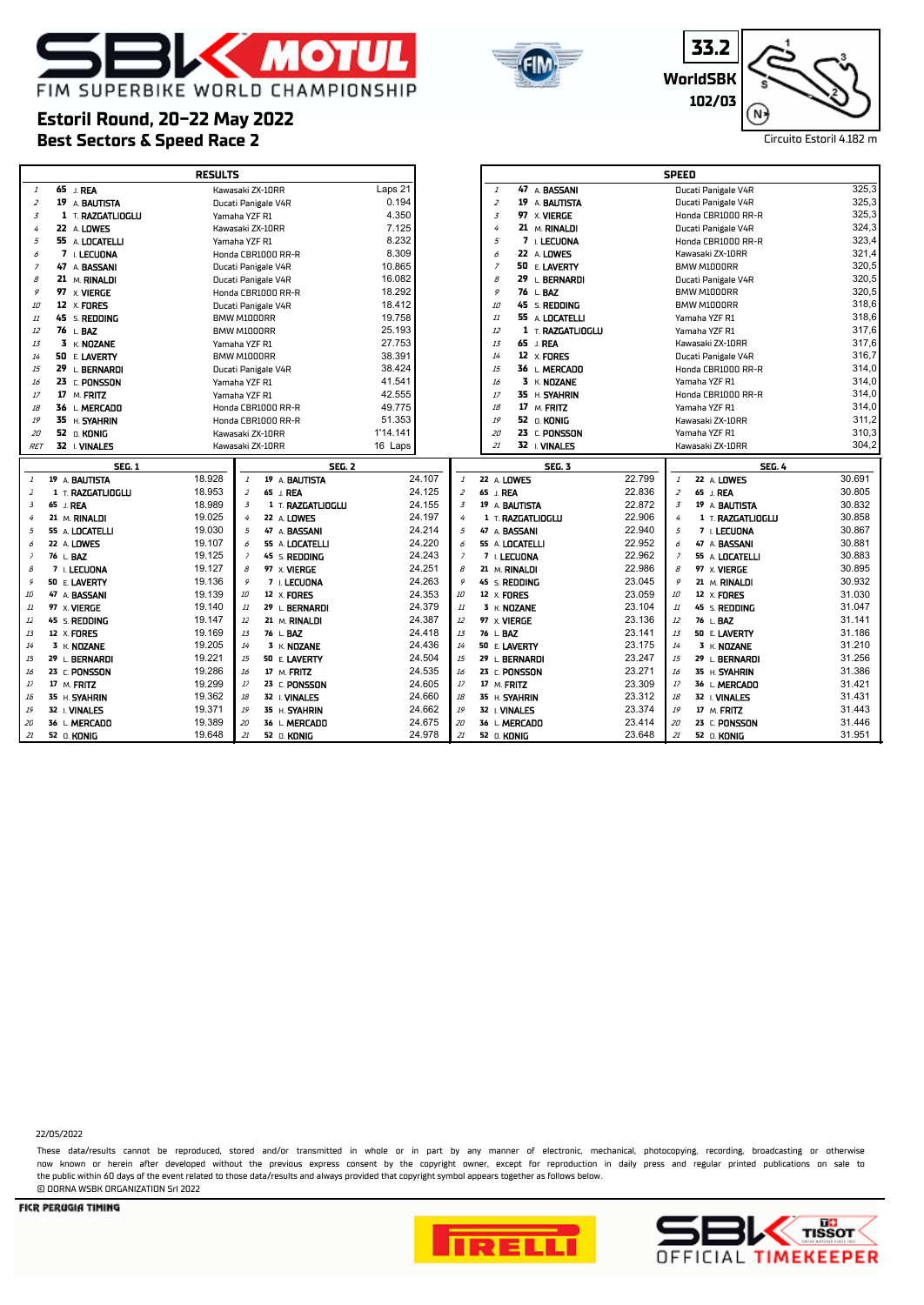

### **Chronological Analysis Race 2 Estoril Round, 20-22 May 2022**



**WorldSBK**

**33.3**

| 6                | 19.152 | 24.256 | 23.064 | 31.183 | 1'37.655 | 310.3 | 14:10'07.949 | 21  | 19.327 | 24.474 | 23.346                     | 31.554 | 1'38.701 | 318.6 | 14:34'39.587        |
|------------------|--------|--------|--------|--------|----------|-------|--------------|-----|--------|--------|----------------------------|--------|----------|-------|---------------------|
|                  | 18.953 | 24.155 | 22.924 | 30.990 | 1'37.022 | 316.7 | 14:11'44.971 |     |        |        |                            |        |          |       | Race Time 34'21.285 |
| 8                | 19.091 | 24.196 | 22.906 | 31.041 | 1'37.234 | 307,7 | 14:13'22.205 | 6°  |        |        | 55 A. LOCATELLI [1'37.387] |        |          |       |                     |
| 9                | 19.261 | 24.312 | 23,000 | 31.019 | 1'37.592 | 312.1 | 14:14'59.797 | Lap | Seg.1  | Seg.2  | Seg.3                      | Seg.4  | Lap Time | km/h  | <b>Local Time</b>   |
| 10 <sup>10</sup> | 19.144 | 24.297 | 23,006 | 31.136 | 1'37.583 | 311.2 | 14:16'37.380 |     |        | 24.628 | 23.662                     | 31.394 | 1'43.000 | 190.5 | 14:02'01.302        |
| 11               | 19.401 | 24.343 | 22.993 | 31.215 | 1'37.952 | 312.1 | 14:18'15.332 |     | 19.335 | 24.449 | 23.061                     | 31.043 | 1'37.888 | 316.7 | 14:03'39.190        |
| 12               | 19.298 | 24.256 | 23.132 | 31.227 | 1'37.913 | 315.8 | 14:19'53.245 |     | 19.457 | 24.220 | 23.071                     | 30.883 | 1'37.631 | 315.8 | 14:05'16.821        |
| 13               | 19.149 | 24.379 | 23.094 | 31.079 | 1'37.701 | 314.9 | 14:21'30.946 |     | 19.051 | 24.278 | 23.121                     | 30.937 | 1'37.387 | 315.8 | 14:06'54.208        |

 $22/05/2022$  P = Pits In/Out - C = Lap Time Cancelled

19.318 24.292 23.001 30.926 1'37.537 310,3 14:08'30.294

These data/results cannot be reproduced, stored and/or transmitted in whole or in part by any manner of electronic, mechanical, photocopying, recording, broadcasting or otherwise now known or herein afer developed without the previous express consent by the copyright owner, except for reproduction in daily press and regular printed publications on sale to the public within 60 days of the event related to those data/results and always provided that copyright symbol appears together as follows below. © DORNA WSBK ORGANIZATION Srl 2022

#### **FICR PERUGIA TIMING**





 19.377 24.480 23.219 31.339 1'38.415 318,6 14:33'00.886 19.327 24.474 23.346 31.554 1'38.701 318,6 14:34'39.587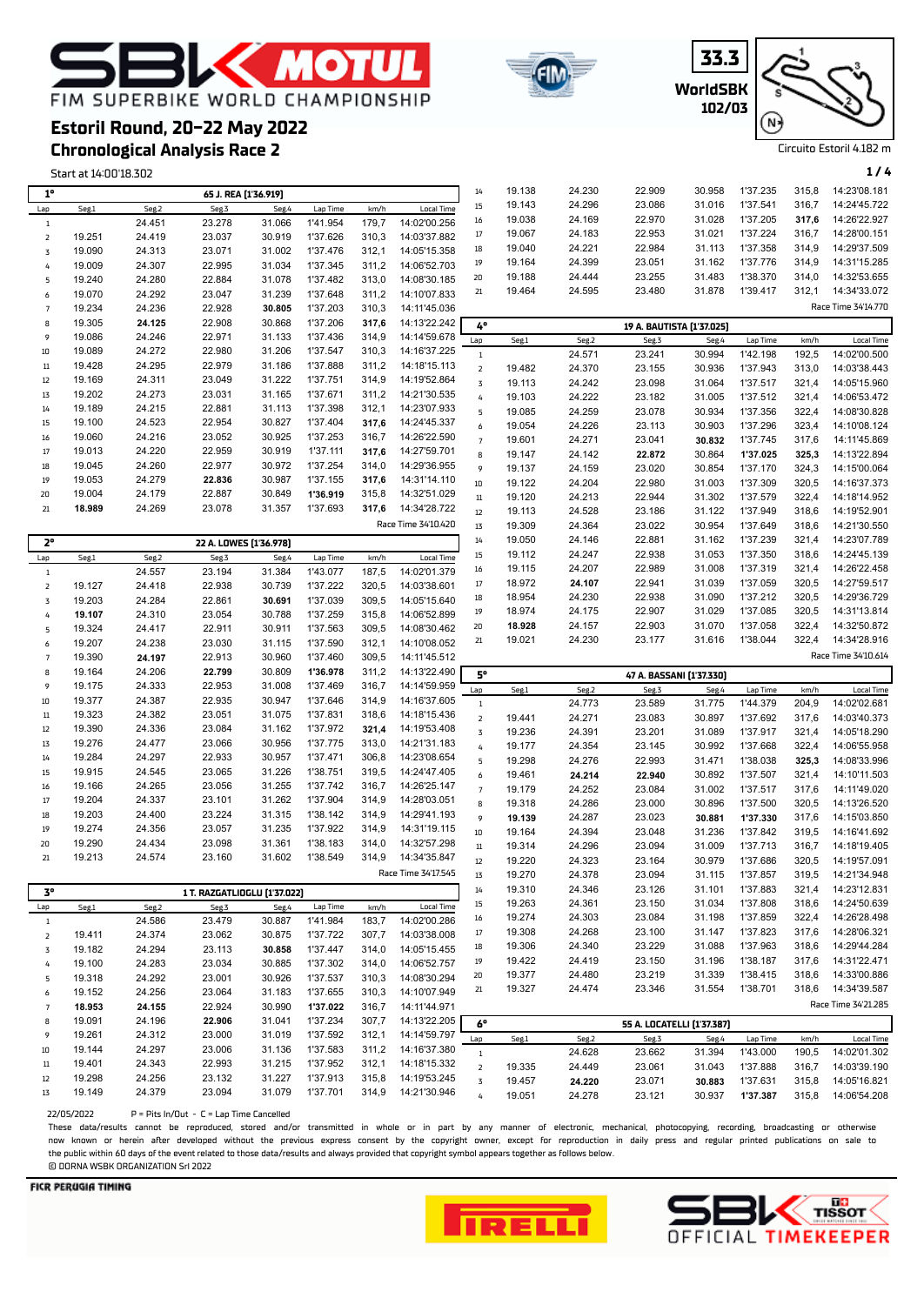# **EXAMPLE** FIM SUPERBIKE WORLD CHAMPIONSHIP

**Estoril Round, 20-22 May 2022**







Circuito Estoril 4.182 m

## **Chronological Analysis Race 2**

|                          | Start at 14:00'18.302 |        |                          |        |          |       |                     |                         |        |        |                          |        |          |       | 2/4                 |
|--------------------------|-----------------------|--------|--------------------------|--------|----------|-------|---------------------|-------------------------|--------|--------|--------------------------|--------|----------|-------|---------------------|
| 5                        | 19.240                | 24.301 | 22.952                   | 31.070 | 1'37.563 | 318,6 | 14:08'31.771        | 20                      | 19.257 | 24.662 | 23.280                   | 31.510 | 1'38.709 | 319,5 | 14:33'04.914        |
| 6                        | 19.139                | 24.312 | 23.141                   | 31.121 | 1'37.713 | 314,9 | 14:10'09.484        | 21                      | 19.544 | 24.931 | 23.567                   | 31.848 | 1'39.890 | 317,6 | 14:34'44.804        |
| $\overline{7}$           | 19.216                | 24.345 | 23.034                   | 31.061 | 1'37.656 | 313,0 | 14:11'47.140        |                         |        |        |                          |        |          |       | Race Time 34'26.502 |
| 8                        | 19.156                | 24.228 | 23.005                   | 31.066 | 1'37.455 | 313,0 | 14:13'24.595        |                         |        |        |                          |        |          |       |                     |
| 9                        | 19.030                | 24.245 | 23.046                   | 31.099 | 1'37.420 | 314,9 | 14:15'02.015        | 90                      |        |        | 97 X. VIERGE [1'37.637]  |        |          |       |                     |
| $10\,$                   | 19.146                | 24.451 | 23.123                   | 31.205 | 1'37.925 | 316,7 | 14:16'39.940        | Lap                     | Seg.1  | Seg.2  | Seg.3                    | Seg.4  | Lap Time | km/h  | <b>Local Time</b>   |
|                          | 19.206                | 24.363 | 23.060                   | 31.431 | 1'38.060 | 308,6 | 14:18'18.000        | $1\,$                   |        | 24.862 | 23.527                   | 31.130 | 1'43.583 | 195,7 | 14:02'01.885        |
| $11\,$                   | 19.179                | 24.375 | 23.067                   | 31.269 | 1'37.890 | 312,1 | 14:19'55.890        | $\mathsf{2}$            | 19.478 | 24.509 | 23.328                   | 30.975 | 1'38.290 | 300,0 | 14:03'40.175        |
| 12                       |                       |        |                          |        |          |       |                     | $\overline{\mathbf{3}}$ | 19.217 | 24.399 | 23.325                   | 30.895 | 1'37.836 | 325,3 | 14:05'18.011        |
| $1\overline{3}$          | 19.111                | 24.398 | 23.107                   | 31.276 | 1'37.892 | 315,8 | 14:21'33.782        | $\pmb{4}$               | 19.240 | 24.382 | 23.194                   | 31.029 | 1'37.845 | 324,3 | 14:06'55.856        |
| 14                       | 19.130                | 24.345 | 23.075                   | 31.281 | 1'37.831 | 317,6 | 14:23'11.613        | 5                       | 19.173 | 24.270 | 23.136                   | 31.380 | 1'37.959 | 324,3 | 14:08'33.815        |
| 15                       | 19.056                | 24.354 | 23.075                   | 31.162 | 1'37.647 | 313,0 | 14:24'49.260        | 6                       | 20.421 | 25.468 | 23.437                   | 31.303 | 1'40.629 | 321,4 | 14:10'14.444        |
| 16                       | 19.141                | 24.265 | 23.061                   | 31.286 | 1'37.753 | 314,0 | 14:26'27.013        | $\overline{7}$          | 19.479 | 24.334 | 23.293                   | 31.126 | 1'38.232 | 317,6 | 14:11'52.676        |
| $17\,$                   | 19.100                | 24.282 | 23.133                   | 31.258 | 1'37.773 | 315,8 | 14:28'04.786        | 8                       | 19.518 | 24.464 | 23.270                   | 31.073 | 1'38.325 | 315,8 | 14:13'31.001        |
| 18                       | 19.053                | 24.250 | 23.081                   | 31.329 | 1'37.713 | 315,8 | 14:29'42.499        | 9                       | 19.152 | 24.251 | 23.220                   | 31.014 | 1'37.637 | 321,4 | 14:15'08.638        |
| 19                       | 19.152                | 24.421 | 23.163                   | 31.357 | 1'38.093 | 313,0 | 14:31'20.592        | $10\,$                  | 19.288 | 24.374 | 23.289                   | 31.081 | 1'38.032 | 321,4 | 14:16'46.670        |
| 20                       | 19.145                | 24.410 | 23.169                   | 31.376 | 1'38.100 | 314,9 | 14:32'58.692        | $11\,$                  | 19.279 | 24.375 | 23.228                   | 31.051 | 1'37.933 | 317,6 | 14:18'24.603        |
| 21                       | 19.195                | 24.389 | 23.109                   | 31.569 | 1'38.262 | 315,8 | 14:34'36.954        | $12\,$                  | 19.283 | 24.345 | 23.189                   | 31.240 | 1'38.057 | 316,7 | 14:20'02.660        |
|                          |                       |        |                          |        |          |       | Race Time 34'18.652 | $1\overline{3}$         | 19.205 | 24.367 | 23.219                   | 31.079 | 1'37.870 | 320,5 | 14:21'40.530        |
| 7°                       |                       |        | 7 I. LECUONA [1'37.454]  |        |          |       |                     | $14\,$                  | 19.178 | 24.267 | 23.303                   | 31.117 | 1'37.865 | 321,4 | 14:23'18.395        |
| Lap                      | Seg.1                 | Seg.2  | Seg.3                    | Seg.4  | Lap Time | km/h  | Local Time          | 15                      | 19.173 | 24.360 | 23.245                   | 31.226 | 1'38.004 | 321,4 | 14:24'56.399        |
| $\,1\,$                  |                       | 24.694 | 23.293                   | 31.029 | 1'42.500 | 180,0 | 14:02'00.802        | $16\,$                  | 19.153 | 24.394 | 23.316                   | 31.193 | 1'38.056 | 320,5 | 14:26'34.455        |
| $\mathsf{Z}$             | 19.308                | 24.567 | 23.116                   | 30.955 | 1'37.946 | 316,7 | 14:03'38.748        | $17\,$                  | 19.140 | 24.414 | 23.330                   | 31.290 | 1'38.174 | 320,5 | 14:28'12.629        |
| 3                        | 19.221                | 24.320 | 23.046                   | 30.867 | 1'37.454 | 323,4 | 14:05'16.202        | 18                      | 19.274 | 24.395 | 23.305                   | 31.299 | 1'38.273 | 318,6 | 14:29'50.902        |
| 4                        | 19.176                | 24.345 | 23.252                   | 31.031 | 1'37.804 | 320,5 | 14:06'54.006        | 19                      | 19.226 | 24.485 | 23.420                   | 31.294 | 1'38.425 | 318,6 | 14:31'29.327        |
| 5                        | 19.600                | 24.411 | 23.085                   | 30.995 | 1'38.091 | 317,6 | 14:08'32.097        | 20                      | 19.348 | 24.552 | 23.464                   | 31.456 | 1'38.820 | 320,5 | 14:33'08.147        |
| 6                        | 19.206                | 24.263 | 23.155                   | 30.910 | 1'37.534 | 320,5 | 14:10'09.631        | 21                      | 19.294 | 24.595 | 23.299                   | 31.679 | 1'38.867 | 319,5 | 14:34'47.014        |
| $\overline{7}$           | 19.409                | 24.412 | 23.154                   | 31.084 | 1'38.059 | 319,5 | 14:11'47.690        |                         |        |        |                          |        |          |       | Race Time 34'28.712 |
| 8                        | 19.334                | 24.454 | 23.139                   | 31.234 | 1'38.161 | 316,7 | 14:13'25.851        |                         |        |        |                          |        |          |       |                     |
| 9                        | 19.187                | 24.388 | 23.010                   | 31.072 | 1'37.657 | 315,8 | 14:15'03.508        | 10°                     |        |        | 45 S. REDDING [1'37.647] |        |          |       |                     |
| $10\,$                   | 19.202                | 24.452 | 22.962                   | 31.080 | 1'37.696 | 314,9 | 14:16'41.204        | Lap                     | Seg.1  | Seg.2  | Seg.3                    | Seg.4  | Lap Time | km/h  | <b>Local Time</b>   |
| $11\,$                   | 19.174                | 24.444 | 23.168                   | 31.039 | 1'37.825 | 319,5 | 14:18'19.029        | $\,1\,$                 |        | 24.986 | 23.190                   | 31.447 | 1'43.371 | 190,5 | 14:02'01.673        |
| 12                       | 19.194                | 24.334 | 23.103                   | 31.198 | 1'37.829 | 314,9 | 14:19'56.858        | $\overline{\mathbf{2}}$ | 20.417 | 24.470 | 23.083                   | 31.047 | 1'39.017 | 316,7 | 14:03'40.690        |
| 13                       | 19.136                | 24.397 | 23.034                   | 31.067 | 1'37.634 | 314,9 | 14:21'34.492        | 3                       | 19.693 | 24.350 | 23.090                   | 31.104 | 1'38.237 | 317,6 | 14:05'18.927        |
| 14                       | 19.127                | 24.365 | 23.049                   | 30.952 | 1'37.493 | 316,7 | 14:23'11.985        | $\pmb{4}$               | 19.239 | 24.243 | 23.045                   | 31.120 | 1'37.647 | 317,6 | 14:06'56.574        |
| 15                       | 19.165                | 24.403 | 23.143                   | 31.054 | 1'37.765 | 317,6 | 14:24'49.750        | 5                       | 19.309 | 24.264 | 23.276                   | 31.241 | 1'38.090 | 318,6 | 14:08'34.664        |
| 16                       | 19.233                | 24.284 | 23.063                   | 30.990 | 1'37.570 | 318,6 | 14:26'27.320        | 6                       | 19.904 | 24.262 | 23.143                   | 31.344 | 1'38.653 | 316,7 | 14:10'13.317        |
| $17\,$                   | 19.160                | 24.328 | 23.180                   | 31.030 | 1'37.698 | 320,5 | 14:28'05.018        | $\overline{7}$          | 19.424 | 24.478 | 23.155                   | 31.350 | 1'38.407 | 314,0 | 14:11'51.724        |
| $18\,$                   | 19.198                | 24.383 | 23.223                   | 31.067 | 1'37.871 | 319,5 | 14:29'42.889        | 8                       | 19.343 | 24.383 | 23.131                   | 31.358 | 1'38.215 | 314,0 | 14:13'29.939        |
| 19                       | 19.274                | 24.396 | 23.164                   | 31.042 | 1'37.876 | 316,7 | 14:31'20.765        | 9                       | 19.380 | 24.420 | 23.079                   | 31.368 | 1'38.247 | 314,9 | 14:15'08.186        |
| 20                       | 19.317                | 24.381 | 23.259                   | 31.067 | 1'38.024 | 319,5 | 14:32'58.789        | $10\,$                  | 19.273 | 24.391 | 23.073                   | 31.456 | 1'38.193 | 314,0 | 14:16'46.379        |
| 21                       | 19.228                | 24.501 | 23.221                   | 31.292 | 1'38.242 | 322,4 | 14:34'37.031        | $11\,$                  | 19.189 | 24.290 | 23.107                   | 31.448 | 1'38.034 | 314,0 | 14:18'24.413        |
|                          |                       |        |                          |        |          |       | Race Time 34'18.729 | $12\,$                  | 19.837 | 24.372 | 23.269                   | 31.562 | 1'39.040 | 313,0 | 14:20'03.453        |
|                          |                       |        |                          |        |          |       |                     | $1\overline{3}$         | 19.297 | 24.413 | 23.173                   | 31.546 | 1'38.429 | 314,9 | 14:21'41.882        |
| $8^{\circ}$              |                       |        | 21 M. RINALDI [1'37.541] |        |          |       |                     | $14\,$                  | 19.248 | 24.354 | 23.196                   | 31.430 | 1'38.228 | 315,8 | 14:23'20.110        |
| Lap                      | Seg.1                 | Seg.2  | Seg.3                    | Seg.4  | Lap Time | km/h  | <b>Local Time</b>   | 15                      | 19.157 | 24.396 | 23.223                   | 31.351 | 1'38.127 | 314,9 | 14:24'58.237        |
| $\,1\,$                  |                       | 25.113 | 23.470                   | 31.258 | 1'43.423 | 196,7 | 14:02'01.725        | $16\,$                  | 19.167 | 24.374 | 23.108                   | 31.415 | 1'38.064 | 315,8 | 14:26'36.301        |
| $\mathsf{Z}$             | 19.346                | 24.446 | 23.037                   | 31.000 | 1'37.829 | 313,0 | 14:03'39.554        | $17\,$                  | 19.147 | 24.294 | 23.088                   | 31.396 | 1'37.925 | 314,0 | 14:28'14.226        |
| 3                        | 19.277                | 24.433 | 23.085                   | 30.932 | 1'37.727 | 320,5 | 14:05'17.281        | 18                      | 19.363 | 24.372 | 23.214                   | 31.690 | 1'38.639 | 314,9 | 14:29'52.865        |
| 4                        | 19.141                | 24.387 | 23.103                   | 31.048 | 1'37.679 | 324,3 | 14:06'54.960        | 19                      | 19.612 | 24.399 | 23.278                   | 31.463 | 1'38.752 | 314,9 | 14:31'31.617        |
| 5                        | 19.040                | 24.479 | 22.986                   | 31.036 | 1'37.541 | 324,3 | 14:08'32.501        | 20                      | 19.254 | 24.498 | 23.119                   | 31.443 | 1'38.314 | 315,8 | 14:33'09.931        |
| 6                        | 19.419                | 24.475 | 23.040                   | 31.262 | 1'38.196 | 322,4 | 14:10'10.697        | $21\,$                  | 19.266 | 24.468 | 23.221                   | 31.594 | 1'38.549 | 317,6 | 14:34'48.480        |
| $\overline{\phantom{a}}$ | 19.334                | 24.586 | 23.191                   | 31.194 | 1'38.305 | 319,5 | 14:11'49.002        |                         |        |        |                          |        |          |       | Race Time 34'30.178 |
| 8                        | 19.661                | 24.661 | 23.224                   | 31.197 | 1'38.743 | 317,6 | 14:13'27.745        | $11^{\circ}$            |        |        | 12 X. FORES [1'37.869]   |        |          |       |                     |
| 9                        | 19.164                | 24.482 | 23.116                   | 31.248 | 1'38.010 | 319,5 | 14:15'05.755        | Lap                     | Seg.1  | Seg.2  | Seg.3                    | Seg.4  | Lap Time | km/h  | <b>Local Time</b>   |
| $10\,$                   | 19.127                | 24.527 | 23.160                   | 31.249 | 1'38.063 | 320,5 | 14:16'43.818        | $\mathbf{1}$            |        | 25.087 | 23.450                   | 31.993 | 1'45.104 | 192,5 | 14:02'03.406        |
| $11\,$                   | 19.221                | 24.502 | 23.104                   | 31.267 | 1'38.094 | 320,5 | 14:18'21.912        | $\mathsf{Z}$            | 19.519 | 24.552 | 23.281                   | 31.093 | 1'38.445 | 305,1 | 14:03'41.851        |
| 12                       | 19.192                | 24.455 | 23.184                   | 31.166 | 1'37.997 | 319,5 | 14:19'59.909        | 3                       | 19.347 | 24.454 | 23.148                   | 31.030 | 1'37.979 | 314,0 | 14:05'19.830        |
| $1\overline{3}$          | 19.093                | 24.527 | 23.116                   | 31.270 | 1'38.006 | 320,5 | 14:21'37.915        | 4                       | 19.413 | 24.488 | 23.180                   | 31.138 | 1'38.219 | 314,9 | 14:06'58.049        |
| 14                       | 19.025                | 24.433 | 23.052                   | 31.139 | 1'37.649 | 317,6 | 14:23'15.564        | 5                       | 19.515 | 24.615 | 23.071                   | 31.520 | 1'38.721 | 316,7 | 14:08'36.770        |
| $15\,$                   | 19.082                | 24.496 | 23.112                   | 31.252 | 1'37.942 | 319,5 | 14:24'53.506        | 6                       | 19.321 | 24.661 | 23.236                   | 31.291 | 1'38.509 | 310,3 | 14:10'15.279        |
| 16                       | 19.064                | 24.505 | 23.092                   | 31.233 | 1'37.894 | 320,5 | 14:26'31.400        | $\overline{7}$          | 19.480 | 24.486 | 23.296                   | 31.190 | 1'38.452 | 312,1 | 14:11'53.731        |
| $17\,$                   | 19.113                | 24.427 | 23.072                   | 31.206 | 1'37.818 | 318,6 | 14:28'09.218        | 8                       | 19.341 | 24.499 | 23.183                   | 31.260 | 1'38.283 | 312,1 | 14:13'32.014        |
| 18                       | 19.297                | 24.442 | 23.142                   | 31.365 | 1'38.246 | 317,6 | 14:29'47.464        | 9                       | 19.263 | 24.504 | 23.152                   | 31.253 | 1'38.172 | 313,0 | 14:15'10.186        |
| 19                       | 19.396                | 24.711 | 23.271                   | 31.363 | 1'38.741 | 317,6 | 14:31'26.205        |                         |        |        |                          |        |          |       |                     |
|                          |                       |        |                          |        |          |       |                     | $10\,$                  | 19.356 | 24.538 | 23.175                   | 31.183 | 1'38.252 |       | 311,2 14:16'48.438  |

 $22/05/2022$  P = Pits In/Out - C = Lap Time Cancelled

These data/results cannot be reproduced, stored and/or transmitted in whole or in part by any manner of electronic, mechanical, photocopying, recording, broadcasting or otherwise now known or herein afer developed without the previous express consent by the copyright owner, except for reproduction in daily press and regular printed publications on sale to the public within 60 days of the event related to those data/results and always provided that copyright symbol appears together as follows below. © DORNA WSBK ORGANIZATION Srl 2022



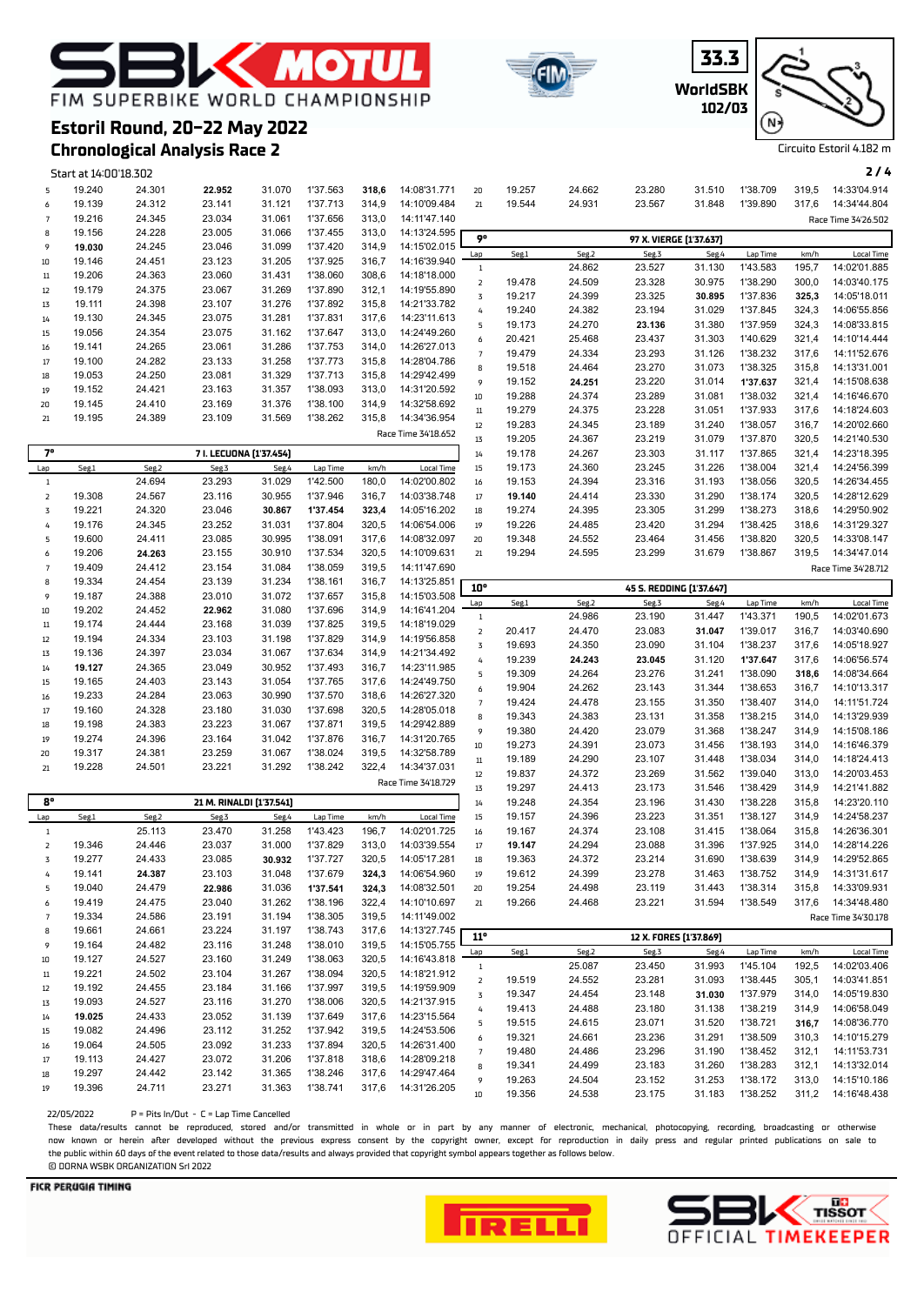## **MOTU** FIM SUPERBIKE WORLD CHAMPIONSHIP



**Chronological Analysis Race 2**



**WorldSBK 33.3 102/03**



Circuito Estoril 4.182 m

|                | Start at 14:00'18.302 |        |                          |        |          |       |                     |                              |        |        |                           |        |          |       | 3/4                 |
|----------------|-----------------------|--------|--------------------------|--------|----------|-------|---------------------|------------------------------|--------|--------|---------------------------|--------|----------|-------|---------------------|
| $11\,$         | 19.343                | 24.457 | 23.154                   | 31.197 | 1'38.151 | 310,3 | 14:18'26.589        | $\overline{2}$               | 19.457 | 24.766 | 23.315                    | 31.186 | 1'38.724 | 304,2 | 14:03'42.384        |
| 12             | 19.297                | 24.484 | 23.250                   | 31.214 | 1'38.245 | 311,2 | 14:20'04.834        | 3                            | 19.426 | 24.655 | 23.306                    | 31.431 | 1'38.818 | 314,0 | 14:05'21.202        |
| 13             | 19.191                | 24.447 | 23.141                   | 31.243 | 1'38.022 | 314,0 | 14:21'42.856        | 4                            | 19.233 | 24.638 | 23.198                    | 31.215 | 1'38.284 | 320,5 | 14:06'59.486        |
| 14             | 19.169                | 24.459 | 23.222                   | 31.147 | 1'37.997 | 313,0 | 14:23'20.853        | 5                            | 19.136 | 24.630 | 23.181                    | 31.305 | 1'38.252 | 320,5 | 14:08'37.738        |
| 15             | 19.313                | 24.449 | 23.082                   | 31.101 | 1'37.945 | 314,9 | 14:24'58.798        | 6                            | 19.447 | 24.749 | 23.373                    | 31.329 | 1'38.898 | 318,6 | 14:10'16.636        |
| 16             | 19.300                | 24.419 | 23.132                   | 31.113 | 1'37.964 | 316,7 | 14:26'36.762        | $\overline{7}$               | 19.413 | 24.506 | 23.252                    | 31.282 | 1'38.453 | 318,6 | 14:11'55.089        |
| 17             | 19.225                | 24.353 | 23.127                   | 31.164 | 1'37.869 | 314,0 | 14:28'14.631        | 8                            | 19.395 | 24.544 | 23.250                    | 31.312 | 1'38.501 | 317,6 | 14:13'33.590        |
| 18             | 19.352                | 24.413 | 23.111                   | 31.390 | 1'38.266 | 315,8 | 14:29'52.897        | 9                            | 19.311 | 24.504 | 23.223                    | 31.498 | 1'38.536 | 320,5 | 14:15'12.126        |
| 19             | 19.313                | 24.390 | 23.227                   | 31.136 | 1'38.066 | 313,0 | 14:31'30.963        | 10                           | 19.365 | 24.648 | 23.219                    | 31.421 | 1'38.653 | 318,6 | 14:16'50.779        |
|                | 19.226                | 24.414 |                          | 31.250 | 1'37.949 | 311,2 | 14:33'08.912        | $11\,$                       |        | 24.656 |                           |        | 1'38.874 |       | 14:18'29.653        |
| 20             |                       |        | 23.059                   |        |          |       |                     |                              | 19.420 |        | 23.175                    | 31.623 |          | 316,7 |                     |
| 21             | 19.292                | 24.426 | 23.153                   | 31.351 | 1'38.222 | 312,1 | 14:34'47.134        | $12\,$                       | 19.454 | 24.845 | 23.386                    | 31.636 | 1'39.321 | 316,7 | 14:20'08.974        |
|                |                       |        |                          |        |          |       | Race Time 34'28.832 | 13                           | 19.555 | 24.809 | 23.549                    | 31.710 | 1'39.623 | 318,6 | 14:21'48.597        |
| 12°            |                       |        | 76 L. BAZ [1'38.062]     |        |          |       |                     | 14                           | 19.467 | 24.853 | 23.556                    | 31.583 | 1'39.459 | 317,6 | 14:23'28.056        |
| Lap            | Seg.1                 | Seg.2  | Seg.3                    | Seg.4  | Lap Time | km/h  | <b>Local Time</b>   | 15                           | 19.401 | 24.820 | 23.553                    | 31.894 | 1'39.668 | 319,5 | 14:25'07.724        |
| $\mathbf{1}$   |                       | 25.033 | 23.385                   | 31.890 | 1'44.770 | 195,3 | 14:02'03.072        | 16                           | 19.498 | 24.864 | 23.597                    | 31.846 | 1'39.805 | 317,6 | 14:26'47.529        |
| $\mathsf{2}$   | 19.484                | 24.523 | 23.141                   | 31.141 | 1'38.289 | 319,5 | 14:03'41.361        | 17                           | 19.490 | 24.906 | 23.614                    | 31.919 | 1'39.929 | 317,6 | 14:28'27.458        |
| $\overline{3}$ | 19.254                | 24.468 | 23.187                   | 31.153 | 1'38.062 | 317,6 | 14:05'19.423        | 18                           | 19.796 | 24.832 | 23.606                    | 31.878 | 1'40.112 | 316,7 | 14:30'07.570        |
| 4              | 19.243                | 24.422 | 23.434                   | 31.467 | 1'38.566 | 319,5 | 14:06'57.989        | 19                           | 19.544 | 24.874 | 23.576                    | 31.870 | 1'39.864 | 316,7 | 14:31'47.434        |
| 5              | 19.426                | 24.503 | 23.181                   | 31.871 | 1'38.981 | 318,6 | 14:08'36.970        | 20                           | 19.720 | 24.749 | 23.571                    | 31.849 | 1'39.889 | 318,6 | 14:33'27.323        |
| 6              | 19.432                | 24.629 | 23.255                   | 31.266 | 1'38.582 | 318,6 | 14:10'15.552        | 21                           | 19.604 | 24.745 | 23.468                    | 31.973 | 1'39.790 | 316,7 | 14:35'07.113        |
| $\overline{7}$ | 19.369                | 24.616 | 23.322                   | 31.330 | 1'38.637 | 319,5 | 14:11'54.189        |                              |        |        |                           |        |          |       | Race Time 34'48.811 |
| 8              | 19.310                | 24.418 | 23.185                   | 31.198 | 1'38.111 | 317,6 | 14:13'32.300        | 15°                          |        |        | 29 L. BERNARDI [1'38.400] |        |          |       |                     |
| 9              | 19.203                | 24.564 | 23.202                   | 31.200 | 1'38.169 | 320,5 | 14:15'10.469        | Lap                          | Seg.1  | Seg.2  | Seg.3                     | Seg.4  | Lap Time | km/h  | Local Time          |
| 10             | 19.258                | 24.657 | 23.217                   | 31.314 | 1'38.446 | 317,6 | 14:16'48.915        | $\mathbf{1}$                 |        | 25.482 | 23.936                    | 32.603 | 1'47.159 | 200,0 | 14:02'05.461        |
| $11\,$         | 19.187                | 24.536 | 23.194                   | 31.276 | 1'38.193 | 317,6 | 14:18'27.108        | $\mathsf{Z}$                 | 20.727 | 24.716 | 23.730                    | 31.681 | 1'40.854 | 315,8 | 14:03'46.315        |
| 12             | 19.214                | 24.605 | 23.203                   | 31.329 | 1'38.351 | 316,7 | 14:20'05.459        | 3                            | 19.532 | 24.665 | 23.518                    | 31.686 | 1'39.401 | 314,0 | 14:05'25.716        |
| 13             | 19.125                | 24.543 | 23.286                   | 31.149 | 1'38.103 | 317,6 | 14:21'43.562        | 4                            | 19.399 | 24.767 | 23.523                    | 31.420 | 1'39.109 | 320,5 | 14:07'04.825        |
| 14             | 19.335                | 24.471 | 23.293                   | 31.276 | 1'38.375 | 319,5 | 14:23'21.937        | 5                            | 19.633 | 24.671 | 23.506                    | 31.391 | 1'39.201 | 320,5 | 14:08'44.026        |
|                | 19.237                | 24.547 | 23.327                   | 31.267 | 1'38.378 | 318,6 | 14:25'00.315        |                              | 19.878 | 24.654 | 23.442                    | 31.431 | 1'39.405 | 320,5 | 14:10'23.431        |
| 15             |                       |        |                          |        |          |       | 14:26'38.625        | 6                            |        |        |                           |        |          |       |                     |
| 16             | 19.159                | 24.497 | 23.315                   | 31.339 | 1'38.310 | 318,6 |                     | $\overline{7}$               | 19.513 | 24.681 | 23.405                    | 31.498 | 1'39.097 | 316,7 | 14:12'02.528        |
| 17             | 19.252                | 24.536 | 23.471                   | 31.465 | 1'38.724 | 316,7 | 14:28'17.349        | 8                            | 19.381 | 24.677 | 23.378                    | 31.405 | 1'38.841 | 315,8 | 14:13'41.369        |
| 18             | 19.364                | 24.572 | 23.524                   | 31.563 | 1'39.023 | 314,9 | 14:29'56.372        | 9                            | 19.429 | 24.507 | 23.331                    | 31.371 | 1'38.638 | 317,6 | 14:15'20.007        |
| 19             | 19.448                | 24.608 | 23.398                   | 31.541 | 1'38.995 | 314,9 | 14:31'35.367        | 10                           | 19.332 | 24.578 | 23.428                    | 31.278 | 1'38.616 | 316,7 | 14:16'58.623        |
| 20             | 19.303                | 24.721 | 23.538                   | 31.477 | 1'39.039 | 314,9 | 14:33'14.406        | $11\,$                       | 19.359 | 24.898 | 23.458                    | 31.256 | 1'38.971 | 319,5 | 14:18'37.594        |
| 21             | 19.433                | 24.765 | 23.588                   | 31.723 | 1'39.509 | 315,8 | 14:34'53.915        | $12\,$                       | 19.689 | 25.176 | 23.513                    | 31.686 | 1'40.064 | 309,5 | 14:20'17.658        |
|                |                       |        |                          |        |          |       | Race Time 34'35.613 | $1\overline{3}$              | 19.459 | 24.421 | 23.278                    | 31.393 | 1'38.551 | 320,5 | 14:21'56.209        |
| 13°            |                       |        | 3 K. NOZANE [1'38.069]   |        |          |       |                     | 14                           | 19.324 | 24.705 | 23.757                    | 31.607 | 1'39.393 | 317,6 | 14:23'35.602        |
| Lap            | Seg.1                 | Seg.2  | Seg.3                    | Seg.4  | Lap Time | km/h  | <b>Local Time</b>   | 15                           | 20.005 | 24.795 | 23.417                    | 31.341 | 1'39.558 | 314,9 | 14:25'15.160        |
| $\mathbf{1}$   |                       | 25.077 | 23.508                   | 32.093 | 1'44.871 | 198,5 | 14:02'03.173        | 16                           | 19.221 | 24.379 | 23.338                    | 31.462 | 1'38.400 | 320,5 | 14:26'53.560        |
| $\overline{2}$ | 19.559                | 24.532 | 23.254                   | 31.346 | 1'38.691 | 312,1 | 14:03'41.864        | 17                           | 19.396 | 24.604 | 23.333                    | 31.425 | 1'38.758 | 317,6 | 14:28'32.318        |
| $\overline{3}$ | 19.535                | 24.643 | 23.157                   | 31.261 | 1'38.596 | 304,2 | 14:05'20.460        | 18                           | 19.327 | 24.611 | 23.247                    | 31.398 | 1'38.583 | 316,7 | 14:30'10.901        |
| 4              | 19.260                | 24.436 | 23.158                   | 31.215 | 1'38.069 | 311,2 | 14:06'58.529        | 19                           | 19.375 | 24.575 | 23.310                    | 31.304 | 1'38.564 | 316,7 | 14:31'49.465        |
| 5              | 19.255                | 24.592 | 23.104                   | 31.841 | 1'38.792 | 314,0 | 14:08'37.321        | 20                           | 19.358 | 24.527 | 23.426                    | 31.469 | 1'38.780 | 317,6 | 14:33'28.245        |
| 6              | 19.720                | 24.594 | 23.203                   | 31.258 | 1'38.775 | 307,7 | 14:10'16.096        | 21                           | 19.406 | 24.630 | 23.415                    | 31.450 | 1'38.901 | 319,5 | 14:35'07.146        |
| $\overline{7}$ | 19.297                | 24.522 | 23.233                   | 31.260 | 1'38.312 | 310,3 | 14:11'54.408        |                              |        |        |                           |        |          |       | Race Time 34'48.844 |
| 8              | 19.305                | 24.546 | 23.219                   | 31.231 | 1'38.301 | 312,1 | 14:13'32.709        | 16°                          |        |        | 17 M. FRITZ [1'38.635]    |        |          |       |                     |
| 9              | 19.223                | 24.518 | 23.208                   | 31.257 | 1'38.206 | 310,3 | 14:15'10.915        | Lap                          | Seg.1  | Seg.2  | Seg.3                     | Seg.4  | Lap Time | km/h  | Local Time          |
| 10             | 19.275                | 24.557 | 23.186                   | 31.279 | 1'38.297 | 311,2 | 14:16'49.212        |                              |        | 25.174 | 23.655                    | 32.141 | 1'45.662 | 204,2 | 14:02'03.964        |
|                | 19.274                | 24.457 | 23.266                   | 31.210 | 1'38.207 | 312,1 | 14:18'27.419        | $\mathbf{1}$<br>$\mathsf{Z}$ | 19.684 | 24.654 | 23.591                    | 31.601 | 1'39.530 | 300,0 | 14:03'43.494        |
| $11\,$         | 19.304                | 24.600 | 23.196                   | 31.366 | 1'38.466 | 310,3 | 14:20'05.885        | 3                            | 19.600 | 24.644 | 23.509                    | 31.523 | 1'39.276 | 304,2 | 14:05'22.770        |
| 12             | 19.372                | 24.680 | 23.279                   | 31.256 | 1'38.587 |       | 14:21'44.472        | 4                            | 19.503 | 24.659 | 23.476                    | 31.543 | 1'39.181 | 306,8 | 14:07'01.951        |
| 13             |                       |        |                          |        |          | 311,2 |                     |                              |        |        |                           |        |          |       |                     |
| 14             | 19.205                | 24.707 | 23.312                   | 31.353 | 1'38.577 | 311,2 | 14:23'23.049        | 5                            | 19.487 | 24.647 | 23.473                    | 31.531 | 1'39.138 | 307,7 | 14:08'41.089        |
| 15             | 19.425                | 24.673 | 23.261                   | 31.420 | 1'38.779 | 311,2 | 14:25'01.828        | 6                            | 19.840 | 24.577 | 23.326                    | 31.602 | 1'39.345 | 303,4 | 14:10'20.434        |
| 16             | 19.403                | 24.628 | 23.278                   | 31.534 | 1'38.843 | 309,5 | 14:26'40.671        | $\overline{7}$               | 19.448 | 24.726 | 23.375                    | 31.712 | 1'39.261 | 303,4 | 14:11'59.695        |
| 17             | 19.469                | 24.618 | 23.273                   | 31.475 | 1'38.835 | 307,7 | 14:28'19.506        | 8                            | 19.537 | 24.678 | 23.457                    | 31.727 | 1'39.399 | 302,5 | 14:13'39.094        |
| 18             | 19.400                | 24.587 | 23.525                   | 31.507 | 1'39.019 | 309,5 | 14:29'58.525        | 9                            | 19.416 | 24.741 | 23.466                    | 31.578 | 1'39.201 | 302,5 | 14:15'18.295        |
| 19             | 19.510                | 24.758 | 23.349                   | 31.511 | 1'39.128 | 307,7 | 14:31'37.653        | $10\,$                       | 19.516 | 24.760 | 23.443                    | 31.642 | 1'39.361 | 302,5 | 14:16'57.656        |
| 20             | 19.465                | 24.766 | 23.466                   | 31.502 | 1'39.199 | 306,8 | 14:33'16.852        | $11\,$                       | 19.868 | 24.861 | 23.354                    | 31.590 | 1'39.673 | 302,5 | 14:18'37.329        |
| 21             | 19.482                | 24.910 | 23.528                   | 31.703 | 1'39.623 | 306,8 | 14:34'56.475        | $12\,$                       | 20.006 | 25.073 | 23.850                    | 31.591 | 1'40.520 | 310,3 | 14:20'17.849        |
|                |                       |        |                          |        |          |       | Race Time 34'38.173 | 13                           | 19.795 | 24.799 | 23.489                    | 31.542 | 1'39.625 | 305,1 | 14:21'57.474        |
| 14°            |                       |        | 50 E. LAVERTY [1'38.252] |        |          |       |                     | 14                           | 19.348 | 24.535 | 23.309                    | 31.443 | 1'38.635 | 309,5 | 14:23'36.109        |
| Lap            | Seg.1                 | Seg.2  | Seg.3                    | Seg.4  | Lap Time | km/h  | Local Time          | 15                           | 19.662 | 24.928 | 23.868                    | 31.713 | 1'40.171 | 310,3 | 14:25'16.280        |
|                |                       |        |                          |        |          |       |                     | 16                           | 19.299 | 24.662 | 23.406                    | 31.459 | 1'38.826 | 312,1 | 14:26'55.106        |
| $\mathbf{1}$   |                       | 25.651 | 23.759                   | 31.576 | 1'45.358 | 195,3 | 14:02'03.660        |                              |        |        |                           |        |          |       |                     |

 $22/05/2022$  P = Pits In/Out - C = Lap Time Cancelled

These data/results cannot be reproduced, stored and/or transmitted in whole or in part by any manner of electronic, mechanical, photocopying, recording, broadcasting or otherwise now known or herein afer developed without the previous express consent by the copyright owner, except for reproduction in daily press and regular printed publications on sale to the public within 60 days of the event related to those data/results and always provided that copyright symbol appears together as follows below. © DORNA WSBK ORGANIZATION Srl 2022



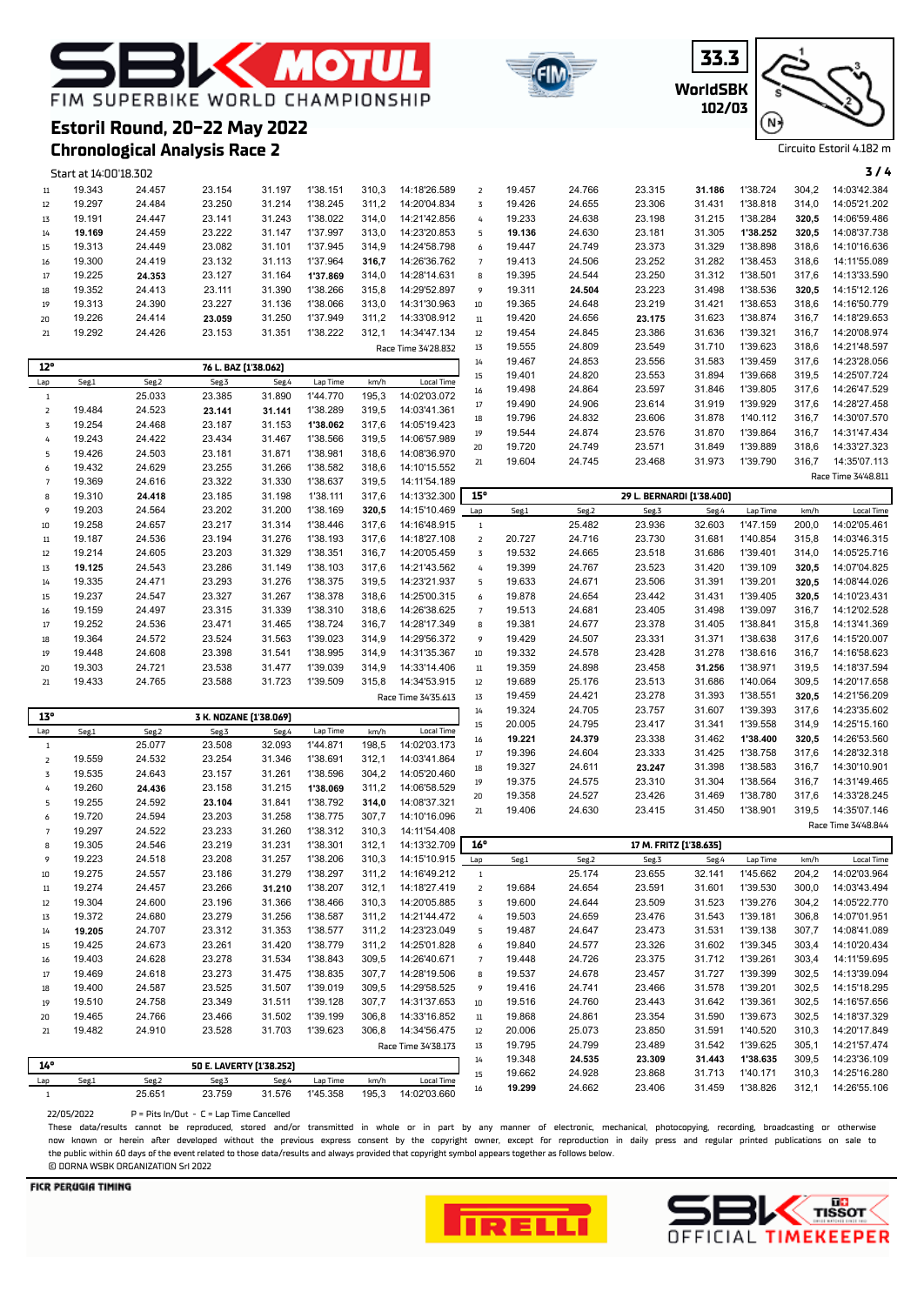## **K MOTU** FIM SUPERBIKE WORLD CHAMPIONSHIP



| ١G                   |                                          |        |          |       |                                                                                                                                                                                                                                                                                                                                                                                                                                 |  |  |  |  |
|----------------------|------------------------------------------|--------|----------|-------|---------------------------------------------------------------------------------------------------------------------------------------------------------------------------------------------------------------------------------------------------------------------------------------------------------------------------------------------------------------------------------------------------------------------------------|--|--|--|--|
| RGANIZATION Srl 2022 | P = Pits In/Out - C = Lap Time Cancelled |        |          |       | ts cannot be reproduced, stored and/or transmitted in whole or in part by any manner of electronic, mechanical, photocopying, recording, t<br>nerein after developed without the previous express consent by the copyright owner, except for reproduction in daily press and regular printed<br>. O days of the event related to those data/results and always provided that copyright symbol appears together as follows below |  |  |  |  |
|                      |                                          |        |          |       | Race Time 8'24.466                                                                                                                                                                                                                                                                                                                                                                                                              |  |  |  |  |
| 24.698               | 23.389                                   | 31.547 | 1'39.005 | 300,8 | 14:08'42.768                                                                                                                                                                                                                                                                                                                                                                                                                    |  |  |  |  |
| 24.712               | 23.374                                   | 31.431 | 1'39.054 | 300.8 | 14:07'03.763                                                                                                                                                                                                                                                                                                                                                                                                                    |  |  |  |  |
| 24.660               | 23.453                                   | 31.483 | 1'39.500 | 303.4 | 14:05'24.709                                                                                                                                                                                                                                                                                                                                                                                                                    |  |  |  |  |
| 24.784               | 23.658                                   | 31.563 | 139.765  | 304.2 | 14:03:45.209                                                                                                                                                                                                                                                                                                                                                                                                                    |  |  |  |  |

**FICR PERUGIA TIMII** 





| 1 39.143 | 305,9 | 14:15'18.420        | ᆈ              | 19.JIZ | 24.00J | 0 ا ن.ب                | ບ ບວບ  | າ ວອ.ວບບ | uuu,  | 14. <i>LJ 11. LLJ</i> |
|----------|-------|---------------------|----------------|--------|--------|------------------------|--------|----------|-------|-----------------------|
| 1'39.394 | 306,8 | 14:16'57.814        | 16             | 19.548 | 24.843 | 23.584                 | 31.722 | 1'39.697 | 310,3 | 14:26'56.926          |
| 1'39.376 | 307,7 | 14:18'37.190        | 17             | 19.681 | 24.826 | 23.591                 | 31.817 | 1'39.915 | 306,8 | 14:28'36.841          |
| 1'39.226 | 301,7 | 14:20'16.416        | 18             | 19.537 | 24.970 | 23.737                 | 31.827 | 1'40.071 | 307,7 | 14:30'16.912          |
| 1'39.417 | 303,4 | 14:21'55.833        | 19             | 19.610 | 24.854 | 23.651                 | 32.109 | 1'40.224 | 303,4 | 14:31'57.136          |
| 1'39.806 | 303,4 | 14:23'35.639        | 20             | 19.689 | 24.914 | 23.699                 | 32.109 | 1'40.411 | 305,9 | 14:33'37.547          |
| 1'40.410 | 304,2 | 14:25'16.049        | 21             | 19.787 | 25.092 | 23.882                 | 32.189 | 1'40.950 | 303,4 | 14:35'18.497          |
| 1'38.867 | 308,6 | 14:26'54.916        |                |        |        |                        |        |          |       | Race Time 35'00.195   |
| 1'38.952 | 305,9 | 14:28'33.868        | 21°            |        |        | 52 O. KONIG [1'40.465] |        |          |       |                       |
| 1'38.893 | 305,9 | 14:30'12.761        | Lap            | Seg.1  | Seg.2  | Seg.3                  | Seg.4  | Lap Time | km/h  | <b>Local Time</b>     |
| 1'38.917 | 304,2 | 14:31'51.678        | $\mathbf{1}$   |        | 25.768 | 24.046                 | 32.096 | 1'47.587 | 199.3 | 14:02'05.889          |
| 1'39.135 | 304,2 | 14:33'30.813        | $\overline{2}$ | 19.875 | 24.990 | 23.648                 | 31.952 | 1'40.465 | 311,2 | 14:03'46.354          |
| 1'39.450 | 304,2 | 14:35'10.263        | $\overline{5}$ | 19.932 | 24.981 | 23.687                 | 31.951 | 1'40.551 | 305,9 | 14:05'26.905          |
|          |       | Race Time 34'51.961 |                |        |        |                        | 31.998 | 1'40.523 |       |                       |
|          |       |                     | 4              | 19.648 | 25.132 | 23.745                 |        |          | 308,6 | 14:07'07.428          |
|          |       |                     | 5              | 19.701 | 25.139 | 23.752                 | 32.133 | 1'40.725 | 306,8 | 14:08'48.153          |
| Lap Time | km/h  | <b>Local Time</b>   | 6              | 19.806 | 25.305 | 23.706                 | 32.051 | 1'40.868 | 304,2 | 14:10'29.021          |
| 1'45.894 | 203,4 | 14:02'04.196        | 7              | 19.817 | 25.273 | 23.831                 | 32.063 | 1'40.984 | 303,4 | 14:12'10.005          |
| 1'40.288 | 305,9 | 14:03'44.484        | 8              | 19.783 | 25.113 | 23.812                 | 32.309 | 1'41.017 | 302,5 | 14:13'51.022          |
| 1'39.083 | 311,2 | 14:05'23.567        | 9              | 19.865 | 25.279 | 23.905                 | 32.113 | 1'41.162 | 303,4 | 14:15'32.184          |
| 1'38.871 | 305,1 | 14:07'02.438        | 10             | 19.963 | 25.305 | 23.829                 | 32.240 | 1'41.337 | 302,5 | 14:17'13.521          |
| 1'39.222 | 312,1 | 14:08'41.660        | 11             | 19.854 | 25.173 | 23.833                 | 32.461 | 1'41.321 | 303,4 | 14:18'54.842          |
| 1'39.621 | 306,8 | 14:10'21.281        | 12             | 19.771 | 25.243 | 23.792                 | 32.111 | 1'40.917 | 303,4 | 14:20'35.759          |
| 1'39.381 | 307,7 | 14:12'00.662        | 13             | 19.871 | 24.978 | 23.786                 | 32.113 | 1'40.748 | 303,4 | 14:22'16.507          |
| 1'39 328 | 307.7 | 14:13'39 990        | 14             | 19.770 | 25.240 | 23.730                 | 32.138 | 1'40.878 | 303.4 | 14:23'57.385          |

# **Chronological Analysis Race 2**

Start at 14:00'18.302 **4 / 4** 19.618 24.606 23.402 31.473 1'39.099 **314,0** 14:28'34.205 19.561 24.650 23.414 31.638 1'39.263 306,8 14:30'13.468 19.580 24.649 23.329 31.544 1'39.102 307,7 14:31'52.570 19.597 24.778 23.332 31.557 1'39.264 307,7 14:33'31.834 19.545 24.626 23.449 31.823 1'39.443 307,7 14:35'11.277 Race Time 34'52.975 **17° 23 C. PONSSON (1'38.867)** Lap Seg.1 Seg.2 Seg.3 Seg.4 Lap Time km/h Local Time 25.381 24.011 31.818 1'46.276 201,1 14:02'04.578 19.611 24.742 23.514 31.640 1'39.507 305,9 14:03'44.085 19.508 24.673 23.342 31.488 1'39.011 305,9 14:05'23.096 19.484 24.632 23.386 31.512 1'39.014 **310,3** 14:07'02.110 19.491 24.638 23.448 31.676 1'39.253 309,5 14:08'41.363 19.947 24.680 23.353 31.485 1'39.465 305,1 14:10'20.828 19.476 24.689 23.332 31.562 1'39.059 305,9 14:11'59.887 19.635 24.705 23.465 31.585 1'39.390 306,8 14:13'39.277 19.544 24.743 23.410 **31.446** 1'39.143 305,9 14:15'18.420 19.555 24.822 23.395 31.622 1'39.394 306,8 14:16'57.814 19.539 24.839 **23.271** 31.727 1'39.376 307,7 14:18'37.190 19.477 24.756 23.461 31.532 1'39.226 301,7 14:20'16.416 19.524 24.678 23.528 31.687 1'39.417 303,4 14:21'55.833 19.430 24.753 23.810 31.813 1'39.806 303,4 14:23'35.639 19.872 24.886 24.018 31.634 1'40.410 304,2 14:25'16.049 19.289 24.672 23.324 31.582 **1'38.867** 308,6 14:26'54.916 19.325 **24.605** 23.432 31.590 1'38.952 305,9 14:28'33.868  **19.286** 24.698 23.400 31.509 1'38.893 305,9 14:30'12.761 19.373 24.648 23.315 31.581 1'38.917 304,2 14:31'51.678 19.417 24.675 23.368 31.675 1'39.135 304,2 14:33'30.813 19.437 24.719 23.479 31.815 1'39.450 304,2 14:35'10.263 **20° 36 L. MERCADO (1'39.099)** Lap Seg.1 Seg.2 Seg.3 Seg.4 Lap Time km/h Local Time 25.513 24.043 31.729 1'46.576 202,2 14:02'04.878 19.715 24.787 23.503 31.668 1'39.673 312,1 14:03'44.551 19.609 24.743 23.576 **31.421** 1'39.349 **314,0** 14:05'23.900  **19.389** 24.741 23.448 31.521 **1'39.099** 309,5 14:07'02.999 19.500 24.884 23.447 31.592 1'39.423 311,2 14:08'42.422 19.474 24.770 23.510 31.505 1'39.259 307,7 14:10'21.681 19.563 31.476 1'39.215 311,2 14:12'00.896 19.481 **24.675** 23.445 31.676 1'39.277 310,3 14:13'40.173 19.482 24.724 23.442 31.452 1'39.100 313,0 14:15'19.273 19.474 24.717 **23.414** 31.629 1'39.234 **314,0** 14:16'58.507 19.765 24.898 23.488 31.724 1'39.875 310,3 14:18'38.382 19.557 24.766 23.724 31.736 1'39.783 309,5 14:20'18.165 19.657 24.780 23.596 31.569 1'39.602 14:21'57.767 19.883 24.844 23.501 31.666 1'39.894 313,0 14:23'37.661 19.572 24.883 23.518 31.595 1'39.568 309,5 14:25'17.229 1'39.697 310,3 14:26'56.926 19.681 24.826 23.591 31.817 1'39.915 306,8 14:28'36.841 1'40.071 307.7 14:30'16.912 19.610 24.854 23.651 32.109 1'40.224 303,4 14:31'57.136 1'40.411 305.9 14:33'37.547 19.787 25.092 23.882 32.189 1'40.950 303,4 14:35'18.497 Race Time 35'00.195 Lap Seg.1 Seg.2 Seg.3 Seg.4 Lap Time km/h Local Time 1'47.587 199,3 14:02'05.889 19.875 24.990 **23.648** 31.952 **1'40.465 311,2** 14:03'46.354 19.932 24.981 23.687 **31.951** 1'40.551 305,9 14:05'26.905  **19.648** 25.132 23.745 31.998 1'40.523 308,6 14:07'07.428 19.701 25.139 23.752 32.133 1'40.725 306,8 14:08'48.153 19.806 25.305 23.706 32.051 1'40.868 304,2 14:10'29.021 1'40.984 303,4 14:12'10.005 19.783 25.113 23.812 32.309 1'41.017 302,5 14:13'51.022

| 18°             |        |        | 35 H. SYAHRIN [1'38.871] |        |          |       |                   | 5      | 19.701 | 25.139 | 23.752 | 32.133 | 1'40.725 | 306,8 | 14:08'48.153        |
|-----------------|--------|--------|--------------------------|--------|----------|-------|-------------------|--------|--------|--------|--------|--------|----------|-------|---------------------|
| $_{\text{Lap}}$ | Seg.1  | Seg.2  | Seg.3                    | Seg.4  | Lap Time | km/h  | <b>Local Time</b> | 6      | 19.806 | 25.305 | 23.706 | 32.051 | 1'40.868 | 304,2 | 14:10'29.021        |
|                 |        | 25.183 | 24.122                   | 31.620 | 1'45.894 | 203,4 | 14:02'04.196      |        | 19.817 | 25.273 | 23.831 | 32.063 | 1'40.984 | 303,4 | 14:12'10.005        |
| 2               | 19.784 | 24.843 | 23.542                   | 32.119 | 1'40.288 | 305,9 | 14:03'44.484      | 8      | 19.783 | 25.113 | 23.812 | 32.309 | 1'41.017 | 302,5 | 14:13'51.022        |
| 3               | 19.526 | 24.722 | 23.449                   | 31.386 | 1'39.083 | 311,2 | 14:05'23.567      | 9      | 19.865 | 25.279 | 23.905 | 32.113 | 1'41.162 | 303,4 | 14:15'32.184        |
| 4               | 19.374 | 24.662 | 23.427                   | 31.408 | 1'38.871 | 305,1 | 14:07'02.438      | 10     | 19.963 | 25.305 | 23.829 | 32.240 | 1'41.337 | 302,5 | 14:17'13.521        |
| 5               | 19.482 | 24.720 | 23.410                   | 31.610 | 1'39.222 | 312,1 | 14:08'41.660      | $11\,$ | 19.854 | 25.173 | 23.833 | 32.461 | 1'41.321 | 303,4 | 14:18'54.842        |
| 6               | 19.798 | 24.860 | 23.412                   | 31.551 | 1'39.621 | 306,8 | 14:10'21.281      | 12     | 19.771 | 25.243 | 23.792 | 32.111 | 1'40.917 | 303,4 | 14:20'35.759        |
| $\overline{7}$  | 19.523 | 24.846 | 23.391                   | 31.621 | 1'39.381 | 307,7 | 14:12'00.662      | 13     | 19.871 | 24.978 | 23.786 | 32.113 | 1'40.748 | 303,4 | 14:22'16.507        |
| 8               | 19.494 | 24.718 | 23.458                   | 31.658 | 1'39.328 | 307,7 | 14:13'39.990      | 14     | 19.770 | 25.240 | 23.730 | 32.138 | 1'40.878 | 303,4 | 14:23'57.385        |
| 9               | 19.362 | 24.721 | 23.424                   | 31.572 | 1'39.079 | 312,1 | 14:15'19.069      | 15     | 19.700 | 25.064 | 24.002 | 32.135 | 1'40.901 | 305,1 | 14:25'38.286        |
| 10              | 19.430 | 24.777 | 23.312                   | 31.436 | 1'38.955 | 309,5 | 14:16'58.024      | 16     | 19.756 | 25.113 | 23.806 | 32.283 | 1'40.958 | 304,2 | 14:27'19.244        |
| $11\,$          | 19.710 | 24.880 | 23.395                   | 31.564 | 1'39.549 | 311,2 | 14:18'37.573      | 17     | 19.740 | 25.020 | 23.788 | 32.092 | 1'40.640 | 304,2 | 14:28'59.884        |
| 12              | 19.604 | 25.167 | 23.499                   | 31.879 | 1'40.149 | 312,1 | 14:20'17.722      | 18     | 19.738 | 25.133 | 23.742 | 32.060 | 1'40.673 | 303,4 | 14:30'40.557        |
| 13              | 19.807 | 24.774 | 23.417                   | 31.700 | 1'39.698 | 307,7 | 14:21'57.420      | 19     | 19.704 | 25.264 | 23.709 | 32.127 | 1'40.804 | 303,4 | 14:32'21.361        |
| 14              | 20.080 | 24.937 | 23.721                   | 31.808 | 1'40.546 | 314,0 | 14:23'37.966      | 20     | 19.731 | 25.094 | 23.909 | 32.047 | 1'40.781 | 306,8 | 14:34'02.142        |
| 15              | 19.657 | 24.914 | 23.742                   | 31.807 | 1'40.120 | 308,6 | 14:25'18.086      | 21     | 19.809 | 25.152 | 23.697 | 32.063 | 1'40.721 | 302,5 | 14:35'42.863        |
| 16              | 19.704 | 24.911 | 23.598                   | 31.942 | 1'40.155 | 312,1 | 14:26'58.241      |        |        |        |        |        |          |       | Race Time 35'24.561 |
| 17              | 19.565 | 24.925 | 23.676                   | 31.784 | 1'39.950 | 310,3 | 14:28'38.191      |        |        |        |        |        |          |       |                     |
| 18              | 19.694 | 24.917 | 23.782                   | 32.042 | 1'40.435 | 311,2 | 14:30'18.626      |        |        |        |        |        |          |       |                     |
| 19              | 19.666 | 24.946 | 23.759                   | 32.068 | 1'40.439 | 309,5 | 14:31'59.065      |        |        |        |        |        |          |       |                     |
| 20              | 19.783 | 25.144 | 23.699                   | 31.963 | 1'40.589 | 305,9 | 14:33'39.654      |        |        |        |        |        |          |       |                     |
| 21              | 19.763 | 24.934 | 23.793                   | 31.931 | 1'40.421 | 309,5 | 14:35'20.075      |        |        |        |        |        |          |       |                     |

| <b>RET</b>     |        |        | 32 I. VINALES [1'39.005] |        |          |       |                    |
|----------------|--------|--------|--------------------------|--------|----------|-------|--------------------|
| Lap            | Seg.1  | Seg.2  | Seg.3                    | Seg.4  | Lap Time | km/h  | Local Time         |
| 1              |        | 25.491 | 24.047                   | 32.102 | 1'47.142 | 194.9 | 14:02'05.444       |
| $\overline{z}$ | 19.760 | 24.784 | 23.658                   | 31.563 | 1'39.765 | 304.2 | 14:03'45.209       |
| 3              | 19.904 | 24.660 | 23.453                   | 31.483 | 1'39.500 | 303.4 | 14:05'24.709       |
| 4              | 19.537 | 24.712 | 23.374                   | 31.431 | 1'39.054 | 300.8 | 14:07'03.763       |
| 5              | 19.371 | 24.698 | 23.389                   | 31.547 | 1'39.005 | 300.8 | 14:08'42.768       |
|                |        |        |                          |        |          |       | Race Time 8'24.466 |

22/05/2022<br>These data/resul These data/results cannot be reproduced, stored and/or transmitted in whole or in part by any manner of electronic, mechanical, photocopying, recording, broadcasting or otherwise<br>now known or herein after developed without publications on sale to the public within 60 days of the event related to those data/results and always provided that copyright symbol appears together as follows below. **© DORNA WSBK 0** 

Race Time 35'01.773



Circuito Estoril 4.182 m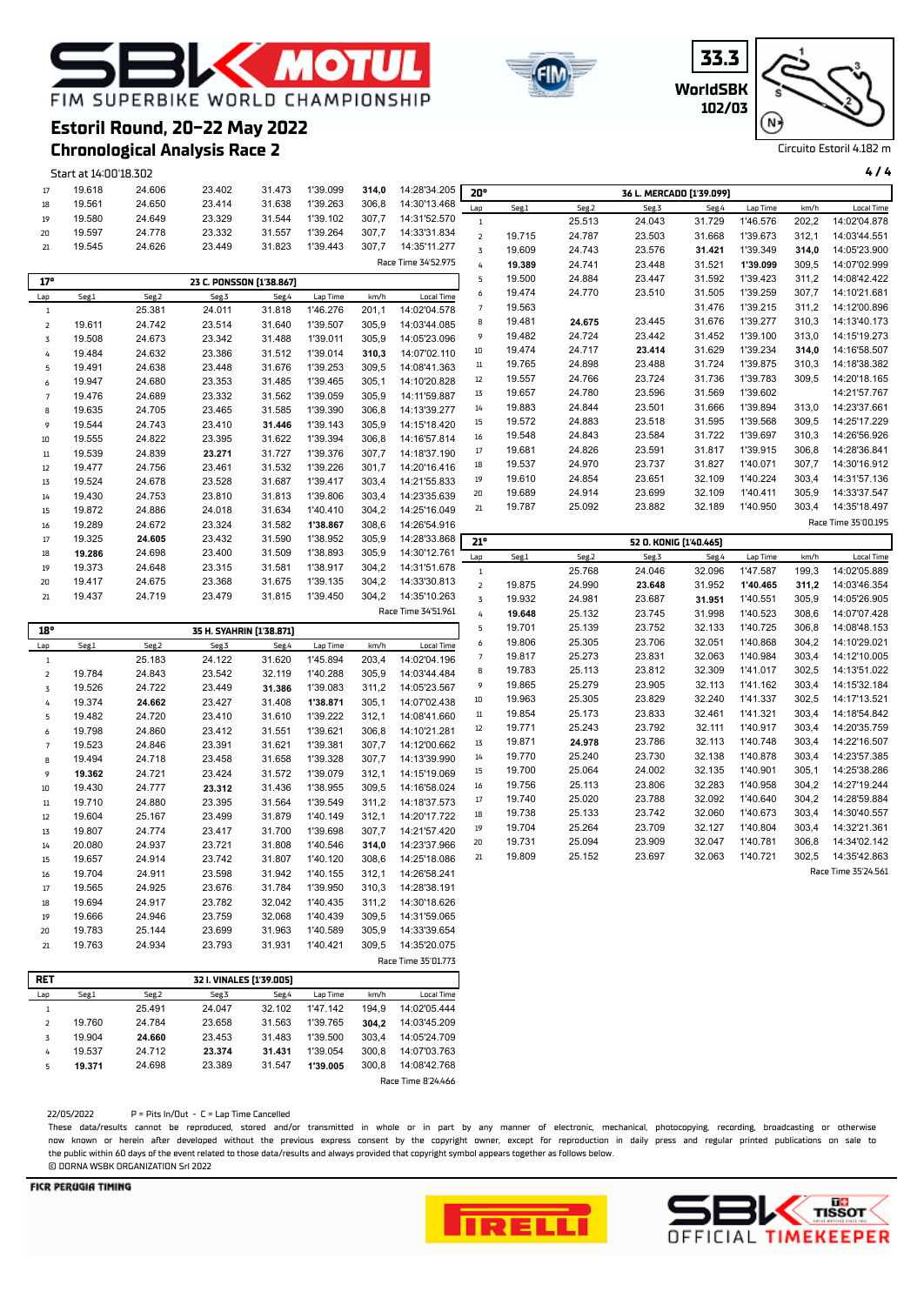



**33.4 WorldSBK 102/03**  $N$ 

### **Estoril Round, 20-22 May 2022**

**Weather Report Race 2** Circuito Estoril 4.182 m

**Session started 14:00 - Session ended 14:38**

### **Air Temperature**

**Track Temperature**











### **Wind Speed**





#### 22/05/2022

These data/results cannot be reproduced, stored and/or transmitted in whole or in part by any manner of electronic, mechanical, photocopying, recording, broadcasting or otherwise now known or herein afer developed without the previous express consent by the copyright owner, except for reproduction in daily press and regular printed publications on sale to the public within 60 days of the event related to those data/results and always provided that copyright symbol appears together as follows below. © DORNA WSBK ORGANIZATION Srl 2022



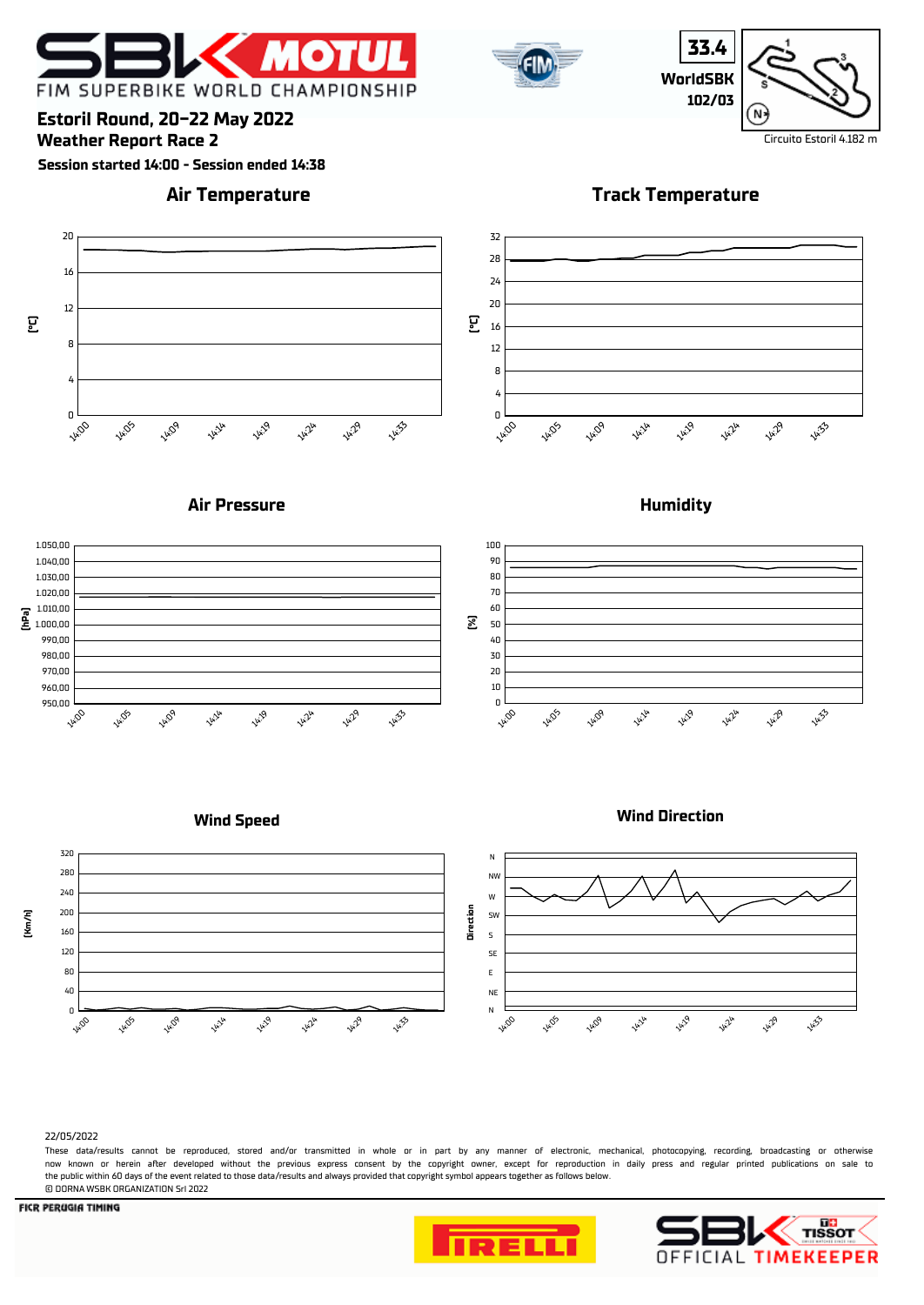





### **Manufacturers Standings Estoril Round, 20-22 May 2022**

|            | Points | Points From Previous<br>Points From First | ARAGON<br>April 10 | April 24<br>ASSEN                    | May 22<br><b>ESTORIL</b>          | MISANO<br>5<br>June | DONINGTON<br>LI VIPL | July 31<br>MOST | MAGNY-COURS<br>September 11 | 52<br>BARCELONA<br>September | PORTIMAD<br>ō<br>October | 23<br><b>VILLICUM</b><br>October | 13<br>MANDALIKA<br>November | <b>PHILLIP ISLAND</b><br>$\overline{\mathbf{z}}$<br>November |  |  |
|------------|--------|-------------------------------------------|--------------------|--------------------------------------|-----------------------------------|---------------------|----------------------|-----------------|-----------------------------|------------------------------|--------------------------|----------------------------------|-----------------------------|--------------------------------------------------------------|--|--|
| $I$ Ducati | 161    |                                           | 25<br>20<br>12     | 20<br>25<br>$\overline{\phantom{a}}$ | 25 20<br>$\overline{\phantom{a}}$ |                     |                      |                 |                             |                              |                          |                                  |                             |                                                              |  |  |
| 2 KAWASAKI | 157    | 4                                         | 20<br>25<br>9      | 25<br>13<br>12                       | 16 25<br>12                       |                     |                      |                 |                             |                              |                          |                                  |                             |                                                              |  |  |
| 3 YAMAHA   | 129    | 32<br>28                                  | 16<br>16<br>7      | 20<br>16<br>9                        | 20 16<br>9                        |                     |                      |                 |                             |                              |                          |                                  |                             |                                                              |  |  |
| 4 HONDA    | 79     | 82<br>50                                  | 8<br>10<br>2       | 16<br>11<br>5                        | $11 \quad 10$<br>6                |                     |                      |                 |                             |                              |                          |                                  |                             |                                                              |  |  |
| 5 BMW      | 58     | 103                                       | 9<br>8<br>21       | 10<br>11<br>4                        | -5<br>8<br>3                      |                     |                      |                 |                             |                              |                          |                                  |                             |                                                              |  |  |

22/05/2022 First Line: Race 1 & 2 - Second Line: Tissot Superpole Race

These data/results cannot be reproduced, stored and/or transmitted in whole or in part by any manner of electronic, mechanical, photocopying, recording, broadcasting or otherwise now known or herein after developed without the previous express consent by the copyright owner, except for reproduction in daily press and regular printed publications on sale to the public within 60 days of the event related to those data/results and always provided that copyright symbol appears together as follows below.

**E DORNA WSBK ORGANIZATION Srl 2022**<br>**FICR PERUGIA TIMING** 



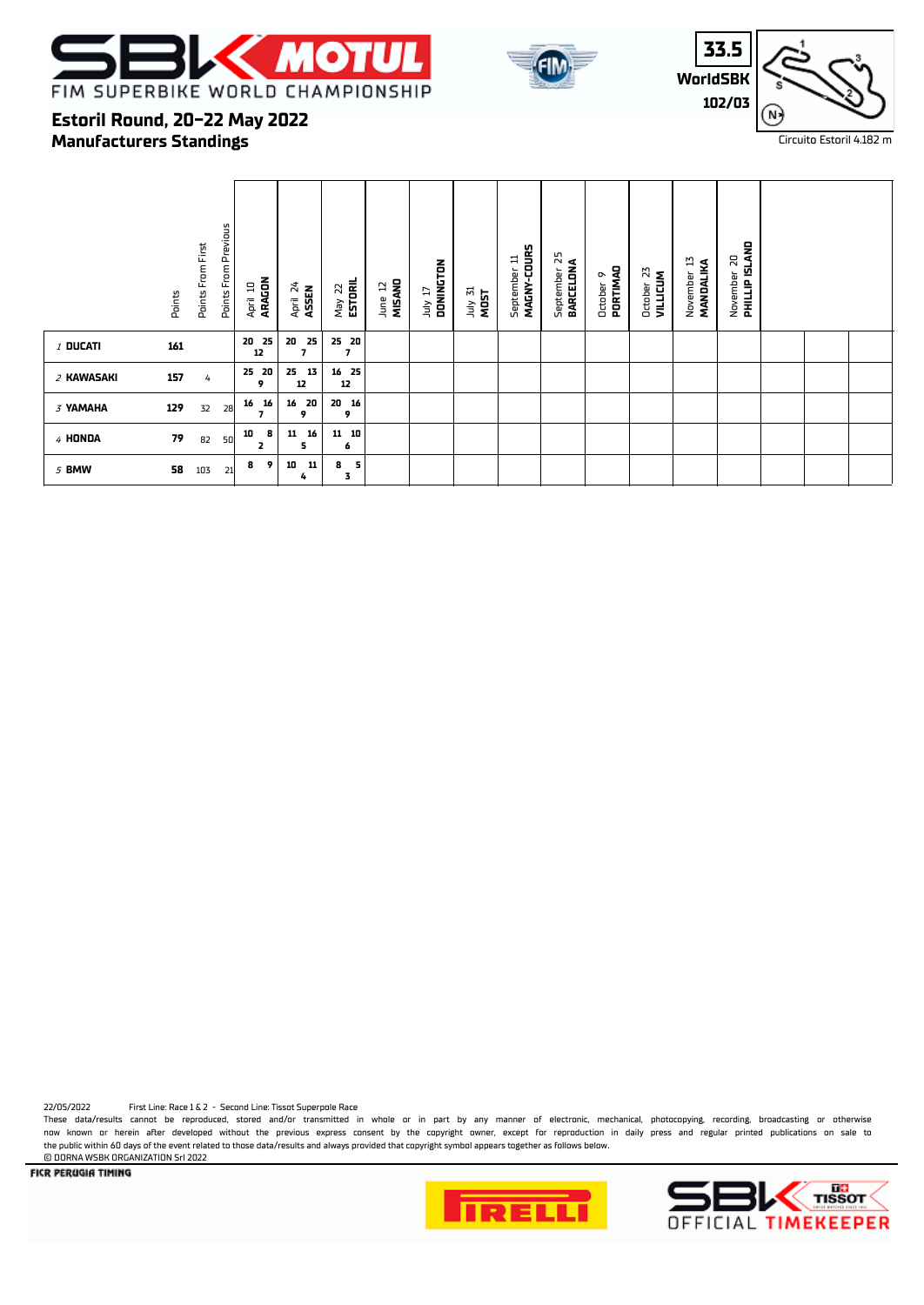





**1 / 3**

### **Team Standings Estoril Round, 20-22 May 2022**

|                                        |            | April 10<br><b>ARAGON</b>               | April 24<br><b>ASSEN</b>   | ESTORIL<br>May 22                    | MISAND<br>June 12 | July 17<br>DONINGTON | July 31<br>MOST | MAGNY-COURS<br>September 11 | September 25<br><b>BARCELONA</b> | PORTIMAD<br>October 9 | October 23<br>VILLICUM | November 13<br><b>MANDALIKA</b> | November 20<br><b>PHILLIP ISLAND</b> |  |
|----------------------------------------|------------|-----------------------------------------|----------------------------|--------------------------------------|-------------------|----------------------|-----------------|-----------------------------|----------------------------------|-----------------------|------------------------|---------------------------------|--------------------------------------|--|
| / Aruba.it Racing - Ducati             |            |                                         |                            | 221                                  |                   |                      |                 |                             |                                  |                       |                        |                                 |                                      |  |
| <b>BAUTISTA Alvaro</b>                 | 161        | 25<br>20<br>$12\,$                      | 25<br>20<br>$\overline{7}$ | 25<br>20<br>$\overline{\phantom{a}}$ |                   |                      |                 |                             |                                  |                       |                        |                                 |                                      |  |
| RINALDI Michael Ruben                  | 60         | $1\overline{3}$<br>$1\overline{3}$<br>6 | 9<br>$\overline{2}$        | 7<br>8<br>$\overline{2}$             |                   |                      |                 |                             |                                  |                       |                        |                                 |                                      |  |
| 2 Kawasaki Racing Team WorldSBK        |            |                                         |                            | 198                                  | $[-23]$           |                      |                 |                             |                                  |                       |                        |                                 |                                      |  |
| REA Jonathan                           | 144        | 20<br>25<br>9                           | 25<br>$12 \overline{ }$    | 16<br>25<br>$12\,$                   |                   |                      |                 |                             |                                  |                       |                        |                                 |                                      |  |
| <b>LOWES Alex</b>                      | 54         | $11\,$<br>$\overline{4}$                | $1\overline{3}$            | 9<br>$1\overline{3}$<br>4            |                   |                      |                 |                             |                                  |                       |                        |                                 |                                      |  |
| 3 Pata Yamaha with Brixx WorldSBK      |            |                                         |                            | 193                                  | $[-28]$           |                      |                 |                             |                                  |                       |                        |                                 |                                      |  |
| RAZGATLIOGLU Toprak                    | 109        | 16<br>16<br>$\overline{\phantom{a}}$    | 16<br>9                    | $20\,$<br>$16\,$<br>9                |                   |                      |                 |                             |                                  |                       |                        |                                 |                                      |  |
| LOCATELLI Andrea                       | 84         | $11\,$<br>5                             | 13<br>20<br>6              | 13<br>$11\,$<br>5                    |                   |                      |                 |                             |                                  |                       |                        |                                 |                                      |  |
| 4 Team HRC                             |            |                                         |                            | 124                                  | $[-97]$           |                      |                 |                             |                                  |                       |                        |                                 |                                      |  |
| <b>LECUONA Iker</b>                    | 76         | $10\,$<br>6<br>$\mathsf{2}$             | $11\,$<br>16<br>5          | $10\,$<br>$10\,$<br>6                |                   |                      |                 |                             |                                  |                       |                        |                                 |                                      |  |
| <b>VIERGE Xavi</b>                     | 48         | 9<br>8<br>$\,1\,$                       | 5<br>$\sqrt{7}$            | $11\,$<br>$\boldsymbol{7}$           |                   |                      |                 |                             |                                  |                       |                        |                                 |                                      |  |
| 5 BMW Motorrad WorldSBK Team           |            |                                         |                            | 55                                   | $[-166]$          |                      |                 |                             |                                  |                       |                        |                                 |                                      |  |
| <b>REDDING Scott</b>                   | 35         | $\mathbf{1}$                            | $11\,$<br>$\overline{7}$   | 5<br>8<br>$\mathbf 3$                |                   |                      |                 |                             |                                  |                       |                        |                                 |                                      |  |
| VAN DER MARK Michael                   | ${\bf 11}$ |                                         | 3<br>8                     |                                      |                   |                      |                 |                             |                                  |                       |                        |                                 |                                      |  |
| MYKHALCHYK IIIia                       | 9          | 8<br>$\mathbf 1$                        |                            |                                      |                   |                      |                 |                             |                                  |                       |                        |                                 |                                      |  |
| $\delta$ Bonovo Action BMW*            |            |                                         |                            | 51                                   | $[-170]$          |                      |                 |                             |                                  |                       |                        |                                 |                                      |  |
| <b>BAZ Loris</b>                       | 38         | 9<br>5                                  | 10<br>4                    | $\sqrt{4}$<br>6                      |                   |                      |                 |                             |                                  |                       |                        |                                 |                                      |  |
| <b>LAVERTY Eugene</b>                  | 13         | $\sqrt{4}$<br>6                         |                            | $\mathsf{2}$<br>$1\,$                |                   |                      |                 |                             |                                  |                       |                        |                                 |                                      |  |
| 7 Motocorsa Racing*                    |            |                                         |                            | 43                                   | $[-178]$          |                      |                 |                             |                                  |                       |                        |                                 |                                      |  |
| BASSANI Axel                           | 43         | $10$<br>3                               | 10<br>6<br>$\,1\,$         | 9<br>$\it 4$                         |                   |                      |                 |                             |                                  |                       |                        |                                 |                                      |  |
| $\beta$ GYTR GRT Yamaha WorldSBK Team* |            |                                         |                            | 30                                   | $[-191]$          |                      |                 |                             |                                  |                       |                        |                                 |                                      |  |
| <b>GERLOFF Garrett</b>                 | 25         | 7 <sup>7</sup><br>$7\overline{ }$       | 8<br>3                     |                                      |                   |                      |                 |                             |                                  |                       |                        |                                 |                                      |  |
| NOZANE Kohta                           | 5          |                                         |                            | $2^{\circ}$<br>$\overline{3}$        |                   |                      |                 |                             |                                  |                       |                        |                                 |                                      |  |
| 9 Team Goeleven*                       |            |                                         |                            | 27                                   | $[-194]$          |                      |                 |                             |                                  |                       |                        |                                 |                                      |  |
| <b>OETTL Philipp</b>                   | 15         | $\overline{3}$<br>3                     | 9                          |                                      |                   |                      |                 |                             |                                  |                       |                        |                                 |                                      |  |
| FORES Xavi                             | 12         |                                         |                            | 5<br>6<br>$\mathbf{1}$               |                   |                      |                 |                             |                                  |                       |                        |                                 |                                      |  |
| 10 Kawasaki Puccetti Racing*           |            |                                         |                            | 14                                   | $[-207]$          |                      |                 |                             |                                  |                       |                        |                                 |                                      |  |
| MAHIAS Lucas                           | 14         | $\overline{5}$<br>$\overline{z}$        | 6<br>$\mathbf{1}$          |                                      |                   |                      |                 |                             |                                  |                       |                        |                                 |                                      |  |
| 11 BARNI Spark Racing Team*            |            |                                         |                            | 10                                   | $[-211]$          |                      |                 |                             |                                  |                       |                        |                                 |                                      |  |
| <b>BERNARDI Luca</b>                   | 10         | 4                                       | $\mathsf{Z}$               | $\overline{3}$<br>$\,1\,$            |                   |                      |                 |                             |                                  |                       |                        |                                 |                                      |  |
| 12 Yamaha Motoxracing WorldSBK Team*   |            |                                         |                            | 9                                    | $[-212]$          |                      |                 |                             |                                  |                       |                        |                                 |                                      |  |

#### 22/05/2022 \* Independent teams

These data/results cannot be reproduced, stored and/or transmitted in whole or in part by any manner of electronic, mechanical, photocopying, recording, broadcasting or otherwise now known or herein after developed without the previous express consent by the copyright owner, except for reproduction in daily press and regular printed publications on sale to the public within 60 days of the event related to those data/results and always provided that copyright symbol appears together as follows below. © DORNA WSBK ORGANIZATION Srl 2022





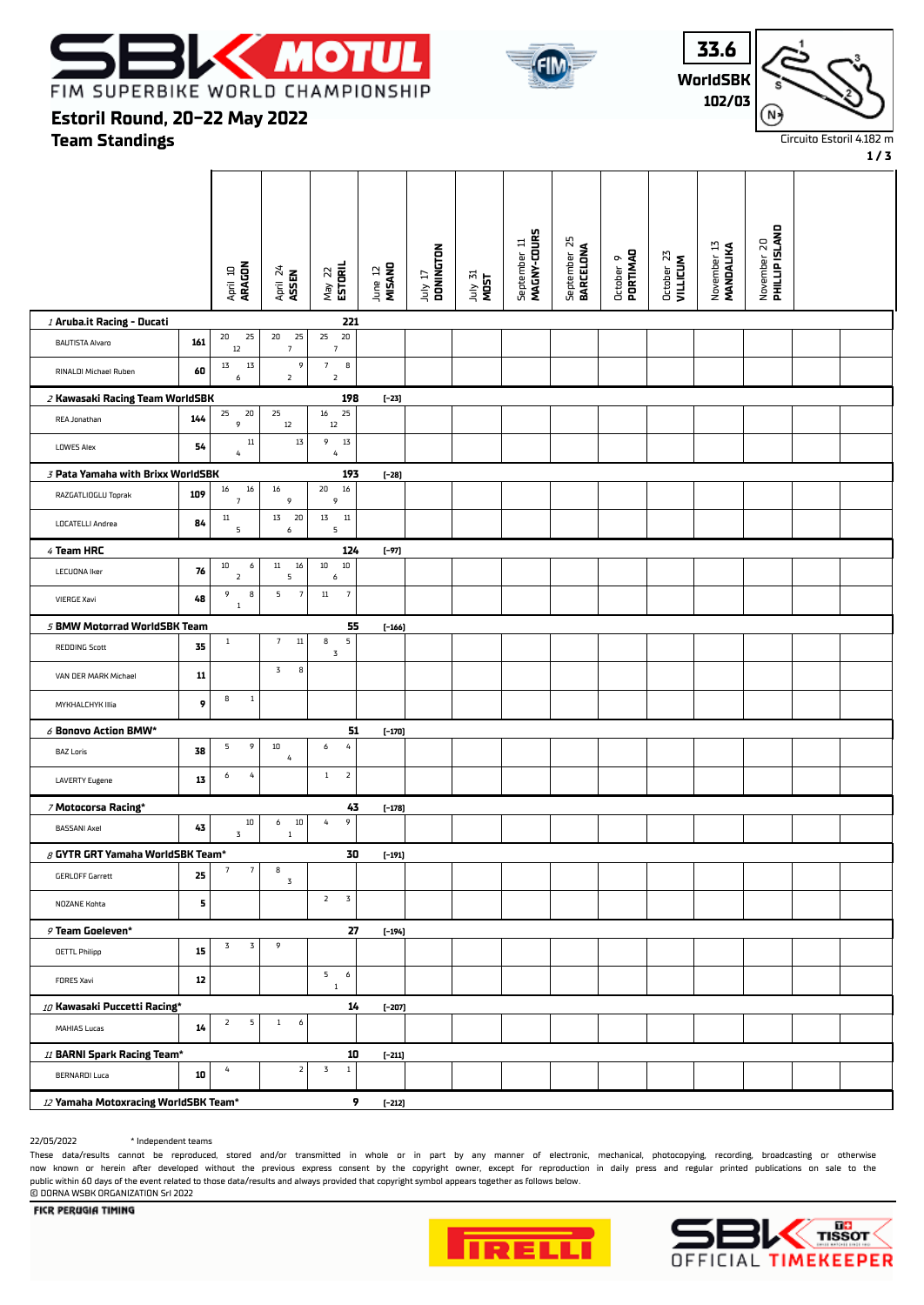





**Team Standings Estoril Round, 20-22 May 2022**

**2 / 3** November 20<br>**PHILLIP ISLAND** September 11<br>MAGNY-COURS  **PHILLIP ISLAND MAGNY-COURS BARCELONA** September 25 September 11 November 13  **MANDALIKA** July 17  **DONINGTON** October 9  **PORTIMAO** October 23  **VILLICUM** April 10  **ARAGON** May 22  **ESTORIL** June 12  **MISANO** April 24  **ASSEN** July 31 **MOST** TAMBURINI Roberto  $\begin{vmatrix} 1 & 2 \end{vmatrix}$  2 5 <sup>13</sup> **Gil Motor Sport-Yamaha\* 8 (-213)** PONSSON Christophe **8** 4 4 <sup>14</sup> **TPR Team Pedercini Racing\* 3 (-218)** HASLAM Leon **3**<sup>3</sup> <sup>15</sup> **MIE Racing Honda Team\* 1 (-220)** MERCADO Leandro **1**<sup>1</sup>

22/05/2022

These data/results cannot be reproduced, stored and/or transmitted in whole or in part by any manner of electronic, mechanical, photocopying, recording, broadcasting or otherwise now known or herein afer developed without the previous express consent by the copyright owner, except for reproduction in daily press and regular printed publications on sale to the public within 60 days of the event related to those data/results and always provided that copyright symbol appears together as follows below. © DORNA WSBK ORGANIZATION Srl 2022





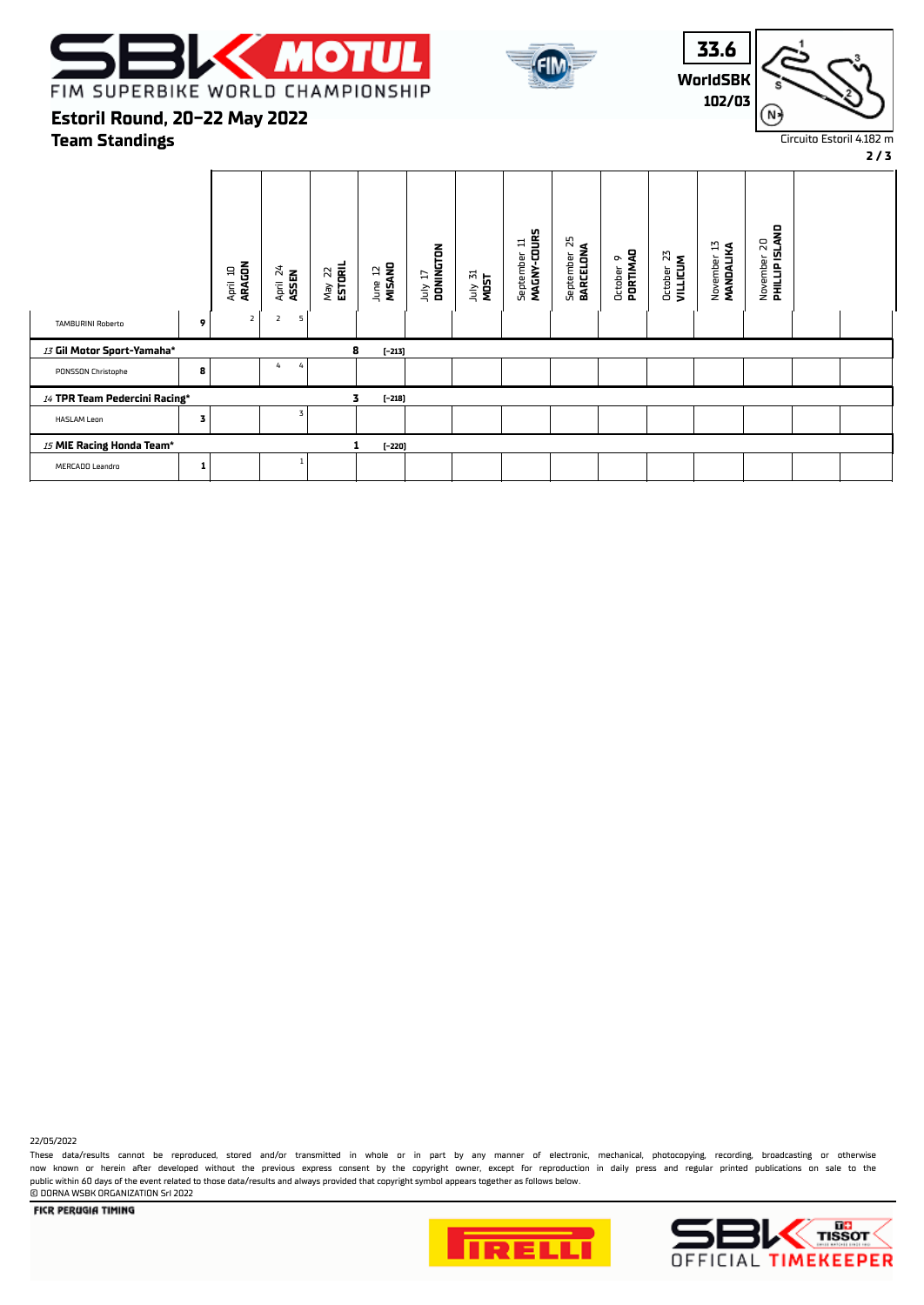





#### **3 / 3**

**Estoril Round, 20-22 May 2022**

**Team Standings**

|                                    |             | April 10<br><b>ARAGON</b>         | April 24<br>ASSEN                | $May$ 22<br><b>ESTORIL</b>     | June 12<br>MISANO | DONINGTON<br>TI VIII     | July 31<br>MOST | MAGNY-COURS<br>September 11 | September 25<br><b>BARCELONA</b> | October 9<br><b>PORTIMAO</b> | October 23<br>VILLICUM | November 13<br>MANDALIKA | November 20<br><b>PHILLIP ISLAND</b> |  |
|------------------------------------|-------------|-----------------------------------|----------------------------------|--------------------------------|-------------------|--------------------------|-----------------|-----------------------------|----------------------------------|------------------------------|------------------------|--------------------------|--------------------------------------|--|
|                                    |             |                                   |                                  |                                |                   | <b>Independent Teams</b> |                 |                             |                                  |                              |                        |                          |                                      |  |
| 1 Bonovo Action BMW                |             |                                   |                                  | 51                             |                   |                          |                 |                             |                                  |                              |                        |                          |                                      |  |
| <b>BAZ Loris</b>                   | 38          | 9<br>5                            | $10\,$<br>$\pmb{4}$              | 6<br>$\overline{4}$            |                   |                          |                 |                             |                                  |                              |                        |                          |                                      |  |
| <b>LAVERTY Eugene</b>              | 13          | $\overline{4}$<br>6               |                                  | $\overline{2}$<br>$\mathbf{1}$ |                   |                          |                 |                             |                                  |                              |                        |                          |                                      |  |
| 2 Motocorsa Racing                 |             |                                   |                                  | 43                             | $[-8]$            |                          |                 |                             |                                  |                              |                        |                          |                                      |  |
| <b>BASSANI Axel</b>                | 43          | $10\,$<br>3                       | 10<br>6<br>$\mathbf{1}$          | 9<br>4                         |                   |                          |                 |                             |                                  |                              |                        |                          |                                      |  |
| 3 GYTR GRT Yamaha WorldSBK Team    |             |                                   |                                  | 30                             | $[-21]$           |                          |                 |                             |                                  |                              |                        |                          |                                      |  |
| <b>GERLOFF Garrett</b>             | 25          | $\overline{7}$<br>$7\overline{ }$ | 8<br>$\mathbf 3$                 |                                |                   |                          |                 |                             |                                  |                              |                        |                          |                                      |  |
| NOZANE Kohta                       | 5           |                                   |                                  | $\overline{2}$<br>$\mathbf 3$  |                   |                          |                 |                             |                                  |                              |                        |                          |                                      |  |
| 4 Team Goeleven                    |             |                                   |                                  | 27                             | $[-24]$           |                          |                 |                             |                                  |                              |                        |                          |                                      |  |
| <b>OETTL Philipp</b>               | 15          | 3<br>$\overline{3}$               | 9                                |                                |                   |                          |                 |                             |                                  |                              |                        |                          |                                      |  |
| FORES Xavi                         | $12\,$      |                                   |                                  | 5<br>6<br>$\mathbf{1}$         |                   |                          |                 |                             |                                  |                              |                        |                          |                                      |  |
| 5 Kawasaki Puccetti Racing         |             |                                   |                                  | 14                             | $[-37]$           |                          |                 |                             |                                  |                              |                        |                          |                                      |  |
| MAHIAS Lucas                       | $14\,$      | 5<br>$\overline{2}$               | $\mathbf{1}$<br>6                |                                |                   |                          |                 |                             |                                  |                              |                        |                          |                                      |  |
| $6$ BARNI Spark Racing Team        |             |                                   |                                  | 10                             | $[-41]$           |                          |                 |                             |                                  |                              |                        |                          |                                      |  |
| <b>BERNARDI Luca</b>               | 10          | 4                                 | $\mathbf{2}$                     | 3<br>$\,1\,$                   |                   |                          |                 |                             |                                  |                              |                        |                          |                                      |  |
| 7 Yamaha Motoxracing WorldSBK Team |             |                                   |                                  | 9                              | $[-42]$           |                          |                 |                             |                                  |                              |                        |                          |                                      |  |
| <b>TAMBURINI Roberto</b>           | 9           | $\overline{2}$                    | $\overline{2}$<br>$\overline{5}$ |                                |                   |                          |                 |                             |                                  |                              |                        |                          |                                      |  |
| 8 Gil Motor Sport-Yamaha           |             |                                   |                                  | 8                              | $[-43]$           |                          |                 |                             |                                  |                              |                        |                          |                                      |  |
| PONSSON Christophe                 | 8           |                                   | $\pmb{4}$<br>$\overline{4}$      |                                |                   |                          |                 |                             |                                  |                              |                        |                          |                                      |  |
| 9 TPR Team Pedercini Racing        |             |                                   |                                  | 3                              | $[-48]$           |                          |                 |                             |                                  |                              |                        |                          |                                      |  |
| <b>HASLAM Leon</b>                 | 3           |                                   | 3                                |                                |                   |                          |                 |                             |                                  |                              |                        |                          |                                      |  |
| 10 MIE Racing Honda Team           |             |                                   |                                  | 1                              | (-50)             |                          |                 |                             |                                  |                              |                        |                          |                                      |  |
| MERCADO Leandro                    | $\mathbf 1$ |                                   | $\mathbf{1}$                     |                                |                   |                          |                 |                             |                                  |                              |                        |                          |                                      |  |

22/05/2022

These data/results cannot be reproduced, stored and/or transmitted in whole or in part by any manner of electronic, mechanical, photocopying, recording, broadcasting or otherwise now known or herein after developed without the previous express consent by the copyright owner, except for reproduction in daily press and regular printed publications on sale to the public within 60 days of the event related to those data/results and always provided that copyright symbol appears together as follows below. © DORNA WSBK ORGANIZATION Srl 2022



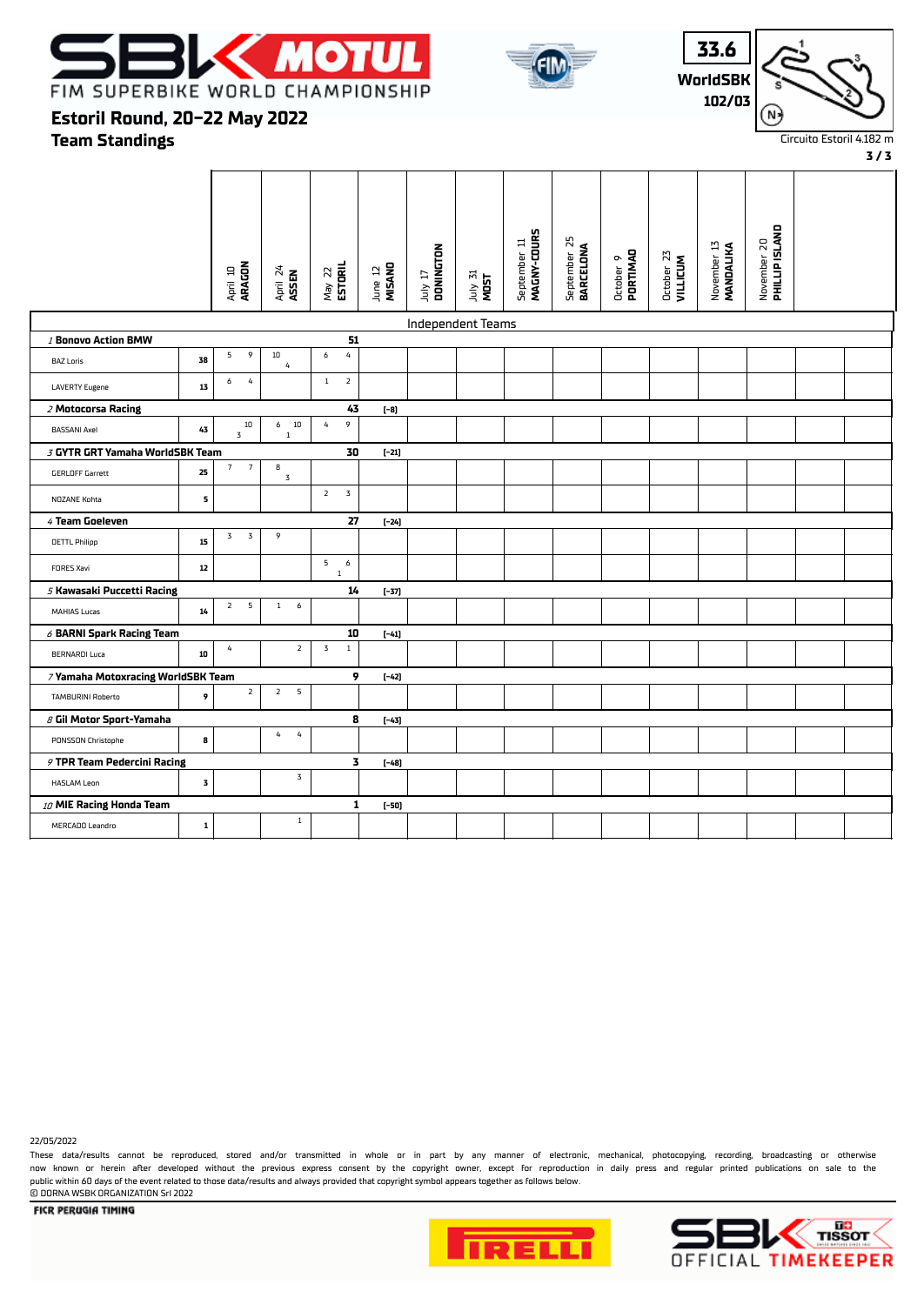





## **Estoril Round, 20-22 May 2022**

**Race Winners**

| RC1: Bautista A. (ESP) DUC<br>RC1: Redding S. (GBR) DUC<br>RC1: Rea J. [GBR] KAW<br>RC1: Rea J. (GBR) KAW<br>SPRC: Bautista A. (ESP) DUC<br>SPRC: Rea J. (GBR) KAW<br>SPRC: Rea J. (GBR) KAW<br>SPRC: Bautista A. (ESP) DUC<br>RC2: Bautista A. (ESP) DUC<br>RC2: Rea J. (GBR) KAW<br>RC2: Redding S. (GBR) DUC<br>RC2: Bautista A. (ESP) DUC<br>RC1: Rea J. (GBR) KAW<br>RC1: Bautista A. (ESP) DUC<br>RC1: Rea J. (GBR) KAW<br>SPRC: Cancelled<br>SPRC: Rea J. (GBR) KAW<br>SPRC: Rea J. (GBR) KAW<br>RC2: Bautista A. (ESP) DUC<br>RC2: Rea J. (GBR) KAW<br>RC2: Bautista A. (ESP) DUC<br>RC1: Bautista A. (ESP) DUC<br>RC1: Razgatlioglu T. (TUR) YAM<br>RC1: Redding S. (GBR) DUC<br>SPRC: Razgatlioglu T. [TUR] YAM<br>SPRC: Rea J. (GBR) KAW<br>SPRC: Rea J. (GBR) KAW<br>RC2: Davies C. (GBR) DUC<br>RC2: Rea J. (GBR) KAW<br>RC2: Rea J. (GBR) KAW<br>RC1: Rea J. [GBR] KAW<br>RC1: Rinaldi M. (ITA) DUC<br>SPRC: Bautista A. (ESP) DUC<br>SPRC: Rinaldi M. (ITA) DUC<br>RC2: Rea J. (GBR) KAW<br>RC2: Razgatlioglu T. [TUR] YAM<br>RC1: Rea J. (GBR) KAW<br>RC1: Razgatlioglu T. (TUR) YAM<br>SPRC: Rea J. (GBR) KAW<br>SPRC: Rea J. (GBR) KAW<br>RC2: Rea J. (GBR) KAW<br>RC2: Razgatlioglu T. [TUR] YAM<br>RC1: Razgatlioglu T. [TUR] YAM<br>SPRC: Razgatlioglu T. [TUR] YAM<br>RC2: Redding S. (GBR) DUC<br>RC1: Rea J. (GBR) KAW<br>RC1: Razgatlioglu T. (TUR) KAW<br>RC1: Razgatlioglu T. (TUR) YAM<br>SPRC: Razgatlioglu T. [TUR] KAW<br>SPRC: Rea J. (GBR) KAW<br>SPRC: Rea J. (GBR) KAW<br>RC2: Rea J. (GBR) KAW<br>RC2: Redding S. (GBR) DUC<br>RC2: Razgatlioglu T. [TUR] YAM<br>RC1: Rea J. [GBR] KAW<br>RC1: Redding S. (GBR) DUC<br>SPRC: van der Mark M. [NED] YAM<br>SPRC: Rea J. (GBR) KAW<br>RC2: Davies C. (GBR) DUC<br>RC2: Rinaldi M. (ITA) DUC<br>RC1: Rea J. [GBR] KAW<br>RC1: Rea J. (GBR) KAW<br>RC1: Razgatlioglu T. (TUR) YAM<br>SPRC: Rea J. (GBR) KAW<br>SPRC: Rea J. (GBR) KAW<br>SPRC: van der Mark M. [NED] BMW<br>RC2: Bautista A. (ESP) DUC<br>RC2: Rea J. (GBR) KAW<br>RC2: Rea J. (GBR) KAW<br>RC1: Bautista A. (ESP) DUC<br>RC1: Razgatlioglu T. (TUR) YAM<br>SPRC: Rea J. (GBR) KAW<br>SPRC: Razgatlioglu T. [TUR] YAM<br>RC2: Rea J. (GBR) KAW<br>RC2: Redding S. (GBR) DUC<br>RC1: Rea J. [GBR] KAW<br>RC2: Rea J. (GBR) KAW<br>RC1: Bautista A. (ESP) DUC<br>RC1: Razgatlioglu T. (TUR) YAM<br>SPRC: Bautista A. (ESP) DUC<br>SPRC: Rea J. (GBR) KAW<br>RC2: Bautista A. (ESP) DUC<br>RC2: Lowes A. (GBR) KAW<br>2022<br><b>ALL TIMES</b><br>117 J. Rea<br>17 P. Chili<br>9 S. Guintoli<br>3 M. Tamada<br>1 A. Barros<br>5 J. Rea<br>59<br>8<br>3 A. Yanagawa<br>C. Fogarty<br>16 G. Falappa<br>A. Gobert<br>1 G. Goodfellow<br>4 A. Bautista<br>8<br>$2 L.$ Baz<br>52 T. Bayliss<br>N. Hodgson<br>F. Merkel<br>16<br>1 N. Hayden<br>7<br>2 S. Byrne<br>43<br>N. Haga<br>16<br>J. Toseland<br><b>B.</b> Bostrom<br>$1$ T. Kipp<br>5.<br>34<br>2 D. Chandler<br>T. Sykes<br>14<br>J. Kocinski<br>L. Haslam<br>1 K. Kitagawa<br>33 T. Corser<br>5<br>2 M. Dowson<br>14 S. Russell<br>D. Tardozzi<br>1 G. McCoy<br>32<br>5<br>2<br>1 A. Meklau<br>C. Davies<br>14<br><b>B.</b> Spies<br>M. van der Mark<br>P. Goddard<br>31 C. Edwards<br>13<br>E. Laverty<br>4<br>M. Fabrizio<br>2 H. Izutsu<br>1 A. Morillas<br>D. Polen<br>2 A. Lowes<br>27<br>13 A. Slight<br>4<br>Y. Kagayama<br>1 F. Nieto<br>12 S. Redding<br>4<br>R. Phillis<br>2 M. Lucchiari<br>1 P. Picotte<br>24<br>C. Checa<br>23 R. Roche<br>11 R. Laconi<br>4<br>M. Rinaldi<br>2 M. Lucchinelli<br>1 A. Pitt<br>22 M. Melandri<br>11 S. Mertens<br>3<br>2 K. Magee<br>C. Crutchlow<br>1 J. Reynolds<br>21<br>M. Biaggi<br><b>11</b> R. Xaus<br>3<br>2 M. Neukirchner<br>M. Doohan<br>1 A. Ryo<br>3<br>20<br>A. Bautista<br>10 F. Pirovano<br>R. Kiyonari<br>2 T. Rymer<br>1 Y. Takeda<br>3 L. Lanzi<br>18 T. Razgatlioglu<br>10 C. Vermeulen<br>1 T. Aoki<br>1 J. Torres |                   |      |      |      |      |
|----------------------------------------------------------------------------------------------------------------------------------------------------------------------------------------------------------------------------------------------------------------------------------------------------------------------------------------------------------------------------------------------------------------------------------------------------------------------------------------------------------------------------------------------------------------------------------------------------------------------------------------------------------------------------------------------------------------------------------------------------------------------------------------------------------------------------------------------------------------------------------------------------------------------------------------------------------------------------------------------------------------------------------------------------------------------------------------------------------------------------------------------------------------------------------------------------------------------------------------------------------------------------------------------------------------------------------------------------------------------------------------------------------------------------------------------------------------------------------------------------------------------------------------------------------------------------------------------------------------------------------------------------------------------------------------------------------------------------------------------------------------------------------------------------------------------------------------------------------------------------------------------------------------------------------------------------------------------------------------------------------------------------------------------------------------------------------------------------------------------------------------------------------------------------------------------------------------------------------------------------------------------------------------------------------------------------------------------------------------------------------------------------------------------------------------------------------------------------------------------------------------------------------------------------------------------------------------------------------------------------------------------------------------------------------------------------------------------------------------------------------------------------------------------------------------------------------------------------------------------------------------------------------------------------------------------------------------------------------------------------------------------------------------------------------------------------------------------------------------------------------------------------------------------------------------------------------------------------------------------------------------------------------------------------------------------------------------------------------------------------------------------------------------------------------------------------------------------------------------------------------------------------------------------------------------------------------------------------------------------------------------------------------------------------------------------------------------------------------------------------------------------------------------------------------------------------------------------------------------------------------------|-------------------|------|------|------|------|
|                                                                                                                                                                                                                                                                                                                                                                                                                                                                                                                                                                                                                                                                                                                                                                                                                                                                                                                                                                                                                                                                                                                                                                                                                                                                                                                                                                                                                                                                                                                                                                                                                                                                                                                                                                                                                                                                                                                                                                                                                                                                                                                                                                                                                                                                                                                                                                                                                                                                                                                                                                                                                                                                                                                                                                                                                                                                                                                                                                                                                                                                                                                                                                                                                                                                                                                                                                                                                                                                                                                                                                                                                                                                                                                                                                                                                                                                                        |                   | 2019 | 2020 | 2021 | 2022 |
|                                                                                                                                                                                                                                                                                                                                                                                                                                                                                                                                                                                                                                                                                                                                                                                                                                                                                                                                                                                                                                                                                                                                                                                                                                                                                                                                                                                                                                                                                                                                                                                                                                                                                                                                                                                                                                                                                                                                                                                                                                                                                                                                                                                                                                                                                                                                                                                                                                                                                                                                                                                                                                                                                                                                                                                                                                                                                                                                                                                                                                                                                                                                                                                                                                                                                                                                                                                                                                                                                                                                                                                                                                                                                                                                                                                                                                                                                        | 01 Aragon         |      |      |      |      |
|                                                                                                                                                                                                                                                                                                                                                                                                                                                                                                                                                                                                                                                                                                                                                                                                                                                                                                                                                                                                                                                                                                                                                                                                                                                                                                                                                                                                                                                                                                                                                                                                                                                                                                                                                                                                                                                                                                                                                                                                                                                                                                                                                                                                                                                                                                                                                                                                                                                                                                                                                                                                                                                                                                                                                                                                                                                                                                                                                                                                                                                                                                                                                                                                                                                                                                                                                                                                                                                                                                                                                                                                                                                                                                                                                                                                                                                                                        | 02 Assen          |      |      |      |      |
|                                                                                                                                                                                                                                                                                                                                                                                                                                                                                                                                                                                                                                                                                                                                                                                                                                                                                                                                                                                                                                                                                                                                                                                                                                                                                                                                                                                                                                                                                                                                                                                                                                                                                                                                                                                                                                                                                                                                                                                                                                                                                                                                                                                                                                                                                                                                                                                                                                                                                                                                                                                                                                                                                                                                                                                                                                                                                                                                                                                                                                                                                                                                                                                                                                                                                                                                                                                                                                                                                                                                                                                                                                                                                                                                                                                                                                                                                        | 03 Estoril        |      |      |      |      |
|                                                                                                                                                                                                                                                                                                                                                                                                                                                                                                                                                                                                                                                                                                                                                                                                                                                                                                                                                                                                                                                                                                                                                                                                                                                                                                                                                                                                                                                                                                                                                                                                                                                                                                                                                                                                                                                                                                                                                                                                                                                                                                                                                                                                                                                                                                                                                                                                                                                                                                                                                                                                                                                                                                                                                                                                                                                                                                                                                                                                                                                                                                                                                                                                                                                                                                                                                                                                                                                                                                                                                                                                                                                                                                                                                                                                                                                                                        | 04 Misano         |      |      |      |      |
|                                                                                                                                                                                                                                                                                                                                                                                                                                                                                                                                                                                                                                                                                                                                                                                                                                                                                                                                                                                                                                                                                                                                                                                                                                                                                                                                                                                                                                                                                                                                                                                                                                                                                                                                                                                                                                                                                                                                                                                                                                                                                                                                                                                                                                                                                                                                                                                                                                                                                                                                                                                                                                                                                                                                                                                                                                                                                                                                                                                                                                                                                                                                                                                                                                                                                                                                                                                                                                                                                                                                                                                                                                                                                                                                                                                                                                                                                        | 05 Donington      |      |      |      |      |
|                                                                                                                                                                                                                                                                                                                                                                                                                                                                                                                                                                                                                                                                                                                                                                                                                                                                                                                                                                                                                                                                                                                                                                                                                                                                                                                                                                                                                                                                                                                                                                                                                                                                                                                                                                                                                                                                                                                                                                                                                                                                                                                                                                                                                                                                                                                                                                                                                                                                                                                                                                                                                                                                                                                                                                                                                                                                                                                                                                                                                                                                                                                                                                                                                                                                                                                                                                                                                                                                                                                                                                                                                                                                                                                                                                                                                                                                                        | 06 Most           |      |      |      |      |
|                                                                                                                                                                                                                                                                                                                                                                                                                                                                                                                                                                                                                                                                                                                                                                                                                                                                                                                                                                                                                                                                                                                                                                                                                                                                                                                                                                                                                                                                                                                                                                                                                                                                                                                                                                                                                                                                                                                                                                                                                                                                                                                                                                                                                                                                                                                                                                                                                                                                                                                                                                                                                                                                                                                                                                                                                                                                                                                                                                                                                                                                                                                                                                                                                                                                                                                                                                                                                                                                                                                                                                                                                                                                                                                                                                                                                                                                                        | 07 Magny-Cours    |      |      |      |      |
|                                                                                                                                                                                                                                                                                                                                                                                                                                                                                                                                                                                                                                                                                                                                                                                                                                                                                                                                                                                                                                                                                                                                                                                                                                                                                                                                                                                                                                                                                                                                                                                                                                                                                                                                                                                                                                                                                                                                                                                                                                                                                                                                                                                                                                                                                                                                                                                                                                                                                                                                                                                                                                                                                                                                                                                                                                                                                                                                                                                                                                                                                                                                                                                                                                                                                                                                                                                                                                                                                                                                                                                                                                                                                                                                                                                                                                                                                        | 08 Barcelona      |      |      |      |      |
|                                                                                                                                                                                                                                                                                                                                                                                                                                                                                                                                                                                                                                                                                                                                                                                                                                                                                                                                                                                                                                                                                                                                                                                                                                                                                                                                                                                                                                                                                                                                                                                                                                                                                                                                                                                                                                                                                                                                                                                                                                                                                                                                                                                                                                                                                                                                                                                                                                                                                                                                                                                                                                                                                                                                                                                                                                                                                                                                                                                                                                                                                                                                                                                                                                                                                                                                                                                                                                                                                                                                                                                                                                                                                                                                                                                                                                                                                        | 09 Portimao       |      |      |      |      |
|                                                                                                                                                                                                                                                                                                                                                                                                                                                                                                                                                                                                                                                                                                                                                                                                                                                                                                                                                                                                                                                                                                                                                                                                                                                                                                                                                                                                                                                                                                                                                                                                                                                                                                                                                                                                                                                                                                                                                                                                                                                                                                                                                                                                                                                                                                                                                                                                                                                                                                                                                                                                                                                                                                                                                                                                                                                                                                                                                                                                                                                                                                                                                                                                                                                                                                                                                                                                                                                                                                                                                                                                                                                                                                                                                                                                                                                                                        | 10 Villicum       |      |      |      |      |
|                                                                                                                                                                                                                                                                                                                                                                                                                                                                                                                                                                                                                                                                                                                                                                                                                                                                                                                                                                                                                                                                                                                                                                                                                                                                                                                                                                                                                                                                                                                                                                                                                                                                                                                                                                                                                                                                                                                                                                                                                                                                                                                                                                                                                                                                                                                                                                                                                                                                                                                                                                                                                                                                                                                                                                                                                                                                                                                                                                                                                                                                                                                                                                                                                                                                                                                                                                                                                                                                                                                                                                                                                                                                                                                                                                                                                                                                                        | 11 Mandalika      |      |      |      |      |
|                                                                                                                                                                                                                                                                                                                                                                                                                                                                                                                                                                                                                                                                                                                                                                                                                                                                                                                                                                                                                                                                                                                                                                                                                                                                                                                                                                                                                                                                                                                                                                                                                                                                                                                                                                                                                                                                                                                                                                                                                                                                                                                                                                                                                                                                                                                                                                                                                                                                                                                                                                                                                                                                                                                                                                                                                                                                                                                                                                                                                                                                                                                                                                                                                                                                                                                                                                                                                                                                                                                                                                                                                                                                                                                                                                                                                                                                                        | 12 Phillip Island |      |      |      |      |
|                                                                                                                                                                                                                                                                                                                                                                                                                                                                                                                                                                                                                                                                                                                                                                                                                                                                                                                                                                                                                                                                                                                                                                                                                                                                                                                                                                                                                                                                                                                                                                                                                                                                                                                                                                                                                                                                                                                                                                                                                                                                                                                                                                                                                                                                                                                                                                                                                                                                                                                                                                                                                                                                                                                                                                                                                                                                                                                                                                                                                                                                                                                                                                                                                                                                                                                                                                                                                                                                                                                                                                                                                                                                                                                                                                                                                                                                                        |                   |      |      |      |      |
|                                                                                                                                                                                                                                                                                                                                                                                                                                                                                                                                                                                                                                                                                                                                                                                                                                                                                                                                                                                                                                                                                                                                                                                                                                                                                                                                                                                                                                                                                                                                                                                                                                                                                                                                                                                                                                                                                                                                                                                                                                                                                                                                                                                                                                                                                                                                                                                                                                                                                                                                                                                                                                                                                                                                                                                                                                                                                                                                                                                                                                                                                                                                                                                                                                                                                                                                                                                                                                                                                                                                                                                                                                                                                                                                                                                                                                                                                        |                   |      |      |      |      |
|                                                                                                                                                                                                                                                                                                                                                                                                                                                                                                                                                                                                                                                                                                                                                                                                                                                                                                                                                                                                                                                                                                                                                                                                                                                                                                                                                                                                                                                                                                                                                                                                                                                                                                                                                                                                                                                                                                                                                                                                                                                                                                                                                                                                                                                                                                                                                                                                                                                                                                                                                                                                                                                                                                                                                                                                                                                                                                                                                                                                                                                                                                                                                                                                                                                                                                                                                                                                                                                                                                                                                                                                                                                                                                                                                                                                                                                                                        |                   |      |      |      |      |
|                                                                                                                                                                                                                                                                                                                                                                                                                                                                                                                                                                                                                                                                                                                                                                                                                                                                                                                                                                                                                                                                                                                                                                                                                                                                                                                                                                                                                                                                                                                                                                                                                                                                                                                                                                                                                                                                                                                                                                                                                                                                                                                                                                                                                                                                                                                                                                                                                                                                                                                                                                                                                                                                                                                                                                                                                                                                                                                                                                                                                                                                                                                                                                                                                                                                                                                                                                                                                                                                                                                                                                                                                                                                                                                                                                                                                                                                                        |                   |      |      |      |      |
|                                                                                                                                                                                                                                                                                                                                                                                                                                                                                                                                                                                                                                                                                                                                                                                                                                                                                                                                                                                                                                                                                                                                                                                                                                                                                                                                                                                                                                                                                                                                                                                                                                                                                                                                                                                                                                                                                                                                                                                                                                                                                                                                                                                                                                                                                                                                                                                                                                                                                                                                                                                                                                                                                                                                                                                                                                                                                                                                                                                                                                                                                                                                                                                                                                                                                                                                                                                                                                                                                                                                                                                                                                                                                                                                                                                                                                                                                        |                   |      |      |      |      |
|                                                                                                                                                                                                                                                                                                                                                                                                                                                                                                                                                                                                                                                                                                                                                                                                                                                                                                                                                                                                                                                                                                                                                                                                                                                                                                                                                                                                                                                                                                                                                                                                                                                                                                                                                                                                                                                                                                                                                                                                                                                                                                                                                                                                                                                                                                                                                                                                                                                                                                                                                                                                                                                                                                                                                                                                                                                                                                                                                                                                                                                                                                                                                                                                                                                                                                                                                                                                                                                                                                                                                                                                                                                                                                                                                                                                                                                                                        |                   |      |      |      |      |
|                                                                                                                                                                                                                                                                                                                                                                                                                                                                                                                                                                                                                                                                                                                                                                                                                                                                                                                                                                                                                                                                                                                                                                                                                                                                                                                                                                                                                                                                                                                                                                                                                                                                                                                                                                                                                                                                                                                                                                                                                                                                                                                                                                                                                                                                                                                                                                                                                                                                                                                                                                                                                                                                                                                                                                                                                                                                                                                                                                                                                                                                                                                                                                                                                                                                                                                                                                                                                                                                                                                                                                                                                                                                                                                                                                                                                                                                                        |                   |      |      |      |      |
|                                                                                                                                                                                                                                                                                                                                                                                                                                                                                                                                                                                                                                                                                                                                                                                                                                                                                                                                                                                                                                                                                                                                                                                                                                                                                                                                                                                                                                                                                                                                                                                                                                                                                                                                                                                                                                                                                                                                                                                                                                                                                                                                                                                                                                                                                                                                                                                                                                                                                                                                                                                                                                                                                                                                                                                                                                                                                                                                                                                                                                                                                                                                                                                                                                                                                                                                                                                                                                                                                                                                                                                                                                                                                                                                                                                                                                                                                        |                   |      |      |      |      |
|                                                                                                                                                                                                                                                                                                                                                                                                                                                                                                                                                                                                                                                                                                                                                                                                                                                                                                                                                                                                                                                                                                                                                                                                                                                                                                                                                                                                                                                                                                                                                                                                                                                                                                                                                                                                                                                                                                                                                                                                                                                                                                                                                                                                                                                                                                                                                                                                                                                                                                                                                                                                                                                                                                                                                                                                                                                                                                                                                                                                                                                                                                                                                                                                                                                                                                                                                                                                                                                                                                                                                                                                                                                                                                                                                                                                                                                                                        |                   |      |      |      |      |
|                                                                                                                                                                                                                                                                                                                                                                                                                                                                                                                                                                                                                                                                                                                                                                                                                                                                                                                                                                                                                                                                                                                                                                                                                                                                                                                                                                                                                                                                                                                                                                                                                                                                                                                                                                                                                                                                                                                                                                                                                                                                                                                                                                                                                                                                                                                                                                                                                                                                                                                                                                                                                                                                                                                                                                                                                                                                                                                                                                                                                                                                                                                                                                                                                                                                                                                                                                                                                                                                                                                                                                                                                                                                                                                                                                                                                                                                                        |                   |      |      |      |      |
|                                                                                                                                                                                                                                                                                                                                                                                                                                                                                                                                                                                                                                                                                                                                                                                                                                                                                                                                                                                                                                                                                                                                                                                                                                                                                                                                                                                                                                                                                                                                                                                                                                                                                                                                                                                                                                                                                                                                                                                                                                                                                                                                                                                                                                                                                                                                                                                                                                                                                                                                                                                                                                                                                                                                                                                                                                                                                                                                                                                                                                                                                                                                                                                                                                                                                                                                                                                                                                                                                                                                                                                                                                                                                                                                                                                                                                                                                        |                   |      |      |      |      |
|                                                                                                                                                                                                                                                                                                                                                                                                                                                                                                                                                                                                                                                                                                                                                                                                                                                                                                                                                                                                                                                                                                                                                                                                                                                                                                                                                                                                                                                                                                                                                                                                                                                                                                                                                                                                                                                                                                                                                                                                                                                                                                                                                                                                                                                                                                                                                                                                                                                                                                                                                                                                                                                                                                                                                                                                                                                                                                                                                                                                                                                                                                                                                                                                                                                                                                                                                                                                                                                                                                                                                                                                                                                                                                                                                                                                                                                                                        |                   |      |      |      |      |
|                                                                                                                                                                                                                                                                                                                                                                                                                                                                                                                                                                                                                                                                                                                                                                                                                                                                                                                                                                                                                                                                                                                                                                                                                                                                                                                                                                                                                                                                                                                                                                                                                                                                                                                                                                                                                                                                                                                                                                                                                                                                                                                                                                                                                                                                                                                                                                                                                                                                                                                                                                                                                                                                                                                                                                                                                                                                                                                                                                                                                                                                                                                                                                                                                                                                                                                                                                                                                                                                                                                                                                                                                                                                                                                                                                                                                                                                                        |                   |      |      |      |      |
|                                                                                                                                                                                                                                                                                                                                                                                                                                                                                                                                                                                                                                                                                                                                                                                                                                                                                                                                                                                                                                                                                                                                                                                                                                                                                                                                                                                                                                                                                                                                                                                                                                                                                                                                                                                                                                                                                                                                                                                                                                                                                                                                                                                                                                                                                                                                                                                                                                                                                                                                                                                                                                                                                                                                                                                                                                                                                                                                                                                                                                                                                                                                                                                                                                                                                                                                                                                                                                                                                                                                                                                                                                                                                                                                                                                                                                                                                        |                   |      |      |      |      |
|                                                                                                                                                                                                                                                                                                                                                                                                                                                                                                                                                                                                                                                                                                                                                                                                                                                                                                                                                                                                                                                                                                                                                                                                                                                                                                                                                                                                                                                                                                                                                                                                                                                                                                                                                                                                                                                                                                                                                                                                                                                                                                                                                                                                                                                                                                                                                                                                                                                                                                                                                                                                                                                                                                                                                                                                                                                                                                                                                                                                                                                                                                                                                                                                                                                                                                                                                                                                                                                                                                                                                                                                                                                                                                                                                                                                                                                                                        |                   |      |      |      |      |

#### 22/05/2022

These data/results cannot be reproduced, stored and/or transmitted in whole or in part by any manner of electronic, mechanical, photocopying, recording, broadcasting or otherwise now known or herein afer developed without the previous express consent by the copyright owner, except for reproduction in daily press and regular printed publications on sale to the public within 60 days of the event related to those data/results and always provided that copyright symbol appears together as follows below.

#### © DORNA WSBK ORGANIZATION Srl 2022**FICR PERUGIA TIMING**



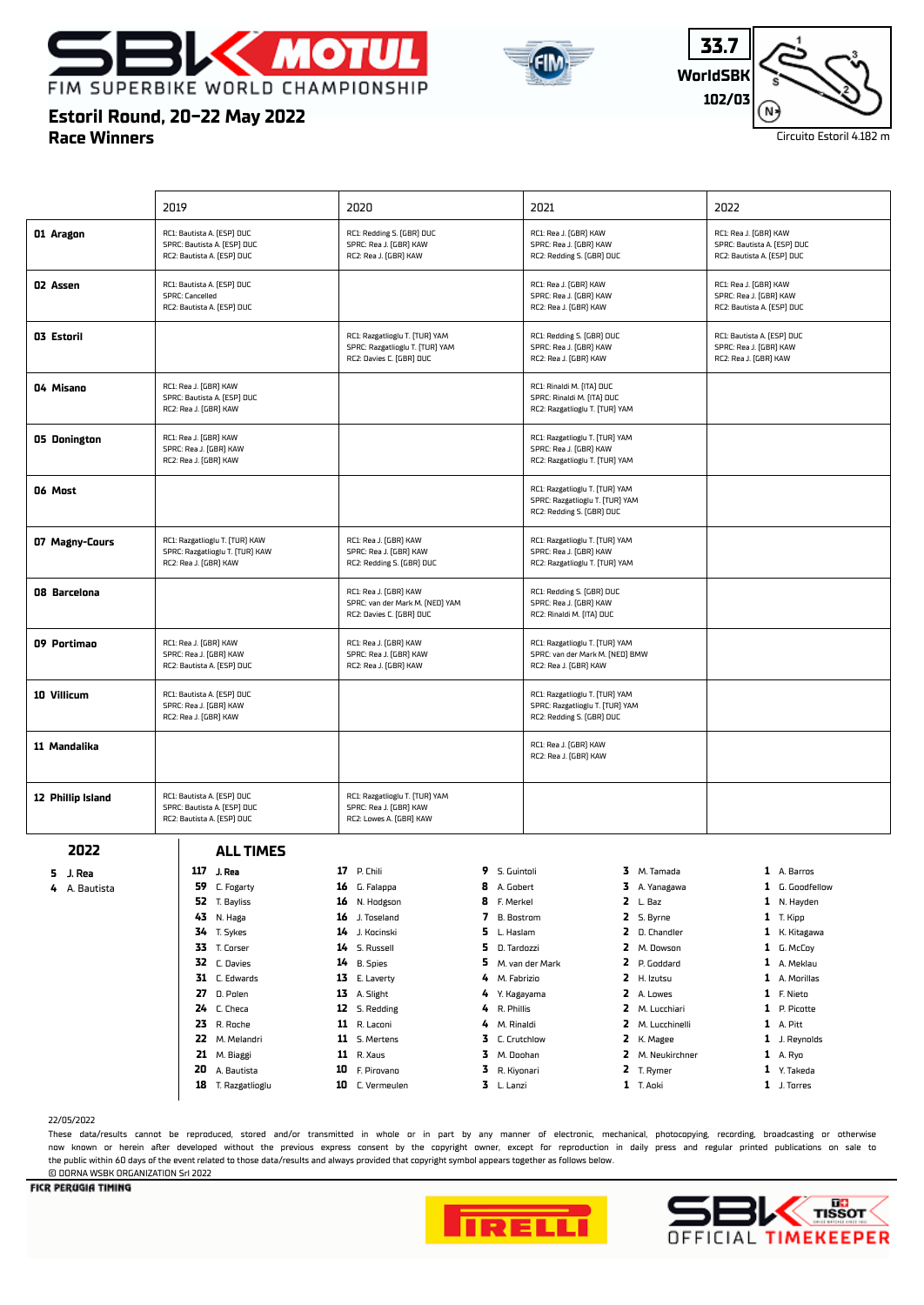# **K MOT** FIM SUPERBIKE WORLD CHAMPIONSHIP



| 33.8     |  |
|----------|--|
| WorldSBK |  |
| 102/03   |  |
|          |  |

Circuito Estoril 4.182 m

### **Best Laps & Speeds Estoril Round, 20-22 May 2022**

|                | No. Rider              | Nat        |     | Best Lap | FP1         | FP <sub>2</sub> | FP3                        | SP                      | RC1         | <b>WUP</b>              | <b>SPRC</b>    | RC2         |  |
|----------------|------------------------|------------|-----|----------|-------------|-----------------|----------------------------|-------------------------|-------------|-------------------------|----------------|-------------|--|
|                | Bike                   |            | LL  | SPD      | LL<br>SPD   | SPD<br>LL       | SPD<br>LL                  | LL<br>SPD               | SPD<br>LL   | SPD<br>LL               | SPD<br>LL      | SPD<br>LL   |  |
|                | 1 65 J. REA            | GBR        |     | 1'35.346 | 1'37.742    | 1'36.595        | 1'36.571                   | 1'35.346                | 1'36.204    | 1'48.832                | 1'36.801       | 1'36.919    |  |
|                | Kawasaki ZX-10RR       |            | 110 | 320,4    | 319,5<br>16 | 19<br>320,4     | 311,2<br>10                | 313,9<br>6              | 313,9<br>21 | 309,4<br>$7^{\circ}$    | 316,7<br>10    | 317,6<br>21 |  |
| $\overline{z}$ | 1 T. RAZGATLIOGLU      | <b>TUR</b> |     | 1'35.437 | 1'36.776    | 1'36.290        | 1'36.233                   | 1'35.437                | 1'36.208    | 1'50.417                | 1'36.827       | 1'37.022    |  |
|                | Yamaha YZF R1          |            | 114 | 317,6    | 314,8<br>20 | 317,6<br>16     | 13<br>310,3                | 6 313,9                 | 21 310,3    | 304,2<br>$7^{\circ}$    | 314,8<br>10    | 21<br>317,6 |  |
|                | 3 19 A. BAUTISTA       | <b>ESP</b> |     | 1'35.963 | 1'37.155    | 1'36.463        | 1'37.015                   | 1'35.963                | 1'36.461    | 1'49.540                | 1'37.481       | 1'37.025    |  |
|                | Ducati Panigale V4R    |            | 120 | 325,3    | 324,3<br>21 | 323,3<br>20     | 321,4<br>13                | 321,4<br>$7^{\circ}$    | 21<br>324,3 | 7<br>312,1              | 323,3<br>10    | 21<br>325,3 |  |
|                | 4 45 S. REDDING        | GBR        |     | 1'35.979 | 1'37.950    | 1'37.487        | 1'37.406                   | 1'35.979                | 1'37.013    | 1'51.208                | 1'38.042       | 1'37.647    |  |
|                | BMW M1000RR            |            | 118 | 320,4    | 319,5<br>21 | 320,4<br>19     | 315,7<br>$12 \overline{ }$ | 317,6<br>7              | 313,9<br>21 | 305,0<br>$7^{\circ}$    | 316,7<br>10    | 318,5<br>21 |  |
|                |                        |            |     |          |             |                 |                            |                         |             |                         |                |             |  |
|                | $5$ 55 A. LOCATELLI    | <b>ITA</b> | 118 | 1'36.198 | 1'37.376    | 1'37.201        | 1'37.202                   | 1'36.198                | 1'36.788    | 1'51.651                | 1'37.773<br>10 | 1'37.387    |  |
|                | Yamaha YZF R1          |            |     | 319,5    | 314,8<br>20 | 319,5<br>21     | 13<br>311,2                | 313,9<br>6              | 311,2<br>21 | 300,8<br>6              | 317,6          | 318,5<br>21 |  |
|                | $6$ 21 M. RINALDI      | ITA        |     | 1'36.236 | 1'38.159    | 1'37.189        | 1'37.199                   | 1'36.236                | 1'37.617    | 1'50.510                | 1'39.143       | 1'37.541    |  |
|                | Ducati Panigale V4R    |            | 110 | 324,3    | 18<br>316,7 | 317,6<br>16     | 11<br>316,7                | 318,5<br>6              | 320,4<br>21 | 311,2<br>$\overline{7}$ | 10<br>318,5    | 21<br>324,3 |  |
| $\overline{7}$ | 7 I. LECUONA           | <b>ESP</b> |     | 1'36.433 | 1'38.444    | 1'37.375        | 1'37.446                   | 1'36.433                | 1'37.123    | 1'50.495                | 1'37.792       | 1'37.454    |  |
|                | Honda CBR1000 RR-R     |            | 115 | 327,2    | 321,4<br>17 | 19<br>327,2     | 315,7<br>15                | 316,7<br>5              | 316,7<br>21 | 311,2<br>$\overline{7}$ | 321,4<br>10    | 323,3<br>21 |  |
|                | 8 22 A. LOWES          | GBR        |     | 1'36.538 | 1'37.948    | 1'37.483        | 1'37.386                   | 1'36.538                | 1'37.331    | 1'50.070                | 1'37.364       | 1'36.978    |  |
|                | Kawasaki ZX-10RR       |            | 114 | 324,3    | 316,7<br>19 | 317,6<br>16     | 309,4<br>14                | 318,5<br>6              | 313,9<br>21 | 305,0<br>$\overline{7}$ | 324,3<br>10    | 321,4<br>21 |  |
|                | 9 31 G. GERLOFF        | <b>USA</b> |     | 1'36.572 | 1'36.572    | 1'37.081        | 1'37.930                   |                         |             |                         |                |             |  |
|                | Yamaha YZF R1          |            | 44  | 320,4    | 315,7<br>18 | 19<br>320,4     | $\overline{7}$<br>305,9    |                         |             |                         |                |             |  |
|                | 10 50 E. LAVERTY       | <b>IRL</b> |     | 1'36.659 | 1'37.881    | 1'37.710        | 1'38.572                   | 1'36.659                | 1'37.937    | 1'51.437                | 1'39.185       | 1'38.252    |  |
|                | BMW M1000RR            |            | 112 | 325,3    | 322,3<br>20 | 20<br>325,3     | 315,7<br>13                | 7<br>315,7              | 21<br>319,5 | 299,1<br>6              | 316,7<br>4     | 320,4<br>21 |  |
|                | 11 44 L. MAHIAS        | FRA        |     | 1'36.674 | 1'38.044    | 1'37.467        | 1'38.069                   | 1'36.674                | 1'37.954    | 1'52.681                |                |             |  |
|                | Kawasaki ZX-10RR       |            | 83  | 314,8    | 313,0<br>19 | 22<br>314,8     | 300,8<br>9                 | 304,2<br>6              | 307,6<br>21 | 291,1<br>6              |                |             |  |
|                | 12 <b>97</b> X. VIERGE | <b>ESP</b> |     | 1'36.747 | 1'37.901    | 1'37.281        | 1'37.636                   | 1'36.747                | 1'37.069    | 1'52.524                |                | 1'37.637    |  |
|                | Honda CBR1000 RR-R     |            | 111 | 330,2    | 329,2<br>21 | 330,2<br>22     | 322,3<br>$12 \overline{ }$ | 323,3<br>$7^{\circ}$    | 321,4<br>21 | 305,9<br>$\overline{7}$ |                | 325,3<br>21 |  |
|                |                        |            |     |          |             |                 |                            |                         |             |                         |                |             |  |
|                | 13 76 L. BAZ           | <b>FRA</b> |     | 1'36.755 | 1'37.906    | 1'37.346        | 1'37.783                   | 1'36.755                | 1'37.234    | 1'49.595                | 1'40.109       | 1'38.062    |  |
|                | BMW M1000RR            |            | 108 | 320,4    | 320,4<br>19 | 320,4<br>18     | 314,8<br>14                | 310,3<br>5              | 320,4<br>21 | 308,5<br>$\overline{7}$ | 313,9<br>3     | 320,4<br>21 |  |
| 14             | 3 K. NOZANE            | <b>JPN</b> |     | 1'36.980 | 1'38.701    | 1'37.765        | 1'38.069                   | 1'36.980                | 1'38.013    | 1'51.983                | 1'39.370       | 1'38.069    |  |
|                | Yamaha YZF R1          |            | 114 | 313,9    | 312,1<br>17 | 19<br>313,9     | 305,0<br>13                | 308,5<br>6              | 310,3<br>21 | 298,3<br>7              | 10<br>309,4    | 21<br>313,9 |  |
|                | 15 47 A. BASSANI       | <b>ITA</b> |     | 1'37.015 | 1'37.621    | 1'37.601        | 1'37.506                   | 1'37.015                | 1'37.218    | 1'50.920                | 1'39.987       | 1'37.330    |  |
|                | Ducati Panigale V4R    |            | 113 | 325,3    | 314,8<br>19 | 316,7<br>18     | 310,3<br>12                | 310,3<br>$7^{\circ}$    | 318,5<br>21 | 294,2<br>5              | 315,7<br>10    | 325,3<br>21 |  |
|                | 16 29 L. BERNARDI      | <b>SMR</b> |     | 1'37.105 | 1'39.771    | 1'38.776        | 1'38.546                   | 1'37.105                | 1'38.137    | 1'53.449                | 1'42.011       | 1'38.400    |  |
|                | Ducati Panigale V4R    |            | 116 | 322,3    | 18<br>317,6 | 19<br>322,3     | 13<br>317,6                | $\overline{7}$<br>315,7 | 318,5<br>21 | 279,0<br>$\overline{7}$ | 10<br>313,9    | 320,4<br>21 |  |
|                | 17 17 M. FRITZ         | <b>GER</b> |     | 1'37.124 | 1'39.560    | 1'38.286        | 1'38.167                   | 1'37.124                | 1'38.383    | 1'52.376                |                | 1'38.635    |  |
|                | Yamaha YZF R1          |            | 109 | 313,9    | 311,2<br>20 | 312,1<br>21     | 13<br>305,9                | $\overline{7}$<br>307,6 | 308,5<br>21 | 287,2<br>6              |                | 313,9<br>21 |  |
|                | 18 12 X FORES          | <b>ESP</b> |     | 1'37.521 |             |                 | 1'38.159                   | 1'37.521                | 1'37.636    | 1'51.357                | 1'38.665       | 1'37.869    |  |
|                | Ducati Panigale V4R    |            | 78  | 316,7    |             |                 | 309,4<br>12                | 307,6<br>$\overline{7}$ | 314,8<br>21 | 294,2<br>$\overline{7}$ | 312,1<br>10    | 316,7<br>21 |  |
| 19             | 5 P. OETTL             | <b>GER</b> |     | 1'37.713 | 1'38.115    | 1'37.713        |                            |                         |             |                         |                |             |  |
|                | Ducati Panigale V4R    |            | 33  | 318,5    | 314,8<br>15 | 318,5<br>18     |                            |                         |             |                         |                |             |  |
|                | 20 23 C. PONSSON       | FRA        |     | 1'37.775 | 1'38.520    | 1'38.301        | 1'39.031                   | 1'37.775                | 1'38.345    | 1'52.040                | 1'40.799       | 1'38.867    |  |
|                | Yamaha YZF R1          |            | 115 | 313,0    | 313,0<br>20 | 312,1<br>17     | 302,5<br>13                | 6 305,9                 | 307,6<br>21 | 7 291,8                 | 301,6<br>10    | 310,3<br>21 |  |
|                | 21 36 L. MERCADO       | ARG        |     | 1'37.867 | 1'39.743    | 1'38.528        | 1'39.911                   | 1'37.867                |             | 1'53.079                | 1'41.582       | 1'39.099    |  |
|                | Honda CBR1000 RR-R     |            | 91  | 315,7    | 313,9<br>20 | 19<br>315,7     | 300,0<br>8                 | 7 310,3                 |             | 6 295,0                 | 306,8<br>10    | 313,9<br>21 |  |
|                |                        |            |     |          |             |                 |                            |                         |             |                         |                |             |  |
|                | 22 35 H. SYAHRIN       | MAS        |     | 1'38.065 | 1'40.551    | 1'38.933        | 1'39.069                   | 1'38.065                | 1'39.423    | 1'51.456                | 1'42.168       | 1'38.871    |  |
|                | Honda CBR1000 RR-R     |            | 109 | 314,8    | 313,9<br>18 | 314,8<br>14     | 305,9<br>11                | 309,4<br>7              | 307,6<br>21 | 295,0<br>7              | 306,8<br>10    | 313,9<br>21 |  |
|                | 23 32   VINALES        | <b>ESP</b> |     | 1'38.436 | 1'39.360    | 1'39.023        | 1'38.780                   | 1'38.436                | 1'39.001    | 1'52.022                | 1'41.008       | 1'39.005    |  |
|                | Kawasaki ZX-10RR       |            | 87  | 308,5    | 305,0<br>15 | 12<br>308,5     | 300,8<br>12                | 305,9<br>7              | 299,1<br>19 | 7 288,7                 | 306,8<br>10    | 304,2<br>5  |  |
|                | 24 52 0. KONIG         | <b>CZE</b> |     | 1'38.709 | 1'41.298    | 1'40.292        | 1'40.070                   | 1'38.709                | 1'39.399    | 1'54.860                | 1'42.169       | 1'40.465    |  |
|                | Kawasaki ZX-10RR       |            | 115 | 313,0    | 310,3<br>19 | 309,4<br>18     | 307,6<br>12                | 305,0<br>7              | 21<br>313,0 | 285,7<br>7              | 305,0<br>10    | 311,2<br>21 |  |

#### 22/05/2022

These data/results cannot be reproduced, stored and/or transmitted in whole or in part by any manner of electronic, mechanical, photocopying, recording, broadcasting or otherwise now known or herein afer developed without the previous express consent by the copyright owner, except for reproduction in daily press and regular printed publications on sale to the public within 60 days of the event related to those data/results and always provided that copyright symbol appears together as follows below. © DORNA WSBK ORGANIZATION Srl 2022



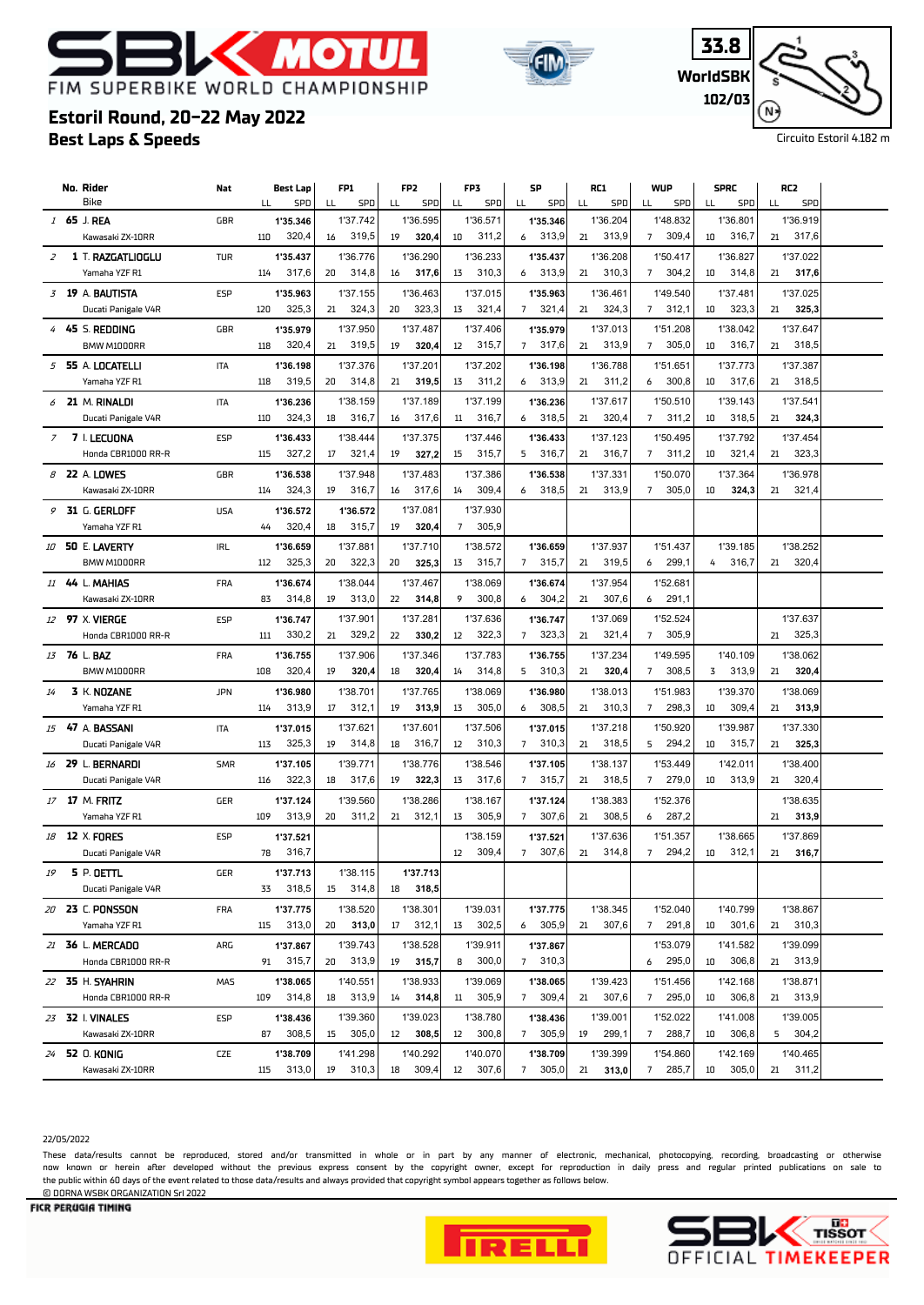





### **Estoril Round, 20-22 May 2022**

**Pirelli Best Lap Award**

|                                | Points       | Points From First | Previous<br>$\mathsf{From}$<br>Points | ARAGON<br>믑<br>April | 24<br>April 24<br>ASSEN | May 22<br><b>ESTORIL</b><br>25 | MISAND<br>F<br>June | DONINGTON<br>F<br>λη | July 31<br>MOST | MAGNY-COURS<br>≔<br>September | 55<br>BARCELONA<br>September | PORTIMAD<br>∾<br>October | N<br><b>VILLICUM</b><br>October | 13<br>MANDALIKA<br>November | November 20<br><b>PHILLIP ISLAND</b><br>$\overline{\mathbf{z}}$ |  |  |
|--------------------------------|--------------|-------------------|---------------------------------------|----------------------|-------------------------|--------------------------------|---------------------|----------------------|-----------------|-------------------------------|------------------------------|--------------------------|---------------------------------|-----------------------------|-----------------------------------------------------------------|--|--|
| $I$ REA<br>Jonathan (GBR)      | 4            |                   |                                       |                      |                         | ш                              |                     |                      |                 |                               |                              |                          |                                 |                             |                                                                 |  |  |
| $2$ LOWES<br>Alex [GBR]        | $\mathbf{1}$ | 3                 |                                       |                      |                         |                                |                     |                      |                 |                               |                              |                          |                                 |                             |                                                                 |  |  |
| 3 RAZGATLIOGLU<br>Toprak (TUR) | 1            | 3                 | $\mathbf 0$                           | 1                    |                         |                                |                     |                      |                 |                               |                              |                          |                                 |                             |                                                                 |  |  |

22/05/2022

These data/results cannot be reproduced, stored and/or transmitted in whole or in part by any manner of electronic, mechanical, photocopying, recording, broadcasting or otherwise now known or herein afer developed without the previous express consent by the copyright owner, except for reproduction in daily press and regular printed publications on sale to the public within 60 days of the event related to those data/results and always provided that copyright symbol appears together as follows below. © DORNA WSBK ORGANIZATION Srl 2022



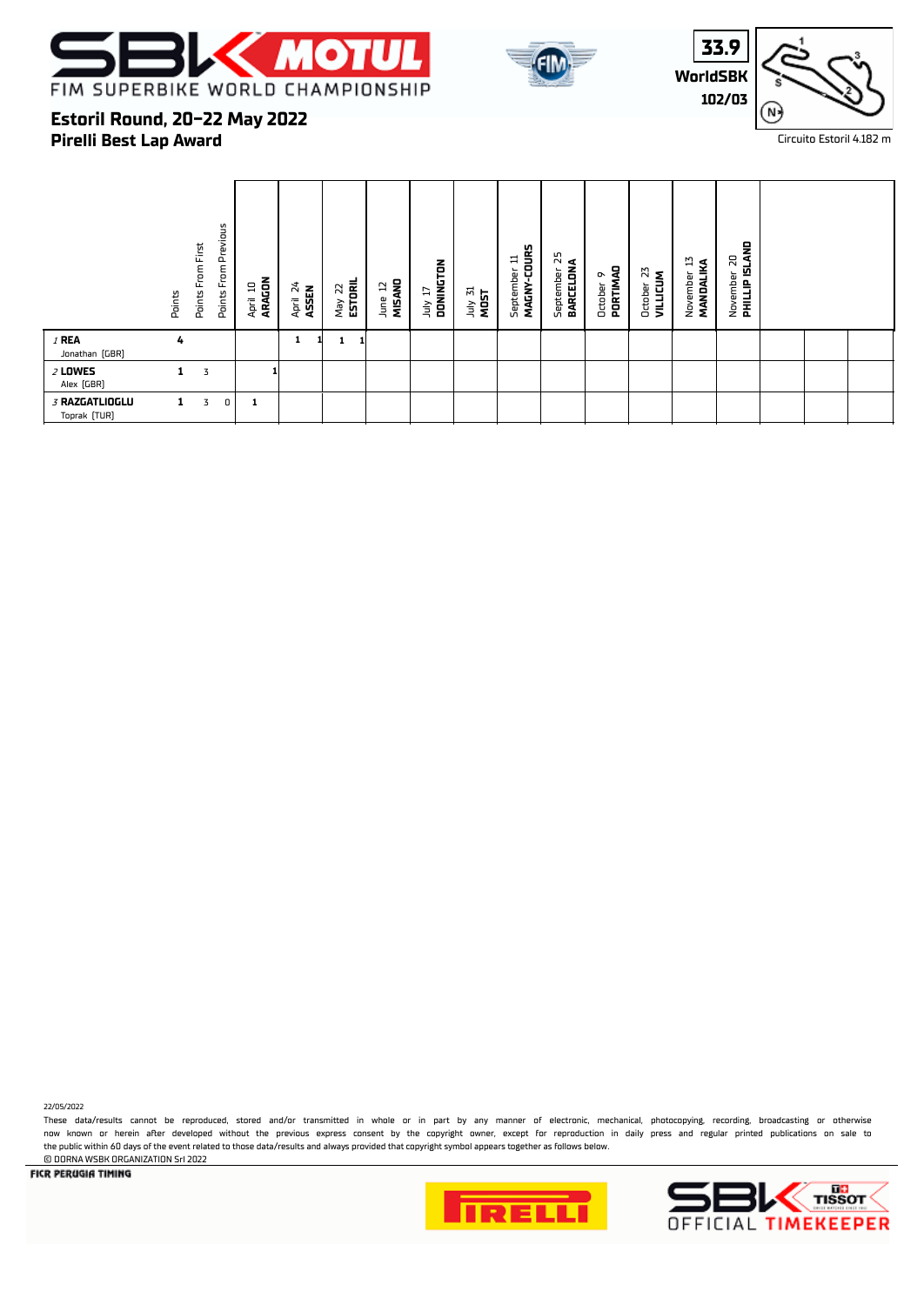





### **Estoril Round, 20-22 May 2022**

**Rider's Performance**

|                                    | Points | Points From First | Points From Previous | ARAGON<br>April 10               | April 24<br>ASSEN                      | ESTORIL<br>May 22                                  | MISAND<br>June 12                            | DONINGTON<br>TI VIII                      | July 31<br>MOST                                     | u<br>MAGNY-COUR<br>$\equiv$<br>September | September 25<br>BARCELONA    | PORTIMAD<br>o<br>October            | October 23<br><b>VILLICUM</b> | November 13<br>MANDALIKA                  | <b>PHILLIP ISLAND</b><br>November 20         |                                           |                           |                         |
|------------------------------------|--------|-------------------|----------------------|----------------------------------|----------------------------------------|----------------------------------------------------|----------------------------------------------|-------------------------------------------|-----------------------------------------------------|------------------------------------------|------------------------------|-------------------------------------|-------------------------------|-------------------------------------------|----------------------------------------------|-------------------------------------------|---------------------------|-------------------------|
|                                    |        |                   |                      | SP<br>$\overline{1}$<br>SPRC     | SP<br>$\overline{1}$<br>SPRC           | SP <sub>1</sub><br>- 7<br>SPRC                     | SP<br>$\mathbf{1}$<br>$\overline{z}$<br>SPRC | SP <sub>1</sub><br>$\overline{2}$<br>SPRC | SP <sub>1</sub><br>$\overline{\phantom{a}}$<br>SPRC | SP<br>$\mathbf{1}$<br>SPRC               | SP<br>$\overline{1}$<br>SPRC | SP<br>$\overline{1}$<br><b>SPRC</b> | SP<br>1 <sub>2</sub><br>SPRC  | SP <sub>1</sub><br>$\overline{z}$<br>SPRC | SP<br>$\mathbf{1}$<br>$\overline{2}$<br>SPRC | SP <sub>1</sub><br>$\overline{2}$<br>SPRC | SP<br>$1 \quad 2$<br>SPRC | SP <sub>1</sub><br>SPRC |
| 1 BAUTISTA<br>Alvaro (ESP)         | 161    |                   |                      | 2 <sub>2</sub><br>$\overline{1}$ | 5 <sub>2</sub><br>3                    | 3<br>1 <sub>2</sub><br>$\overline{3}$              |                                              |                                           |                                                     |                                          |                              |                                     |                               |                                           |                                              |                                           |                           |                         |
| $2$ REA<br>Jonathan (GBR)          | 144    | 17                |                      | $3 \t1 \t2$<br>$\overline{2}$    | 3 1 Rt<br>$\overline{1}$               | 3 <sub>1</sub><br>$\mathbf{1}$<br>$\overline{1}$   |                                              |                                           |                                                     |                                          |                              |                                     |                               |                                           |                                              |                                           |                           |                         |
| 3 RAZGATLIOGLU<br>Toprak [TUR]     | 109    | 52                | 35                   | $1 \quad 3 \quad 3$<br>3         | $1 \quad 3 \quad Rt$<br>$\overline{2}$ | $\overline{2}$<br>2 <sub>3</sub><br>$\overline{2}$ |                                              |                                           |                                                     |                                          |                              |                                     |                               |                                           |                                              |                                           |                           |                         |
| 4 LOCATELLI<br>Andrea [ITA]        | 84     | 77                | 25                   | 6 5 19<br>5                      | 4<br>4<br>$\overline{z}$<br>4          | $\mathsf S$<br>4 <sub>5</sub><br>5                 |                                              |                                           |                                                     |                                          |                              |                                     |                               |                                           |                                              |                                           |                           |                         |
| 5 LECUONA<br>Iker [ESP]            | 76     | 85                | 8                    | 7 6 10<br>8                      | 8 5<br>3<br>5                          | $\overline{7}$<br>6 6<br>$\overline{4}$            |                                              |                                           |                                                     |                                          |                              |                                     |                               |                                           |                                              |                                           |                           |                         |
| $6$ RINALDI<br>Michael Ruben [ITA] | 60     | 101               | 16                   | 44<br>$\overline{a}$<br>4        | 12 Rt<br>- 7<br>8                      | 9B<br>6<br>8                                       |                                              |                                           |                                                     |                                          |                              |                                     |                               |                                           |                                              |                                           |                           |                         |
| <b>7 LOWES</b><br>Alex [GBR]       | 54     | 107               | 6                    | 5 Rt 5<br>6                      | 2 Rt 4<br>Rt                           | 7 <sub>4</sub><br>8<br>6                           |                                              |                                           |                                                     |                                          |                              |                                     |                               |                                           |                                              |                                           |                           |                         |
| $\beta$ VIERGE<br>Xavi [ESP]       | 48     | 113               | 6                    | 13 7 8<br>9                      | 14 11 9<br>$12\,$                      | 5 <sub>9</sub><br>$11\,$<br>Rt                     |                                              |                                           |                                                     |                                          |                              |                                     |                               |                                           |                                              |                                           |                           |                         |
| 9 BASSANI<br>Axel [ITA]            | 43     | 118               | 5                    | 9 16<br>-6<br>$\overline{7}$     | 9 10<br>- 6<br>9                       | $12 \t 7$<br>14<br>$10\,$                          |                                              |                                           |                                                     |                                          |                              |                                     |                               |                                           |                                              |                                           |                           |                         |
| 10 <b>BAZ</b><br>Loris [FRA]       | 38     | 123               | 5                    | $10\quad 11$<br>13               | 7 6 Rt<br>6                            | 12 10 12<br>Rt                                     |                                              |                                           |                                                     |                                          |                              |                                     |                               |                                           |                                              |                                           |                           |                         |
| $11$ Redding<br>Scott [GBR]        | 35     | 126               | 3                    | 16 15 Rt<br>12                   | 13 9<br>- 5<br>11                      | 4<br>8 11<br>$\overline{7}$                        |                                              |                                           |                                                     |                                          |                              |                                     |                               |                                           |                                              |                                           |                           |                         |
| 12 GERLOFF<br>Garrett [USA]        | 25     | 136               | 10                   | 11 9 9<br>$10\,$                 | 6 8 Rt<br>$\overline{7}$               |                                                    |                                              |                                           |                                                     |                                          |                              |                                     |                               |                                           |                                              |                                           |                           |                         |
| 13 OETTL<br>Philipp (GER)          | 15     | 146               | 10                   | 12 13 13<br>16                   | 11 7 Rt<br>$10\,$                      |                                                    |                                              |                                           |                                                     |                                          |                              |                                     |                               |                                           |                                              |                                           |                           |                         |
| 14 MAHIAS<br>Lucas [FRA]           | 14     | 147               | 1                    | 17  14  11<br>14                 | 10 15 10<br>13                         | 17<br>10<br>Rt                                     |                                              |                                           |                                                     |                                          |                              |                                     |                               |                                           |                                              |                                           |                           |                         |
| 15 LAVERTY<br>Eugene [IRL]         | 13     | 148               | 1                    | 14 10 12<br>$11\,$               |                                        | 9<br>15 14<br>Rt                                   |                                              |                                           |                                                     |                                          |                              |                                     |                               |                                           |                                              |                                           |                           |                         |
| 16 FORES<br>Xavi [ESP]             | 12     | 149               | $\mathbf 1$          |                                  |                                        | 17   11   10<br>9                                  |                                              |                                           |                                                     |                                          |                              |                                     |                               |                                           |                                              |                                           |                           |                         |
| 17 VAN DER MARK<br>Michael [NED]   | 11     | 150               | $1\,$                |                                  | 15 13 8<br>15                          |                                                    |                                              |                                           |                                                     |                                          |                              |                                     |                               |                                           |                                              |                                           |                           |                         |
| 18 BERNARDI<br>Luca [SMR]          | 10     | 151               | 1                    | 18 12 16<br>17                   | 18 14<br>20                            | 15 13 15<br>15                                     |                                              |                                           |                                                     |                                          |                              |                                     |                               |                                           |                                              |                                           |                           |                         |
| 19 MYKHALCHYK<br>Illia [UKR]       | 9      | 152               | $1\,$                | 8 8 15<br>Rt                     |                                        |                                                    |                                              |                                           |                                                     |                                          |                              |                                     |                               |                                           |                                              |                                           |                           |                         |
| 20 TAMBURINI<br>Roberto [ITA]      | 9      | 152               | 0                    | 15 17 14<br>15                   | 22 14 11<br>16                         |                                                    |                                              |                                           |                                                     |                                          |                              |                                     |                               |                                           |                                              |                                           |                           |                         |
| 21 PONSSON<br>Christophe [FRA]     | 8      | 153               | -1                   | 21 19 18<br>21                   | 20 12 12<br>$19\,$                     | 18  18  16<br>12                                   |                                              |                                           |                                                     |                                          |                              |                                     |                               |                                           |                                              |                                           |                           |                         |
| 22 NOZANE<br>Kohta [JPN]           | 5      | 156               | 3                    | 19 18 Rt<br>18                   | 16 17 Rt<br>14                         | 13  14  13<br>$11\,$                               |                                              |                                           |                                                     |                                          |                              |                                     |                               |                                           |                                              |                                           |                           |                         |
| 23 HASLAM<br>Leon (GBR)            | 3      | 158               | $\overline{2}$       |                                  | 17 16 13<br>$17\,$                     |                                                    |                                              |                                           |                                                     |                                          |                              |                                     |                               |                                           |                                              |                                           |                           |                         |
| 24 MERCADO<br>Leandro [ARG]        | 1      | 160               | 2                    | 22 20 21<br>20                   | 19  19  15<br>18                       | 19 Rt 18<br>14                                     |                                              |                                           |                                                     |                                          |                              |                                     |                               |                                           |                                              |                                           |                           |                         |

22/05/2022 Ns = Did Not Start - Rt = Retired - Ex = Excluded SP = Superpole - 1 = Race 1 - 2 = Race 2

These data/results cannot be reproduced, stored and/or transmitted in whole or in part by any manner of electronic, mechanical, photocopying, recording, broadcasting or otherwise now known or herein afer developed without the previous express consent by the copyright owner, except for reproduction in daily press and regular printed publications on sale to the public within 60 days of the event related to those data/results and always provided that copyright symbol appears together as follows below. © DORNA WSBK ORGANIZATION Srl 2022



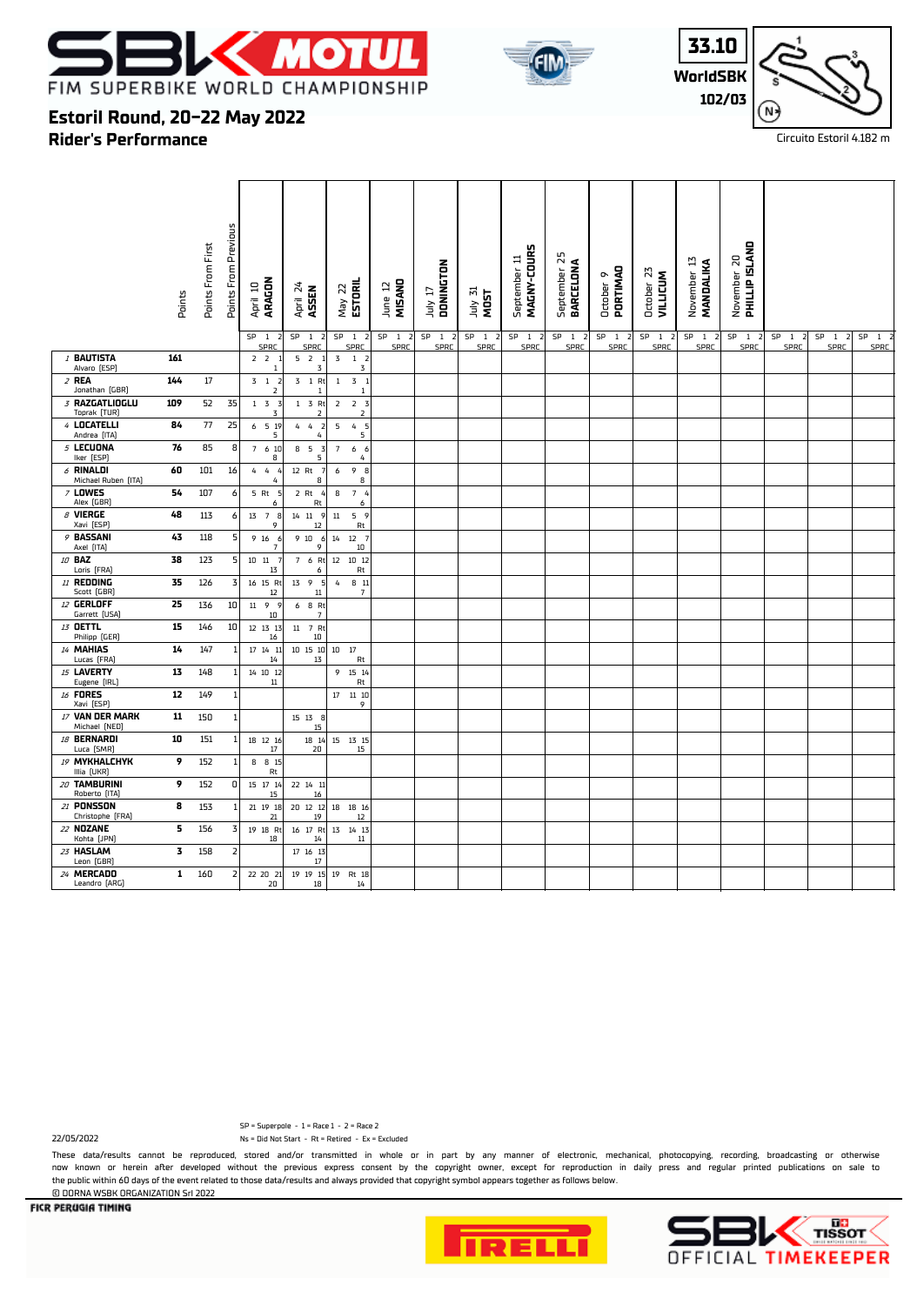



**WorldSBK 33.11 102/03**

October 23  **VILLICUM**

November 13  **MANDALIKA**

November 20<br>**PHILLIP ISLAND PHILLIP ISLAND**



Circuito Estoril 4.182 m

#### **Estoril Round, 20-22 May 2022 Hyundai N-spired Award Race 2** Points From Previous Points From Previous September 11<br>MAGNY-COURS Points From First Points From First  **BARCELONA MAGNY-COURS** September 25 September 11 July 17  **DONINGTON** October 9  **PORTIMAO** April 10  **ARAGON** May 22  **ESTORIL** June 12  **MISANO** Points April 24  **ASSEN** July 31 **MOST** <sup>1</sup> **BERNARDI 25 6 2 6 10 1** Luca (SMR) <sup>2</sup> **PONSSON 22** 3 **2 3 8 8 1** Christophe (FRA) <sup>3</sup> **VIERGE 22** 3 0 **6 1 3 5 5 2** Xavi (ESP) <sup>4</sup> **TAMBURINI 20** 5 2 **1 8 11** Roberto (ITA) <sup>5</sup> **KONIG 15** 10 5 **3 3 2 5 1 1** Oliver (CZE) <sup>6</sup> **RINALDI 14** 11 1 **1 13** Michael Ruben (ITA) <sup>7</sup> **BASSANI 13** 12 1 **1 4 1 7**

| 3 VIERGE<br>Xavi [ESP]             | 22           | $\overline{3}$ | $\mathsf D$             |                | $6$ 1          | 3                       | 5  | 5.                        | $\overline{2}$ |  |  |  |  |  |  |
|------------------------------------|--------------|----------------|-------------------------|----------------|----------------|-------------------------|----|---------------------------|----------------|--|--|--|--|--|--|
| 4 TAMBURINI<br>Roberto [ITA]       | 20           | $\sf 5$        | $\overline{\mathbf{2}}$ |                | 1              | 8                       | 11 |                           |                |  |  |  |  |  |  |
| $5$ KONIG<br>Oliver [CZE]          | 15           | 10             | $\sqrt{5}$              | 3 <sub>3</sub> |                | $\mathbf{z}$            | 5  | $1 \quad 1$               |                |  |  |  |  |  |  |
| $6$ RINALDI<br>Michael Ruben [ITA] | 14           | $11\,$         | $\overline{1}$          |                |                |                         |    | $\underline{\mathbf{13}}$ |                |  |  |  |  |  |  |
| 7 BASSANI<br>Axel [ITA]            | 13           | 12             | $\mathbf{1}$            |                | 1              |                         |    | $1 \quad 7$               |                |  |  |  |  |  |  |
| $\beta$ REDDING<br>Scott (GBR)     | 12           | 13             | $\,1\,$                 | $\mathbf{1}$   |                | 4                       |    |                           |                |  |  |  |  |  |  |
| 9 MAHIAS<br>Lucas [FRA]            | 10           | 15             | $\overline{2}$          | $3 \quad 6$    |                |                         |    |                           |                |  |  |  |  |  |  |
| 10 SYAHRIN<br>Hafizh [MAS]         | 10           | 15             | $\mathbf 0$             |                | 2 <sub>3</sub> | 1                       |    |                           |                |  |  |  |  |  |  |
| 11 VAN DER MARK<br>Michael [NED]   | 9            | 16             | $\mathbf{1}$            |                |                | $\mathbf{z}$            |    |                           |                |  |  |  |  |  |  |
| 12 <b>LOWES</b><br>Alex [GBR]      | 9            | 16             | $\mathbf 0$             |                | $\mathbf{1}$   |                         |    |                           | 2              |  |  |  |  |  |  |
| 13 BAUTISTA<br>Alvaro [ESP]        | 8            | 17             | $\mathbf{1}$            |                |                | 3                       | 2  | $2 \quad 1$               |                |  |  |  |  |  |  |
| 14 MERCADO<br>Leandro [ARG]        | $\mathbf{7}$ | 18             | $\mathbf{1}$            |                | $2 \quad 1$    |                         |    |                           |                |  |  |  |  |  |  |
| 15 LAVERTY<br>Eugene [IRL]         | 6            | 19             | $\mathbf{1}$            |                | 4 <sub>2</sub> |                         |    |                           |                |  |  |  |  |  |  |
| 16 BAZ<br>Loris [FRA]              | 6            | 19             | $\mathbf 0$             |                | 4              | 1                       |    | $\mathbf{1}$              |                |  |  |  |  |  |  |
| 17 LECUONA<br>Iker [ESP]           | 6            | 19             | $\mathbf 0$             | $\mathbf 1$    |                | $\overline{\mathbf{3}}$ | 2  |                           |                |  |  |  |  |  |  |
| 18 FORES<br>Xavi [ESP]             |              | 520            | $\mathbf{1}$            |                |                |                         |    | 5                         |                |  |  |  |  |  |  |
| 19 HASLAM<br>Leon (GBR)            |              | 520            | $\mathbf 0$             |                |                | $\mathbf{1}$            | 4  |                           |                |  |  |  |  |  |  |
| 20 RUIU<br>Gabriele [ITA]          |              | $5 - 20$       | $\mathbf 0$             |                | 3              |                         |    |                           |                |  |  |  |  |  |  |
| 21 GERLOFF<br>Garrett [USA]        |              | $5 - 20$       | $\mathbf 0$             |                | 2 <sub>3</sub> |                         |    |                           |                |  |  |  |  |  |  |
| 22 OETTL<br>Philipp (GER)          | 4            | 21             | $\overline{1}$          |                |                | 4                       |    |                           |                |  |  |  |  |  |  |
| 23 REA<br>Jonathan [GBR]           | 4            | 21             | $\mathbf 0$             | $\mathbf{z}$   |                | $\mathbf{z}$            |    |                           |                |  |  |  |  |  |  |
| 24 LOCATELLI<br>Andrea (ITA)       | 4            | 21             | $\mathbf 0$             | 1              |                |                         | 2  | 1                         |                |  |  |  |  |  |  |
| 22/05/2022                         |              |                |                         |                |                |                         |    |                           |                |  |  |  |  |  |  |

These data/results cannot be reproduced, stored and/or transmitted in whole or in part by any manner of electronic, mechanical, photocopying, recording, broadcasting or otherwise now known or herein afer developed without the previous express consent by the copyright owner, except for reproduction in daily press and regular printed publications on sale to the public within 60 days of the event related to those data/results and always provided that copyright symbol appears together as follows below. © DORNA WSBK ORGANIZATION Srl 2022



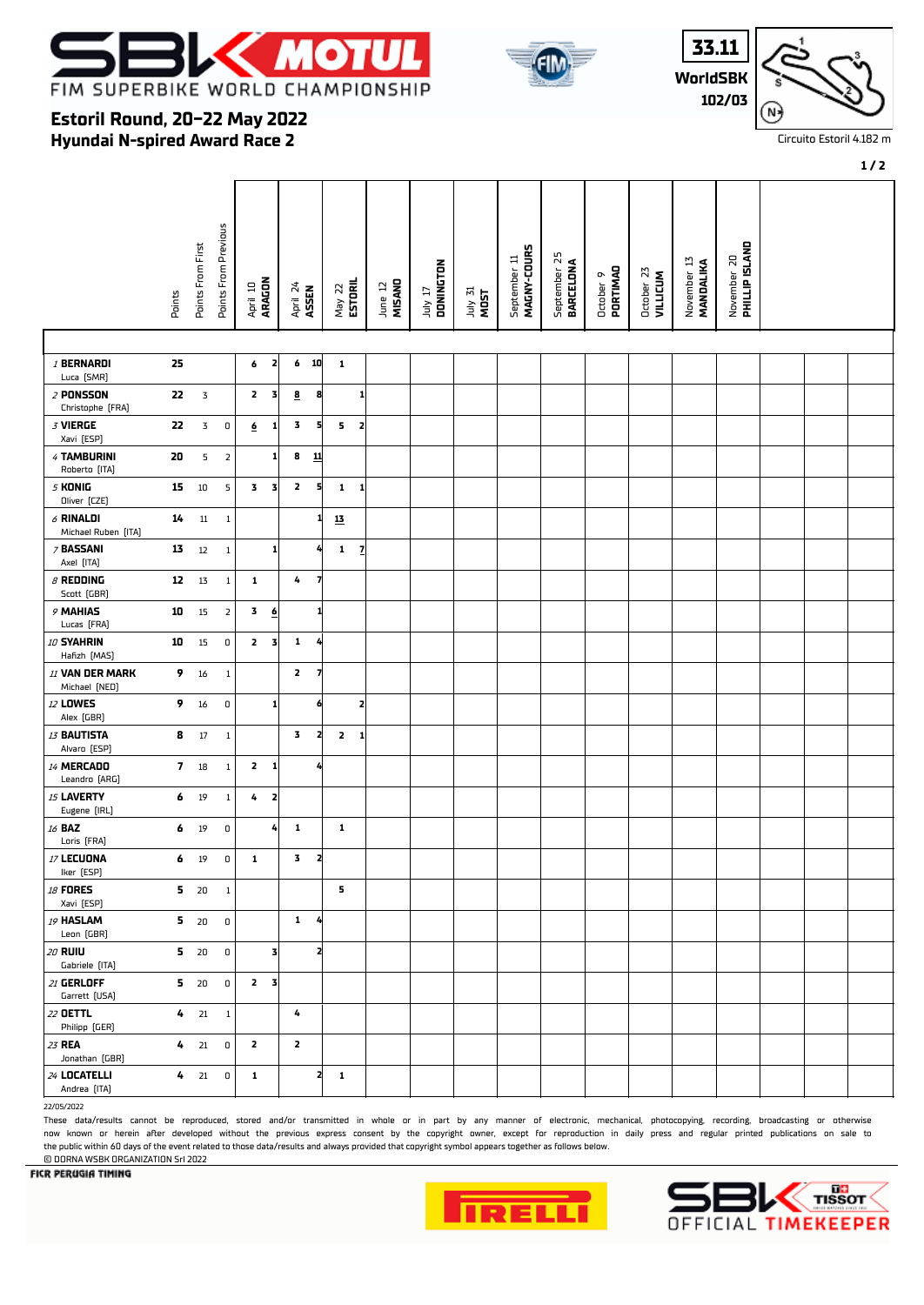



**WorldSBK 33.11 102/03**



Circuito Estoril 4.182 m

### **2 / 2**

### **Hyundai N-spired Award Race 2 Estoril Round, 20-22 May 2022**

| Previous<br>From First<br>From<br><b>Points</b><br>Points<br>Points | ARAGON<br>24<br>묘<br><b>April 24</b><br>ASSEN<br>April | May 22<br><b>ESTORIL</b><br>MISAND<br>E,<br>June | DONINGTON<br>July 31<br>MOST<br>F<br>Š | MAGNY-COURS<br>September 25<br>BARCELONA<br>를<br>September<br>September | 뭉<br>N<br><b>VILLICUM</b><br>$\sim$<br>PORTIMA<br>October<br>October | <b>ISLAND</b><br>20<br>E1<br>MANDALIKA<br>November<br>November<br>PHILLIP |  |
|---------------------------------------------------------------------|--------------------------------------------------------|--------------------------------------------------|----------------------------------------|-------------------------------------------------------------------------|----------------------------------------------------------------------|---------------------------------------------------------------------------|--|
| 25 CRESSON<br>2<br>23<br>Loris [BEL]                                |                                                        |                                                  |                                        |                                                                         |                                                                      |                                                                           |  |
| 26 NOZANE<br>24<br>1<br>Kohta [JPN]                                 | 1                                                      |                                                  |                                        |                                                                         |                                                                      |                                                                           |  |

22/05/2022

These data/results cannot be reproduced, stored and/or transmitted in whole or in part by any manner of electronic, mechanical, photocopying, recording, broadcasting or otherwise now known or herein afer developed without the previous express consent by the copyright owner, except for reproduction in daily press and regular printed publications on sale to the public within 60 days of the event related to those data/results and always provided that copyright symbol appears together as follows below. © DORNA WSBK ORGANIZATION Srl 2022



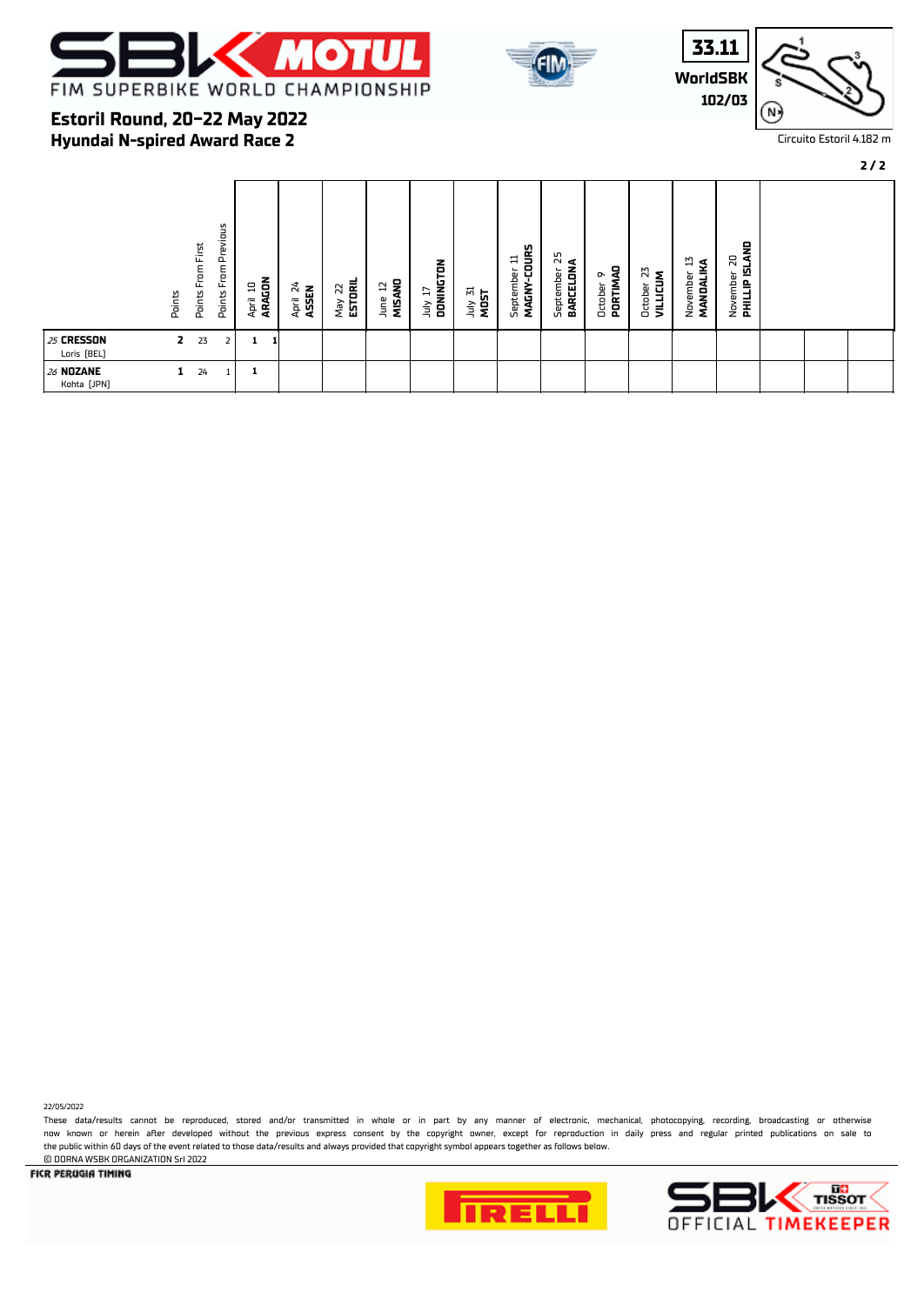



**WorldSBK 33.12 102/03**



Circuito Estoril 4.182 m

### **Overtakes Standings Race 2 Estoril Round, 20-22 May 2022**

|                                     | Points | Points From First | Points From Previous    | April 10<br><b>ARAGON</b> |                         | April 24<br><b>ASSEN</b> |    | May 22<br><b>ESTORIL</b> | June 12<br>MISANO | DONINGTON<br>TI VIII | July 31<br>MOST | MAGNY-COURS<br>September 11 | September 25<br>BARCELONA | October 9<br>PORTIMAO | October 23<br>VILLICUM | $\overline{1}$<br>November 13<br><b>MANDALIKA</b> | November 20<br>PHILLIP ISLAND |  |  |
|-------------------------------------|--------|-------------------|-------------------------|---------------------------|-------------------------|--------------------------|----|--------------------------|-------------------|----------------------|-----------------|-----------------------------|---------------------------|-----------------------|------------------------|---------------------------------------------------|-------------------------------|--|--|
| /BERNARDI<br>Luca [SMR]             | 60     |                   |                         | $12 \quad 11$             |                         | 6 <sub>14</sub>          |    | $7 \underline{10}$       |                   |                      |                 |                             |                           |                       |                        |                                                   |                               |  |  |
| 2 PONSSON<br>Christophe [FRA]       | 46     | 14                |                         | 5                         | $\overline{\mathbf{z}}$ | 14                       | 11 | 4<br>5                   |                   |                      |                 |                             |                           |                       |                        |                                                   |                               |  |  |
| <b>3 TAMBURINI</b><br>Roberto [ITA] | 45     | 15                | $\mathbf{1}$            | 6                         | 6                       | $\overline{\mathbf{z}}$  | 16 |                          |                   |                      |                 |                             |                           |                       |                        |                                                   |                               |  |  |
| 4 NOZANE<br>Kohta [JPN]             | 42     | $18\,$            | 3                       | 8                         | 8                       | 17                       |    | 5 <sub>4</sub>           |                   |                      |                 |                             |                           |                       |                        |                                                   |                               |  |  |
| $5$ VIERGE<br>Xavi [ESP]            | 42     | $18\,$            | $\mathsf D$             | 8                         | 5                       | 7 <sup>7</sup>           | 12 | 6<br>4                   |                   |                      |                 |                             |                           |                       |                        |                                                   |                               |  |  |
| $6$ MERCADO<br>Leandro (ARG)        | 41     | $19\,$            | $\mathbf{1}$            | $\overline{\mathbf{z}}$   | 9                       | 9                        | 11 | 2<br>3                   |                   |                      |                 |                             |                           |                       |                        |                                                   |                               |  |  |
| 7 RINALDI<br>Michael Ruben [ITA]    | 39     | 21                | $\overline{\mathbf{2}}$ |                           | $\mathbf{z}$            | $\overline{\phantom{a}}$ | 7  | 20<br>3                  |                   |                      |                 |                             |                           |                       |                        |                                                   |                               |  |  |
| $\beta$ SYAHRIN<br>Hafizh [MAS]     | 39     | 21                | $\mathsf D$             | $\overline{\mathbf{z}}$   | 9                       | 3                        | 9  | 6<br>5                   |                   |                      |                 |                             |                           |                       |                        |                                                   |                               |  |  |
| 9 BASSANI<br>Axel [ITA]             | 37     | 23                | $\mathsf{Z}$            | 5                         | 2                       | 8                        | 10 | 5.<br>7                  |                   |                      |                 |                             |                           |                       |                        |                                                   |                               |  |  |
| 10 REA<br>Jonathan (GBR)            | 35     | 25                | $\overline{2}$          | $\underline{\mathbf{12}}$ | 4                       | 3                        |    | 6<br>6                   |                   |                      |                 |                             |                           |                       |                        |                                                   |                               |  |  |
| 11 REDDING<br>Scott (GBR)           | 35     | 25                | $\pmb{0}$               | 9                         | $\overline{\mathbf{3}}$ | 9                        | 9  | $\mathbf{z}$<br>3        |                   |                      |                 |                             |                           |                       |                        |                                                   |                               |  |  |
| 12 <b>BAZ</b><br>Loris [FRA]        | 33     | $27$              | $\mathsf{2}$            | $\overline{\phantom{a}}$  | 5                       | $\pmb{7}$                | 5  | 6<br>3                   |                   |                      |                 |                             |                           |                       |                        |                                                   |                               |  |  |
| 13 KONIG<br>Oliver (CZE)            | 31     | 29                | $\overline{2}$          | 4                         | 6                       | 5                        | 8  | 5<br>3                   |                   |                      |                 |                             |                           |                       |                        |                                                   |                               |  |  |
| 14 BAUTISTA<br>Alvaro (ESP)         | 29     | $31\,$            | $\mathsf{Z}$            | 9                         | 2                       | 4                        |    | 4<br>6                   |                   |                      |                 |                             |                           |                       |                        |                                                   |                               |  |  |
| 15 OETTL<br>Philipp (GER)           | 29     | $31\,$            | $\mathbf 0$             | 9                         | 6                       | 12                       | 2  |                          |                   |                      |                 |                             |                           |                       |                        |                                                   |                               |  |  |
| 16 MAHIAS<br>Lucas [FRA]            | 29     | 31                | 0                       | $\overline{\mathbf{z}}$   | 6                       | 9                        |    |                          |                   |                      |                 |                             |                           |                       |                        |                                                   |                               |  |  |
| 17 RUIU<br>Gabriele [ITA]           | 27     | 33                | $\overline{\mathbf{2}}$ |                           | $3$ 11                  | $3$ 10                   |    |                          |                   |                      |                 |                             |                           |                       |                        |                                                   |                               |  |  |
| 18 VAN DER MARK<br>Michael [NED]    | 27     | 33                | 0                       |                           |                         | 15 12                    |    |                          |                   |                      |                 |                             |                           |                       |                        |                                                   |                               |  |  |
| 19 <b>LOWES</b><br>Alex (GBR)       | 26     | 34                | $\mathbf{1}$            | $\mathbf{z}$              | 2                       | 2 12                     |    | 3<br>5                   |                   |                      |                 |                             |                           |                       |                        |                                                   |                               |  |  |
| $20$ LOCATELLI<br>Andrea [ITA]      | 22 38  |                   | 4                       | $\mathbf{3}$              | 6                       | 3                        | 5  | 2 <sub>3</sub>           |                   |                      |                 |                             |                           |                       |                        |                                                   |                               |  |  |
| 21 LECUONA<br>Iker [ESP]            |        | 21 39             | $\mathbf{1}$            |                           | $3 \quad 2$             | 5                        | 5  | 5<br>1                   |                   |                      |                 |                             |                           |                       |                        |                                                   |                               |  |  |
| 22 LAVERTY<br>Eugene [IRL]          | 20     | 40                | $\mathbf{1}$            | $11 \quad 5$              |                         |                          |    | 3<br>-1                  |                   |                      |                 |                             |                           |                       |                        |                                                   |                               |  |  |
| 23 HASLAM<br>Leon (GBR)             | 18     | 42                | $\overline{2}$          |                           |                         | $8$ 10                   |    |                          |                   |                      |                 |                             |                           |                       |                        |                                                   |                               |  |  |
| 24 GERLOFF<br>Garrett [USA]         | 18     | 42                | $\mathbf 0$             |                           | 7 <sub>5</sub>          | 5                        |    |                          |                   |                      |                 |                             |                           |                       |                        |                                                   |                               |  |  |

#### 22/05/2022

These data/results cannot be reproduced, stored and/or transmitted in whole or in part by any manner of electronic, mechanical, photocopying, recording, broadcasting or otherwise now known or herein afer developed without the previous express consent by the copyright owner, except for reproduction in daily press and regular printed publications on sale to the public within 60 days of the event related to those data/results and always provided that copyright symbol appears together as follows below.







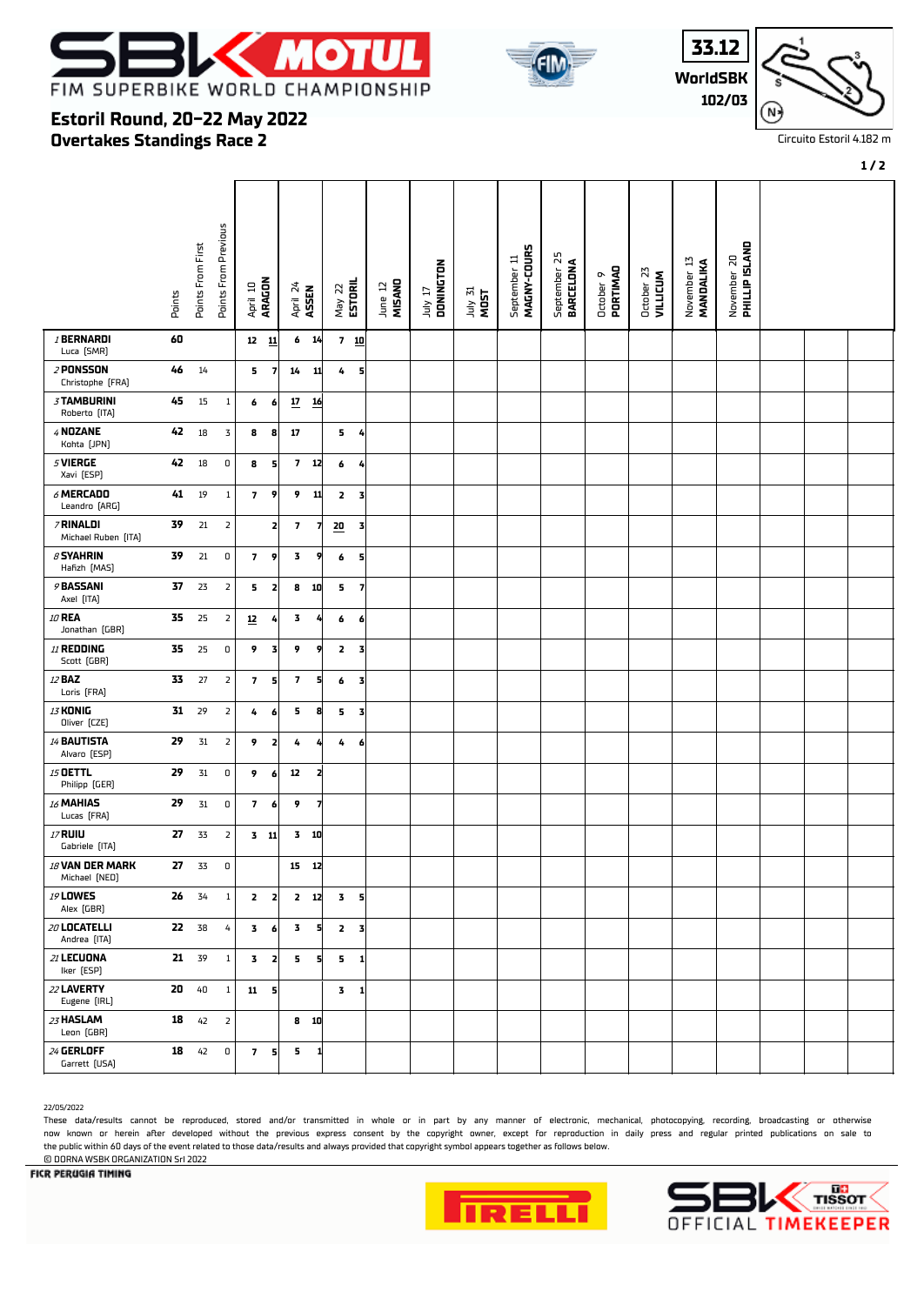



**WorldSBK 33.12 102/03**



Circuito Estoril 4.182 m

#### **2 / 2**

### **Overtakes Standings Race 2 Estoril Round, 20-22 May 2022**

|                                 | Points | Points From First | Points From Previous | April 10 | ARAGON         | April 24<br>ASSEN | May 22<br><b>ESTORIL</b>     | MISAND<br>$\mathbf{a}$<br>June | DONINGTON<br>1uly 17 | July 31<br>MOST | MAGNY-COURS<br>Ħ<br>September | September 25<br><b>BARCELONA</b> | PORTIMAD<br>๛<br>October | 23<br><b>VILLICUM</b><br>October | IJ<br>MANDALIKA<br>November | <b>CINTILE ISTVAD</b><br>20<br>November |  |  |
|---------------------------------|--------|-------------------|----------------------|----------|----------------|-------------------|------------------------------|--------------------------------|----------------------|-----------------|-------------------------------|----------------------------------|--------------------------|----------------------------------|-----------------------------|-----------------------------------------|--|--|
| 25 RAZGATLIOGLU<br>Toprak (TUR) | 17     | 43                | $\mathbf{1}$ .       | 2        | $\overline{2}$ | 1                 | 8<br>3                       |                                |                      |                 |                               |                                  |                          |                                  |                             |                                         |  |  |
| 26 FORES<br>Xavi [ESP]          | 13     | 47                | 4                    |          |                |                   | 9<br>4                       |                                |                      |                 |                               |                                  |                          |                                  |                             |                                         |  |  |
| 27 MYKHALCHYK<br>Illia [UKR]    | 13     | 47                | 0                    | 5        | 8              |                   |                              |                                |                      |                 |                               |                                  |                          |                                  |                             |                                         |  |  |
| 28 FRITZ<br>Marvin [GER]        | 6      | 54                | $\overline{7}$       |          |                |                   | $\overline{2}$<br>4          |                                |                      |                 |                               |                                  |                          |                                  |                             |                                         |  |  |
| 29 CRESSON<br>Loris [BEL]       | 5.     | 55                | $\mathbf{1}$         | 2        | 3              |                   |                              |                                |                      |                 |                               |                                  |                          |                                  |                             |                                         |  |  |
| 30 VINALES<br>Isaac [ESP]       | 3.     | 57                | $\overline{2}$       |          |                |                   | $\overline{\mathbf{z}}$<br>1 |                                |                      |                 |                               |                                  |                          |                                  |                             |                                         |  |  |

© DORNA WSBK ORGANIZATION Srl 2022

22/05/2022

**FICR PERUGIA TIMING** 



These data/results cannot be reproduced, stored and/or transmitted in whole or in part by any manner of electronic, mechanical, photocopying, recording, broadcasting or otherwise now known or herein afer developed without the previous express consent by the copyright owner, except for reproduction in daily press and regular printed publications on sale to

the public within 60 days of the event related to those data/results and always provided that copyright symbol appears together as follows below.